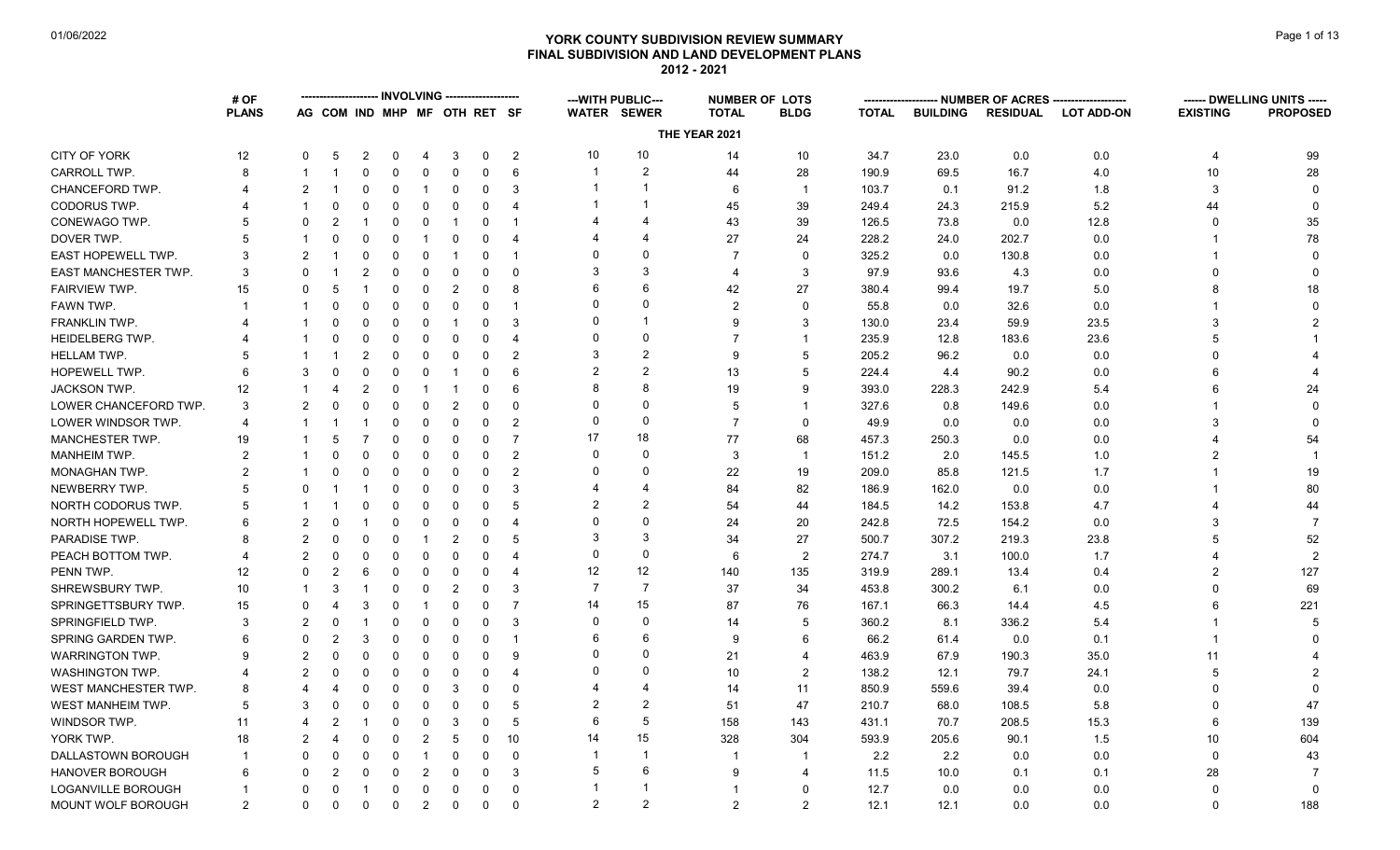# **YORK COUNTY SUBDIVISION REVIEW SUMMARY Page 2 of 13** Page 2 of 13 **FINAL SUBDIVISION AND LAND DEVELOPMENT PLANS 2012 - 2021**

|                             | # OF           |                |                              |                |             |                | <b>INVOLVING --------------------</b> |              |                         |                | --- WITH PUBLIC---      |                | <b>NUMBER OF LOTS</b>    | --------     |                 |                 | -- NUMBER OF ACRES -------------------- |                 | ------ DWELLING UNITS ----- |
|-----------------------------|----------------|----------------|------------------------------|----------------|-------------|----------------|---------------------------------------|--------------|-------------------------|----------------|-------------------------|----------------|--------------------------|--------------|-----------------|-----------------|-----------------------------------------|-----------------|-----------------------------|
|                             | <b>PLANS</b>   |                | AG COM IND MHP MF OTH RET SF |                |             |                |                                       |              |                         |                | <b>WATER SEWER</b>      | <b>TOTAL</b>   | <b>BLDG</b>              | <b>TOTAL</b> | <b>BUILDING</b> | <b>RESIDUAL</b> | <b>LOT ADD-ON</b>                       | <b>EXISTING</b> | <b>PROPOSED</b>             |
| NEW FREEDOM BOROUGH         | $\overline{2}$ | -1             | -1                           | -1             | $\mathbf 0$ | $\overline{1}$ | $\mathbf 0$                           | 0            | $\overline{2}$          | $\overline{2}$ | 2                       | 4              | $\mathbf 1$              | 36.8         | 10.4            | 15.2            | 0.0                                     | 134             | 20                          |
| RAILROAD BOROUGH            | $\overline{2}$ | -1             |                              | 0              | $\mathbf 0$ | $\mathbf 0$    | $\mathbf 0$                           | 0            | 2                       |                | $\overline{c}$          | 16             | 11                       | 263.3        | 65.6            | 194.3           | 0.0                                     | $\overline{2}$  |                             |
| <b>RED LION BOROUGH</b>     | $\overline{2}$ | $\Omega$       | $\Omega$                     |                | $\Omega$    | 0              | $\overline{1}$                        | $\Omega$     | $\overline{1}$          | $\overline{2}$ | $\overline{2}$          | 3              | $\mathbf{1}$             | 29.8         | 26.6            | 0.0             | 0.0                                     |                 |                             |
| SHREWSBURY BOROUGH          |                |                |                              | $\Omega$       | $\Omega$    | $\Omega$       | $\mathbf 0$                           | $\Omega$     | $\Omega$                |                | 1                       |                | $\Omega$                 | 0.3          | 0.0             | 0.0             | 0.0                                     | O               |                             |
| <b>WELLSVILLE BOROUGH</b>   |                | 0              | 0                            |                | 0           | 0              | 0                                     | 0            | $\Omega$                |                | -1                      |                | $\mathbf 1$              | 25.9         | 25.9            | 0.0             | 0.0                                     | 0               |                             |
| WINDSOR BOROUGH             |                |                | $\Omega$                     | $\Omega$       | $\Omega$    | $\Omega$       | $\mathbf 0$                           | $\Omega$     | $\overline{1}$          |                | $\overline{1}$          | $\overline{2}$ | $\Omega$                 | 26.3         | 0.0             | 16.3            | 0.0                                     |                 |                             |
| YORK HAVEN BOROUGH          | $\overline{1}$ | $\mathbf 0$    | $\mathbf 0$                  | $\mathbf 0$    | $\mathbf 0$ | $\mathbf 0$    | $\mathbf 0$                           | $\mathbf 0$  | $\overline{1}$          | $\Omega$       | $\overline{1}$          | $\overline{2}$ | $\Omega$                 | 0.2          | 0.0             | 0.0             | 0.0                                     | $\overline{2}$  |                             |
| <b>TOTAL FOR 2021</b>       | 270            | 51             | 55                           | 39             | $\mathbf 0$ | 17             | 28                                    | $\mathbf{0}$ | 146                     | 151            | 157                     | 1,518          | 1,246                    | 10,042.8     | 3,532.5         | 3,646.9         | 206.4                                   | 330             | 2,036                       |
|                             |                |                |                              |                |             |                |                                       |              |                         |                |                         | THE YEAR 2020  |                          |              |                 |                 |                                         |                 |                             |
| CITY OF YORK                | 6              | 0              |                              |                | 0           | 4              |                                       | $\Omega$     | $\mathbf 0$             | 6              | 6                       | 13             | 3                        | 25.0         | 14.4            | 0.0             | 0.1                                     | 16              | 50                          |
| CARROLL TWP.                | 8              | $\Omega$       | 3                            | $\Omega$       | $\Omega$    | $\Omega$       | $\mathbf 0$                           | $\Omega$     | 6                       | $\overline{2}$ | $\overline{2}$          | 22             | 15                       | 213.7        | 67.9            | 66.2            | 14.3                                    | 3               | 12                          |
| CHANCEFORD TWP.             | 5              |                | $\overline{2}$               | 0              | $\mathbf 0$ | -1             | 0                                     | 0            | $\mathbf{3}$            | $\Omega$       | $\Omega$                | 17             | 9                        | 551.1        | 15.0            | 334.8           | 2.0                                     | 7               |                             |
| CODORUS TWP.                |                |                | $\Omega$                     | $\Omega$       | $\Omega$    | 0              | $\Omega$                              | $\Omega$     | $\overline{\mathbf{1}}$ |                | $\Omega$                | $\overline{2}$ |                          | 62.0         | 1.0             | 61.0            | 0.0                                     | 0               |                             |
| CONEWAGO TWP.               |                | $\Omega$       |                              |                | $\mathbf 0$ | $\mathbf 0$    | $\mathbf 0$                           | $\Omega$     | $\mathbf 0$             |                | Δ                       | $\overline{7}$ | $\overline{\mathbf{4}}$  | 340.2        | 301.8           | 23.4            | 1.0                                     | $\Omega$        | $\mathbf 0$                 |
| DOVER TWP.                  |                |                |                              | 0              | 0           |                | $\mathbf 0$                           | 0            | $\overline{4}$          |                | 4                       | 10             | $\overline{\mathcal{A}}$ | 98.9         | 58.7            | 31.1            | 0.2                                     | 5               | 182                         |
| <b>EAST MANCHESTER TWP.</b> | 2              | $\Omega$       | $\Omega$                     |                | $\Omega$    | $\mathbf{0}$   | $\overline{\mathbf{1}}$               | $\Omega$     | $\overline{\mathbf{1}}$ |                |                         | 6              | 5                        | 206.1        | 203.8           | 0.0             | 0.0                                     |                 | $\mathbf{0}$                |
| FAIRVIEW TWP.               | 9              | $\Omega$       | -1                           | $\overline{2}$ | $\mathbf 0$ | -1             | $\mathbf 0$                           | $\Omega$     | 6                       |                | $\overline{7}$          | 59             | 51                       | 150.8        | 74.0            | 27.6            | 0.0                                     | 6               | 43                          |
| FAWN TWP.                   |                |                | $\Omega$                     | 0              | 0           | 0              | $\mathbf 0$                           | $\Omega$     | $\mathbf 0$             |                | $\Omega$                |                | $\Omega$                 | 20.7         | 0.0             | 0.0             | 19.5                                    |                 |                             |
| FRANKLIN TWP.               | 3              |                |                              |                | $\Omega$    | 0              | $\mathbf 0$                           | $\Omega$     | $\overline{1}$          |                | $\overline{\mathbf{1}}$ | 5              | 2                        | 109.8        | 5.1             | 55.1            | 1.8                                     | $\mathfrak{p}$  |                             |
| <b>HEIDELBERG TWP.</b>      |                |                | O                            | $\Omega$       | $\Omega$    | 0              | $\mathbf 0$                           | $\Omega$     | $\Omega$                |                | $\Omega$                | $\overline{2}$ | $\Omega$                 | 186.8        | 0.0             | 160.2           | 0.0                                     | O               |                             |
| <b>HELLAM TWP.</b>          |                | U              |                              | 2              | $\Omega$    | 0              | $\overline{1}$                        | 0            | $\overline{\mathbf{1}}$ | 3              | $\mathfrak{p}$          | 6              | $\overline{2}$           | 652.7        | 12.2            | 10.3            | 0.0                                     |                 |                             |
| HOPEWELL TWP.               |                |                | $\Omega$                     | $\Omega$       | $\Omega$    | 0              | $\mathbf 0$                           | 0            | 5                       |                | 4                       | 177            | 169                      | 185.9        | 87.9            | 65.8            | 0.0                                     | $\overline{2}$  | 167                         |
| JACKSON TWP.                | 2              | $\Omega$       |                              | 0              | $\mathbf 0$ | 0              | $\mathbf 0$                           | $\mathbf 0$  | $\overline{1}$          | $\overline{2}$ | $\overline{1}$          | 5              | 5                        | 11.8         | 11.8            | 0.0             | 0.0                                     | <sup>0</sup>    |                             |
| LOWER CHANCEFORD TWP.       | 2              |                | $\Omega$                     | 0              | $\Omega$    | $\Omega$       | -1                                    | 0            | $\overline{2}$          | $\Omega$       | $\Omega$                | 4              | $\mathbf{1}$             | 508.3        | 10.8            | 351.0           | 0.0                                     | $\overline{2}$  |                             |
| LOWER WINDSOR TWP.          | 6              |                |                              | $\Omega$       | $\Omega$    | $\mathbf 0$    | $\overline{2}$                        | $\Omega$     | $\overline{4}$          | 3              | $\overline{1}$          | 121            | 104                      | 286.0        | 20.1            | 130.5           | 0.1                                     |                 | 104                         |
| <b>MANCHESTER TWP.</b>      |                | $\Omega$       | $\overline{2}$               | 6              | $\mathbf 0$ | 0              | $\mathbf 0$                           | $\mathbf 0$  | $\overline{\mathbf{1}}$ |                | 9                       | 17             | 14                       | 204.7        | 174.4           | 0.0             | 0.0                                     |                 |                             |
| <b>MANHEIM TWP.</b>         |                | 3              | $\Omega$                     | 0              | $\mathbf 0$ | $\mathbf{0}$   | $\mathbf 0$                           | $\Omega$     | $\overline{4}$          |                | $\Omega$                | 8              | $\Omega$                 | 179.4        | 0.0             | 74.5            | 65.2                                    | 8               |                             |
| <b>MONAGHAN TWP.</b>        |                |                | $\Omega$                     | 0              | $\Omega$    | $\mathbf{0}$   | $\Omega$                              | $\Omega$     | 6                       | $\Omega$       | $\Omega$                | 18             | 9                        | 419.8        | 50.8            | 15.5            | 4.8                                     | $\overline{7}$  |                             |
| NEWBERRY TWP.               |                | $\Omega$       | $\overline{2}$               |                | $\mathbf 0$ | -1             | $\mathbf 0$                           | $\Omega$     | $\boldsymbol{\Delta}$   |                | 6                       | 51             | 47                       | 196.8        | 139.6           | 27.4            | 4.4                                     | $\overline{2}$  | 493                         |
| NORTH CODORUS TWP.          |                |                | $\Omega$                     | 0              | $\mathbf 0$ | 0              | $\mathbf 0$                           | 0            | $\overline{4}$          |                | $\overline{1}$          | $\overline{7}$ | $\overline{2}$           | 59.8         | 12.8            | 39.7            | 0.2                                     | 5               | $\mathcal{P}$               |
| NORTH HOPEWELL TWP.         |                | $\Omega$       | $\Omega$                     | 0              | $\Omega$    | $\mathbf{0}$   | $\mathbf 0$                           | $\Omega$     | $\overline{\mathbf{1}}$ |                | $\Omega$                | $\overline{2}$ | $\Omega$                 | 17.6         | 0.0             | 0.0             | 0.0                                     | $\overline{2}$  |                             |
| PARADISE TWP.               |                |                | $\Omega$                     | $\Omega$       | $\mathbf 0$ | $\mathbf 0$    | $\mathbf 0$                           | 0            | $\overline{\mathbf{1}}$ |                | $\Omega$                | 3              | $\Omega$                 | 133.4        | 0.0             | 82.0            | 51.4                                    | 3               |                             |
| PEACH BOTTOM TWP.           | 2              | U              |                              | $\Omega$       | $\Omega$    | $\Omega$       | 0                                     | $\Omega$     | $\overline{\mathbf{1}}$ |                | 1                       | 5              | 3                        | 91.4         | 41.1            | 43.0            | 0.0                                     |                 |                             |
| PENN TWP.                   |                |                |                              |                | $\Omega$    | 0              | $\Omega$                              | 0            | $\overline{2}$          |                | 4                       | $\overline{7}$ | 5                        | 44.0         | 23.0            | 20.6            | 0.0                                     | 0               |                             |
| SHREWSBURY TWP.             |                | $\overline{2}$ |                              | $\Omega$       | $\Omega$    | $\Omega$       | $\mathbf 0$                           | $\Omega$     | $\mathbf{3}$            |                | 5                       | 16             | 5                        | 85.8         | 20.3            | 23.8            | 6.7                                     | 3               |                             |
| SPRINGETTSBURY TWP.         | 8              | $\Omega$       | $\overline{2}$               | $\overline{2}$ | 0           | -1             | -1                                    | $\Omega$     | $\overline{2}$          |                | 8                       | 30             | 25                       | 105.6        | 99.5            | 0.0             | 0.6                                     | 101             | 29                          |
| <b>SPRINGFIELD TWP</b>      |                | $\Omega$       | $\Omega$                     | -1             | $\Omega$    | 0              | $\mathbf 0$                           | $\Omega$     | $\Omega$                |                | $\Omega$                | -1             | $\mathbf{1}$             | 6.0          | 6.0             | 0.0             | 0.0                                     | $\Omega$        | $\Omega$                    |
| SPRING GARDEN TWP.          |                | $\Omega$       | 3                            | $\mathbf 0$    | $\mathbf 0$ | $\mathbf 0$    | $\mathbf 0$                           | $\mathbf 0$  | $\overline{1}$          |                | $\boldsymbol{\Delta}$   | 5              | $\overline{2}$           | 9.9          | 7.4             | 0.0             | 0.1                                     | $\overline{2}$  |                             |
| <b>WARRINGTON TWP.</b>      | 7              | 2              | $\overline{2}$               | 0              | $\mathbf 0$ | 0              | $\overline{1}$                        | $\Omega$     | $\overline{4}$          | $\Omega$       | -1                      | 17             | 9                        | 178.7        | 59.1            | 0.0             | 11.7                                    | 6               | 2                           |
| WASHINGTON TWP.             | $\overline{2}$ | $\overline{2}$ | $\mathbf 0$                  | $\Omega$       | $\mathbf 0$ | 0              | $\mathbf 0$                           | 0            | $\overline{2}$          | $\Omega$       | $\Omega$                | 6              | $\Omega$                 | 131.9        | 0.0             | 86.6            | 29.7                                    | 3               | $\mathbf{0}$                |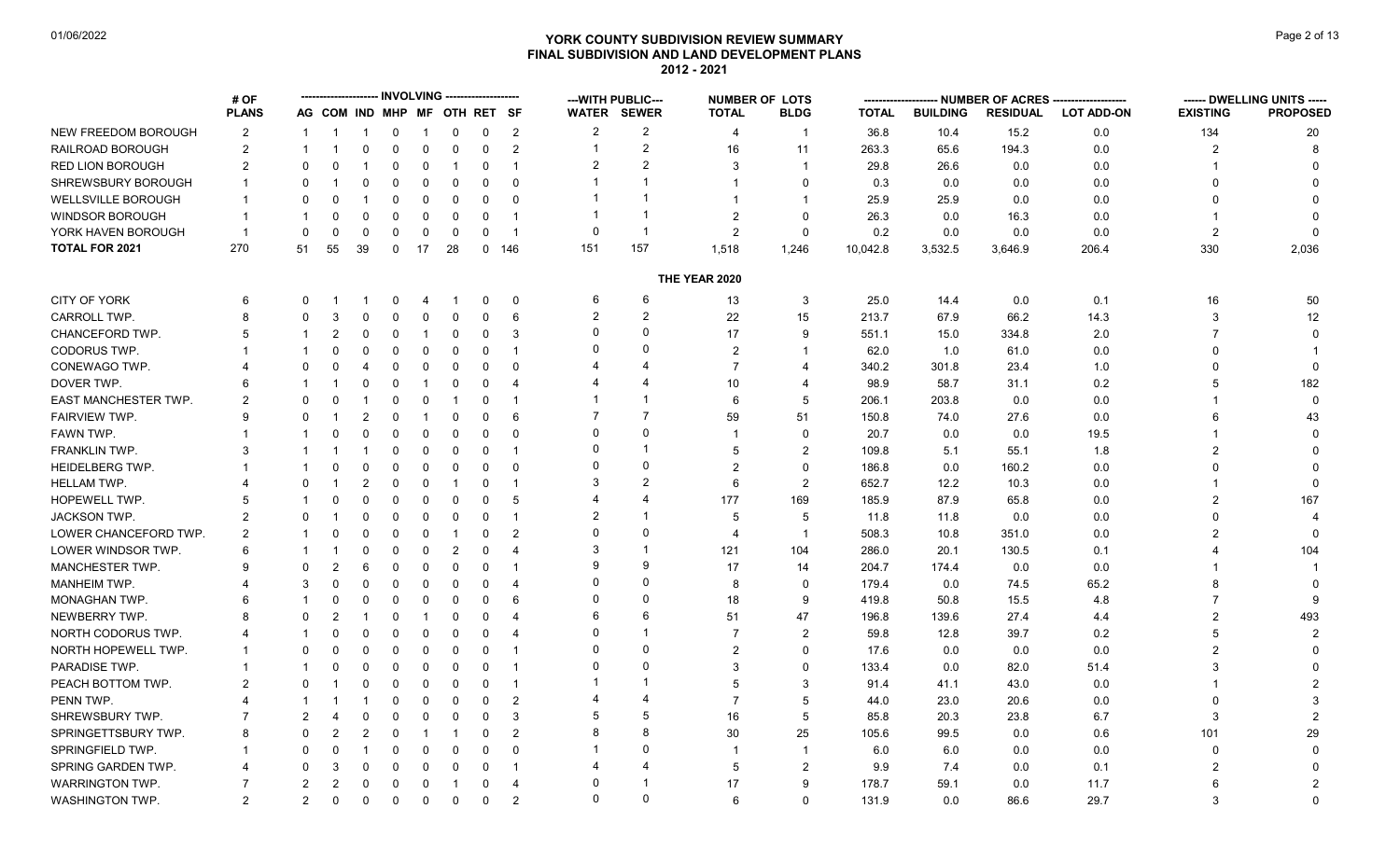# **YORK COUNTY SUBDIVISION REVIEW SUMMARY Page 3 of 13** Page 3 of 13 **FINAL SUBDIVISION AND LAND DEVELOPMENT PLANS 2012 - 2021**

| <b>PLANS</b><br>AG COM IND MHP MF OTH RET SF<br><b>WATER SEWER</b><br><b>PROPOSED</b><br><b>TOTAL</b><br><b>BLDG</b><br><b>TOTAL</b><br><b>BUILDING</b><br><b>RESIDUAL</b><br><b>LOT ADD-ON</b><br><b>EXISTING</b><br>WEST MANCHESTER TWP.<br>6<br>6<br>308.4<br>307.5<br>6<br>$\overline{\mathbf{c}}$<br>$\overline{7}$<br>6<br>0.0<br>0.4<br>0<br>$\Omega$<br>3<br>0<br>0<br>0<br>$\overline{1}$<br>-1<br>5<br>6<br>WEST MANHEIM TWP.<br>$\overline{7}$<br>6<br>233<br>228<br>229.6<br>173.7<br>48.2<br>0.0<br>$\overline{2}$<br>446<br>0<br>$\Omega$<br>0<br>0<br>-1<br>-1<br>-1<br>$\overline{2}$<br>WINDSOR TWP.<br>3<br>-1<br>49.8<br>1.1<br>8.7<br>12.1<br>2<br>2<br>$\Omega$<br>0<br>0<br>0<br>2<br>6<br>$\overline{1}$<br>$\Omega$<br>$\Omega$<br>16<br>17<br>YORK TWP.<br>17<br>3<br>28<br>13<br>145.6<br>62.8<br>21.9<br>4.8<br>6<br>163<br>11<br>$\Omega$<br>$\Omega$<br>$\Omega$<br>$\overline{4}$<br>-1<br>$\overline{\mathbf{1}}$<br><b>DILLSBURG BOROUGH</b><br>11.5<br>11.5<br>0.0<br>0.0<br>$\Omega$<br>$\mathbf{1}$<br>$\Omega$<br>$\Omega$<br>$\Omega$<br>0<br>$\Omega$<br>$\overline{1}$<br>$\Omega$<br>0<br>0<br>$\overline{2}$<br>$\mathfrak{p}$<br><b>EAST PROSPECT BOROUGH</b><br>$\overline{2}$<br>2.3<br>2<br>$\Omega$<br>$\Omega$<br>$\mathbf 0$<br>0<br>$\overline{\mathbf{1}}$<br>$\mathbf 0$<br>4.1<br>0.0<br>0.7<br>0<br>0<br>4<br>-1<br>$\overline{\mathbf{1}}$<br>HALLAM BOROUGH<br>1.2<br>1.2<br>0.0<br>0.0<br>$\mathbf{1}$<br>$\Omega$<br>$\Omega$<br>$\overline{1}$<br>$\Omega$<br>$\Omega$<br>$\Omega$<br>0<br>-1<br>0<br>$\mathbf 1$<br>0<br>0<br>11<br>HANOVER BOROUGH<br>11<br>8<br>0.4<br>72<br>3<br>17<br>101.4<br>51.0<br>38.5<br>8<br>11<br>U<br>$\mathbf{0}$<br>$\overline{4}$<br>$\Omega$<br>$\Omega$<br>0<br>LOGANVILLE BOROUGH<br>-1<br>3<br>$\overline{2}$<br>48.2<br>42.1<br>0.0<br>2<br>$\overline{1}$<br>0.0<br>0<br>0<br>0<br>0<br>0<br>0<br>MANCHESTER BOROUGH<br>-1<br>38.4<br>38.4<br>0.0<br>0.0<br>0<br>0<br>0<br>$\Omega$<br>$\Omega$<br>$\overline{1}$<br>$\Omega$<br>0<br>0<br>-1<br><b>RED LION BOROUGH</b><br>$\overline{0}$<br>$\Omega$<br>-1<br>1.0<br>0.0<br>0.0<br>$\Omega$<br>0<br>0<br>0<br>0<br>$\Omega$<br>1.0<br>-1<br>$\mathcal{P}$<br>SHREWSBURY BOROUGH<br>2<br>0.0<br>2<br>$\Omega$<br>$\Omega$<br>3<br>4.0<br>2.0<br>0.0<br>$\Omega$<br>$\Omega$<br>$\Omega$<br>$\Omega$<br>-1<br>SPRING GROVE BOROUGH<br>-1<br>$\mathbf 0$<br>0.9<br>0.0<br>0.4<br>$\mathbf{1}$<br>$\Omega$<br>$\Omega$<br>$\Omega$<br>$\mathbf 0$<br>0<br>$\overline{\mathbf{1}}$<br>0.0<br>ŋ<br>STEWARTSTOWN BOROUGH<br>-1<br>$\overline{1}$<br>$1.2$<br>1.2<br>0.0<br>0.0<br>$\Omega$<br>$\mathbf{1}$<br>$\Omega$<br>0<br>0<br>$\Omega$<br>$\Omega$<br>0<br>0<br><b>WRIGHTSVILLE BOROUGH</b><br>-1<br>0.4<br>0.0<br>$\Omega$<br>$\Omega$<br>$\mathbf 0$<br>$\mathbf 0$<br>0.0<br>0.0<br>$\mathbf{0}$<br>$\overline{1}$<br>$\Omega$<br>$\Omega$<br>0<br>$\overline{\mathbf{1}}$<br>-1<br>$\mathbf 1$<br>123<br><b>TOTAL FOR 2020</b><br>190<br>128<br>91<br>958<br>6,420.3<br>2,212.0<br>234.2<br>218<br>1,793<br>25<br>54<br>25<br>$\mathbf 0$<br>19<br>14<br>0<br>761<br>1,848.1<br>THE YEAR 2019<br>CITY OF YORK<br>9<br>9<br>26<br>20.7<br>16.5<br>0.7<br>10<br>23<br>0.0<br>$\Omega$<br>16<br>0<br>-1<br>0<br>0<br>4<br>2<br>$\overline{2}$<br>$\overline{2}$<br>22.7<br>12.5<br><b>CARROLL TWP</b><br>8<br>1.2<br>0.0<br>$\overline{2}$<br>$\overline{4}$<br>0<br>$\Omega$<br>0<br>6<br>0<br>0<br>0<br>$\overline{4}$<br>$\Omega$<br>$\Omega$<br>CHANCEFORD TWP.<br>765.3<br>33.0<br>2<br>3<br>20<br>3<br>14.3<br>526.8<br>5<br>$\Omega$<br>$\Omega$<br>$\Omega$<br>0<br>-1<br>$\Omega$<br>CODORUS TWP.<br>$\Omega$<br>12<br>$\overline{2}$<br>325.6<br>52.4<br>127.5<br>3.1<br>$\Omega$<br>6<br>3<br>$\Omega$<br>$\Omega$<br>$\Omega$<br>$\overline{4}$<br>6<br>0<br>-1<br>$\overline{2}$<br>$\overline{2}$<br>CONEWAGO TWP.<br>8<br>777.0<br>634.7<br>102.0<br>3.9<br>2<br>2<br>0<br>3<br>$\Omega$<br>3<br>15<br>0<br>0<br>6<br>6<br>55<br>DOVER TWP.<br>$\overline{2}$<br>36<br>111.8<br>74.7<br>80.6<br>7.1<br>0<br>0<br>$\overline{4}$<br>41<br>8<br>0<br>-1<br>$\Omega$<br>$\Omega$<br>EAST HOPEWELL TWP.<br>0.3<br>$\Omega$<br>$\overline{2}$<br>$\mathbf 0$<br>115.2<br>0.0<br>113.4<br>$\Omega$<br>$\Omega$<br>$\Omega$<br>$\Omega$<br>0<br>$\overline{\mathbf{1}}$<br>0<br>6<br>6<br>EAST MANCHESTER TWP.<br>11<br>10<br>841.2<br>837.2<br>3.1<br>6<br>$\Omega$<br>0.0<br>$\Omega$<br>$\Omega$<br>0<br>0<br>0<br>$\Omega$<br>4<br>6<br><b>FAIRVIEW TWP.</b><br>190.7<br>0.5<br>8<br>0<br>$\Omega$<br>3<br>17<br>7<br>244.5<br>12.2<br>0<br>0<br>$\overline{4}$<br>0<br>$\Omega$<br>$\Omega$<br>FAWN TWP.<br>2<br>$\overline{2}$<br>124.8<br>10.0<br>0.0<br>1.3<br>2<br>0<br>$\mathbf 0$<br>$\Omega$<br>$\mathbf{1}$<br>3<br>0<br>0<br>4<br>0<br>$\Omega$<br>$\Omega$<br>FRANKLIN TWP.<br>$\overline{2}$<br>$\Omega$<br>3.2<br>3.7<br>$\mathfrak{p}$<br>16.9<br>0.0<br>0<br>$\mathbf{0}$<br>$\Omega$<br>$\Omega$<br>$\Omega$<br>$\overline{\mathbf{1}}$<br>0<br>0<br>$\Omega$<br>$\Omega$<br>279.8<br>46.2<br>HEIDELBERG TWP.<br>$\overline{2}$<br>$\overline{7}$<br>3<br>162.8<br>2<br>2<br>19.4<br>3<br>$\Omega$<br>0<br>0<br>0<br>0<br>0<br>5<br>5<br><b>HELLAM TWP.</b><br>$\overline{2}$<br>$\overline{2}$<br>$\Omega$<br>$\Omega$<br>$\overline{7}$<br>59.0<br>0.0<br>6.0<br>0<br>$\overline{4}$<br>24.0<br>3<br>0<br>HOPEWELL TWP.<br>142.8<br>$\mathbf 0$<br>$\overline{1}$<br>-1<br>3<br>58.0<br>82.3<br>1.4<br>$\Omega$<br>0<br>0<br>0<br>$\overline{1}$<br>$\Omega$<br>3<br>3<br><b>JACKSON TWP.</b><br>3<br>$\overline{2}$<br>3<br>3<br>221.7<br>221.7<br>0.0<br>0.0<br>0<br>$\Omega$<br>$\Omega$<br>$\Omega$<br>$\Omega$<br>$\Omega$<br>$\Omega$<br>$\Omega$<br>LOWER CHANCEFORD TWP.<br>$\Omega$<br>563.7<br>108.7<br>266.2<br>2.1<br>9<br>7<br>6<br>0<br>0<br>0<br>$\mathbf 0$<br>0<br>-7<br>14<br>$\boldsymbol{\Delta}$<br>$\Omega$<br>$\Omega$<br>0.2<br>LOWER WINDSOR TWP.<br>2<br>$\overline{2}$<br>$\mathbf 0$<br>4.7<br>0.0<br>0.0<br>$\mathcal{P}$<br>0<br>$\Omega$<br>$\Omega$<br>$\Omega$<br>$\Omega$<br>0<br>$\overline{4}$<br>10<br>MANCHESTER TWP.<br>$\overline{2}$<br>11<br>42<br>32<br>11<br>$\Omega$<br>$\Omega$<br>45<br>310.7<br>282.6<br>25.9<br>0.4<br>$\Omega$<br>0<br>2<br>7<br>$\Omega$<br>0<br>$\mathbf{0}$<br>$\mathbf 0$<br><b>MANHEIM TWP.</b><br>$\overline{2}$<br>448.2<br>10.0<br>143.9<br>136.9<br>$\Omega$<br>$\mathbf 0$<br>0<br>$\overline{1}$<br>$\Omega$<br>0<br>0<br>11<br>4<br>4<br>$\Omega$<br>$\Omega$<br>MONAGHAN TWP.<br>10<br>$\overline{2}$<br>152.0<br>4.0<br>136.0<br>5.7<br>$\Omega$<br>$\mathbf 0$<br>$\Omega$<br>$\overline{4}$<br>6<br>$\overline{2}$<br>0<br>0<br>3<br>3<br>73<br>72<br>NEWBERRY TWP.<br>189.7<br>68.9<br>0.0<br>3.3<br>2<br>$\Omega$<br>$\Omega$<br>6<br>84<br>0<br>0<br>$\Omega$<br>$\Omega$<br>0.0<br>NORTH CODORUS TWP.<br>$\Omega$<br>$\Omega$<br>$\overline{2}$<br>17.1<br>1.4<br>15.7<br>$\Omega$<br>$\Omega$<br>$\Omega$<br>$\Omega$<br>$\overline{\mathbf{1}}$<br>0<br>$\overline{\mathbf{1}}$<br>$\Omega$<br>$\Omega$<br>NORTH HOPEWELL TWP.<br>3<br>3<br>$\mathbf 0$<br>124.2<br>0.0<br>94.6<br>3.7<br>3<br>$\overline{2}$<br>0<br>$\mathbf 0$<br>0<br>0<br>6<br>$\Omega$<br>0<br>0 | # OF |  |  | <b>INVOLVING</b> | -------------- |  | --- WITH PUBLIC--- | <b>NUMBER OF LOTS</b> | ------- |  | -- NUMBER OF ACRES -------------------- | ------ DWELLING UNITS ----- |
|-------------------------------------------------------------------------------------------------------------------------------------------------------------------------------------------------------------------------------------------------------------------------------------------------------------------------------------------------------------------------------------------------------------------------------------------------------------------------------------------------------------------------------------------------------------------------------------------------------------------------------------------------------------------------------------------------------------------------------------------------------------------------------------------------------------------------------------------------------------------------------------------------------------------------------------------------------------------------------------------------------------------------------------------------------------------------------------------------------------------------------------------------------------------------------------------------------------------------------------------------------------------------------------------------------------------------------------------------------------------------------------------------------------------------------------------------------------------------------------------------------------------------------------------------------------------------------------------------------------------------------------------------------------------------------------------------------------------------------------------------------------------------------------------------------------------------------------------------------------------------------------------------------------------------------------------------------------------------------------------------------------------------------------------------------------------------------------------------------------------------------------------------------------------------------------------------------------------------------------------------------------------------------------------------------------------------------------------------------------------------------------------------------------------------------------------------------------------------------------------------------------------------------------------------------------------------------------------------------------------------------------------------------------------------------------------------------------------------------------------------------------------------------------------------------------------------------------------------------------------------------------------------------------------------------------------------------------------------------------------------------------------------------------------------------------------------------------------------------------------------------------------------------------------------------------------------------------------------------------------------------------------------------------------------------------------------------------------------------------------------------------------------------------------------------------------------------------------------------------------------------------------------------------------------------------------------------------------------------------------------------------------------------------------------------------------------------------------------------------------------------------------------------------------------------------------------------------------------------------------------------------------------------------------------------------------------------------------------------------------------------------------------------------------------------------------------------------------------------------------------------------------------------------------------------------------------------------------------------------------------------------------------------------------------------------------------------------------------------------------------------------------------------------------------------------------------------------------------------------------------------------------------------------------------------------------------------------------------------------------------------------------------------------------------------------------------------------------------------------------------------------------------------------------------------------------------------------------------------------------------------------------------------------------------------------------------------------------------------------------------------------------------------------------------------------------------------------------------------------------------------------------------------------------------------------------------------------------------------------------------------------------------------------------------------------------------------------------------------------------------------------------------------------------------------------------------------------------------------------------------------------------------------------------------------------------------------------------------------------------------------------------------------------------------------------------------------------------------------------------------------------------------------------------------------------------------------------------------------------------------------------------------------------------------------------------------------------------------------------------------------------------------------------------------------------------------------------------------------------------------------------------------------------------------------------------------------------------------------------------------------------------------------------------------------------------------------------------------------------------------------------------------------------------------------------------------------------------------------------------------------------------------------------------------------------------------------------------------------------------------------------------------------------------------------------------------------------------------------------------------------------------------------------------------------------------------------------------------------------------------------------------------------------------------------------------------------------------------------------------------------------------------------------------------------------------------------------------------------------------------------------------------------------------------------------------------------------------------------------------------|------|--|--|------------------|----------------|--|--------------------|-----------------------|---------|--|-----------------------------------------|-----------------------------|
|                                                                                                                                                                                                                                                                                                                                                                                                                                                                                                                                                                                                                                                                                                                                                                                                                                                                                                                                                                                                                                                                                                                                                                                                                                                                                                                                                                                                                                                                                                                                                                                                                                                                                                                                                                                                                                                                                                                                                                                                                                                                                                                                                                                                                                                                                                                                                                                                                                                                                                                                                                                                                                                                                                                                                                                                                                                                                                                                                                                                                                                                                                                                                                                                                                                                                                                                                                                                                                                                                                                                                                                                                                                                                                                                                                                                                                                                                                                                                                                                                                                                                                                                                                                                                                                                                                                                                                                                                                                                                                                                                                                                                                                                                                                                                                                                                                                                                                                                                                                                                                                                                                                                                                                                                                                                                                                                                                                                                                                                                                                                                                                                                                                                                                                                                                                                                                                                                                                                                                                                                                                                                                                                                                                                                                                                                                                                                                                                                                                                                                                                                                                                                                                                                                                                                                                                                                                                                                                                                                                                                                                                                                                                                                                                                                                 |      |  |  |                  |                |  |                    |                       |         |  |                                         |                             |
|                                                                                                                                                                                                                                                                                                                                                                                                                                                                                                                                                                                                                                                                                                                                                                                                                                                                                                                                                                                                                                                                                                                                                                                                                                                                                                                                                                                                                                                                                                                                                                                                                                                                                                                                                                                                                                                                                                                                                                                                                                                                                                                                                                                                                                                                                                                                                                                                                                                                                                                                                                                                                                                                                                                                                                                                                                                                                                                                                                                                                                                                                                                                                                                                                                                                                                                                                                                                                                                                                                                                                                                                                                                                                                                                                                                                                                                                                                                                                                                                                                                                                                                                                                                                                                                                                                                                                                                                                                                                                                                                                                                                                                                                                                                                                                                                                                                                                                                                                                                                                                                                                                                                                                                                                                                                                                                                                                                                                                                                                                                                                                                                                                                                                                                                                                                                                                                                                                                                                                                                                                                                                                                                                                                                                                                                                                                                                                                                                                                                                                                                                                                                                                                                                                                                                                                                                                                                                                                                                                                                                                                                                                                                                                                                                                                 |      |  |  |                  |                |  |                    |                       |         |  |                                         |                             |
|                                                                                                                                                                                                                                                                                                                                                                                                                                                                                                                                                                                                                                                                                                                                                                                                                                                                                                                                                                                                                                                                                                                                                                                                                                                                                                                                                                                                                                                                                                                                                                                                                                                                                                                                                                                                                                                                                                                                                                                                                                                                                                                                                                                                                                                                                                                                                                                                                                                                                                                                                                                                                                                                                                                                                                                                                                                                                                                                                                                                                                                                                                                                                                                                                                                                                                                                                                                                                                                                                                                                                                                                                                                                                                                                                                                                                                                                                                                                                                                                                                                                                                                                                                                                                                                                                                                                                                                                                                                                                                                                                                                                                                                                                                                                                                                                                                                                                                                                                                                                                                                                                                                                                                                                                                                                                                                                                                                                                                                                                                                                                                                                                                                                                                                                                                                                                                                                                                                                                                                                                                                                                                                                                                                                                                                                                                                                                                                                                                                                                                                                                                                                                                                                                                                                                                                                                                                                                                                                                                                                                                                                                                                                                                                                                                                 |      |  |  |                  |                |  |                    |                       |         |  |                                         |                             |
|                                                                                                                                                                                                                                                                                                                                                                                                                                                                                                                                                                                                                                                                                                                                                                                                                                                                                                                                                                                                                                                                                                                                                                                                                                                                                                                                                                                                                                                                                                                                                                                                                                                                                                                                                                                                                                                                                                                                                                                                                                                                                                                                                                                                                                                                                                                                                                                                                                                                                                                                                                                                                                                                                                                                                                                                                                                                                                                                                                                                                                                                                                                                                                                                                                                                                                                                                                                                                                                                                                                                                                                                                                                                                                                                                                                                                                                                                                                                                                                                                                                                                                                                                                                                                                                                                                                                                                                                                                                                                                                                                                                                                                                                                                                                                                                                                                                                                                                                                                                                                                                                                                                                                                                                                                                                                                                                                                                                                                                                                                                                                                                                                                                                                                                                                                                                                                                                                                                                                                                                                                                                                                                                                                                                                                                                                                                                                                                                                                                                                                                                                                                                                                                                                                                                                                                                                                                                                                                                                                                                                                                                                                                                                                                                                                                 |      |  |  |                  |                |  |                    |                       |         |  |                                         |                             |
|                                                                                                                                                                                                                                                                                                                                                                                                                                                                                                                                                                                                                                                                                                                                                                                                                                                                                                                                                                                                                                                                                                                                                                                                                                                                                                                                                                                                                                                                                                                                                                                                                                                                                                                                                                                                                                                                                                                                                                                                                                                                                                                                                                                                                                                                                                                                                                                                                                                                                                                                                                                                                                                                                                                                                                                                                                                                                                                                                                                                                                                                                                                                                                                                                                                                                                                                                                                                                                                                                                                                                                                                                                                                                                                                                                                                                                                                                                                                                                                                                                                                                                                                                                                                                                                                                                                                                                                                                                                                                                                                                                                                                                                                                                                                                                                                                                                                                                                                                                                                                                                                                                                                                                                                                                                                                                                                                                                                                                                                                                                                                                                                                                                                                                                                                                                                                                                                                                                                                                                                                                                                                                                                                                                                                                                                                                                                                                                                                                                                                                                                                                                                                                                                                                                                                                                                                                                                                                                                                                                                                                                                                                                                                                                                                                                 |      |  |  |                  |                |  |                    |                       |         |  |                                         |                             |
|                                                                                                                                                                                                                                                                                                                                                                                                                                                                                                                                                                                                                                                                                                                                                                                                                                                                                                                                                                                                                                                                                                                                                                                                                                                                                                                                                                                                                                                                                                                                                                                                                                                                                                                                                                                                                                                                                                                                                                                                                                                                                                                                                                                                                                                                                                                                                                                                                                                                                                                                                                                                                                                                                                                                                                                                                                                                                                                                                                                                                                                                                                                                                                                                                                                                                                                                                                                                                                                                                                                                                                                                                                                                                                                                                                                                                                                                                                                                                                                                                                                                                                                                                                                                                                                                                                                                                                                                                                                                                                                                                                                                                                                                                                                                                                                                                                                                                                                                                                                                                                                                                                                                                                                                                                                                                                                                                                                                                                                                                                                                                                                                                                                                                                                                                                                                                                                                                                                                                                                                                                                                                                                                                                                                                                                                                                                                                                                                                                                                                                                                                                                                                                                                                                                                                                                                                                                                                                                                                                                                                                                                                                                                                                                                                                                 |      |  |  |                  |                |  |                    |                       |         |  |                                         |                             |
|                                                                                                                                                                                                                                                                                                                                                                                                                                                                                                                                                                                                                                                                                                                                                                                                                                                                                                                                                                                                                                                                                                                                                                                                                                                                                                                                                                                                                                                                                                                                                                                                                                                                                                                                                                                                                                                                                                                                                                                                                                                                                                                                                                                                                                                                                                                                                                                                                                                                                                                                                                                                                                                                                                                                                                                                                                                                                                                                                                                                                                                                                                                                                                                                                                                                                                                                                                                                                                                                                                                                                                                                                                                                                                                                                                                                                                                                                                                                                                                                                                                                                                                                                                                                                                                                                                                                                                                                                                                                                                                                                                                                                                                                                                                                                                                                                                                                                                                                                                                                                                                                                                                                                                                                                                                                                                                                                                                                                                                                                                                                                                                                                                                                                                                                                                                                                                                                                                                                                                                                                                                                                                                                                                                                                                                                                                                                                                                                                                                                                                                                                                                                                                                                                                                                                                                                                                                                                                                                                                                                                                                                                                                                                                                                                                                 |      |  |  |                  |                |  |                    |                       |         |  |                                         |                             |
|                                                                                                                                                                                                                                                                                                                                                                                                                                                                                                                                                                                                                                                                                                                                                                                                                                                                                                                                                                                                                                                                                                                                                                                                                                                                                                                                                                                                                                                                                                                                                                                                                                                                                                                                                                                                                                                                                                                                                                                                                                                                                                                                                                                                                                                                                                                                                                                                                                                                                                                                                                                                                                                                                                                                                                                                                                                                                                                                                                                                                                                                                                                                                                                                                                                                                                                                                                                                                                                                                                                                                                                                                                                                                                                                                                                                                                                                                                                                                                                                                                                                                                                                                                                                                                                                                                                                                                                                                                                                                                                                                                                                                                                                                                                                                                                                                                                                                                                                                                                                                                                                                                                                                                                                                                                                                                                                                                                                                                                                                                                                                                                                                                                                                                                                                                                                                                                                                                                                                                                                                                                                                                                                                                                                                                                                                                                                                                                                                                                                                                                                                                                                                                                                                                                                                                                                                                                                                                                                                                                                                                                                                                                                                                                                                                                 |      |  |  |                  |                |  |                    |                       |         |  |                                         |                             |
|                                                                                                                                                                                                                                                                                                                                                                                                                                                                                                                                                                                                                                                                                                                                                                                                                                                                                                                                                                                                                                                                                                                                                                                                                                                                                                                                                                                                                                                                                                                                                                                                                                                                                                                                                                                                                                                                                                                                                                                                                                                                                                                                                                                                                                                                                                                                                                                                                                                                                                                                                                                                                                                                                                                                                                                                                                                                                                                                                                                                                                                                                                                                                                                                                                                                                                                                                                                                                                                                                                                                                                                                                                                                                                                                                                                                                                                                                                                                                                                                                                                                                                                                                                                                                                                                                                                                                                                                                                                                                                                                                                                                                                                                                                                                                                                                                                                                                                                                                                                                                                                                                                                                                                                                                                                                                                                                                                                                                                                                                                                                                                                                                                                                                                                                                                                                                                                                                                                                                                                                                                                                                                                                                                                                                                                                                                                                                                                                                                                                                                                                                                                                                                                                                                                                                                                                                                                                                                                                                                                                                                                                                                                                                                                                                                                 |      |  |  |                  |                |  |                    |                       |         |  |                                         |                             |
|                                                                                                                                                                                                                                                                                                                                                                                                                                                                                                                                                                                                                                                                                                                                                                                                                                                                                                                                                                                                                                                                                                                                                                                                                                                                                                                                                                                                                                                                                                                                                                                                                                                                                                                                                                                                                                                                                                                                                                                                                                                                                                                                                                                                                                                                                                                                                                                                                                                                                                                                                                                                                                                                                                                                                                                                                                                                                                                                                                                                                                                                                                                                                                                                                                                                                                                                                                                                                                                                                                                                                                                                                                                                                                                                                                                                                                                                                                                                                                                                                                                                                                                                                                                                                                                                                                                                                                                                                                                                                                                                                                                                                                                                                                                                                                                                                                                                                                                                                                                                                                                                                                                                                                                                                                                                                                                                                                                                                                                                                                                                                                                                                                                                                                                                                                                                                                                                                                                                                                                                                                                                                                                                                                                                                                                                                                                                                                                                                                                                                                                                                                                                                                                                                                                                                                                                                                                                                                                                                                                                                                                                                                                                                                                                                                                 |      |  |  |                  |                |  |                    |                       |         |  |                                         |                             |
|                                                                                                                                                                                                                                                                                                                                                                                                                                                                                                                                                                                                                                                                                                                                                                                                                                                                                                                                                                                                                                                                                                                                                                                                                                                                                                                                                                                                                                                                                                                                                                                                                                                                                                                                                                                                                                                                                                                                                                                                                                                                                                                                                                                                                                                                                                                                                                                                                                                                                                                                                                                                                                                                                                                                                                                                                                                                                                                                                                                                                                                                                                                                                                                                                                                                                                                                                                                                                                                                                                                                                                                                                                                                                                                                                                                                                                                                                                                                                                                                                                                                                                                                                                                                                                                                                                                                                                                                                                                                                                                                                                                                                                                                                                                                                                                                                                                                                                                                                                                                                                                                                                                                                                                                                                                                                                                                                                                                                                                                                                                                                                                                                                                                                                                                                                                                                                                                                                                                                                                                                                                                                                                                                                                                                                                                                                                                                                                                                                                                                                                                                                                                                                                                                                                                                                                                                                                                                                                                                                                                                                                                                                                                                                                                                                                 |      |  |  |                  |                |  |                    |                       |         |  |                                         |                             |
|                                                                                                                                                                                                                                                                                                                                                                                                                                                                                                                                                                                                                                                                                                                                                                                                                                                                                                                                                                                                                                                                                                                                                                                                                                                                                                                                                                                                                                                                                                                                                                                                                                                                                                                                                                                                                                                                                                                                                                                                                                                                                                                                                                                                                                                                                                                                                                                                                                                                                                                                                                                                                                                                                                                                                                                                                                                                                                                                                                                                                                                                                                                                                                                                                                                                                                                                                                                                                                                                                                                                                                                                                                                                                                                                                                                                                                                                                                                                                                                                                                                                                                                                                                                                                                                                                                                                                                                                                                                                                                                                                                                                                                                                                                                                                                                                                                                                                                                                                                                                                                                                                                                                                                                                                                                                                                                                                                                                                                                                                                                                                                                                                                                                                                                                                                                                                                                                                                                                                                                                                                                                                                                                                                                                                                                                                                                                                                                                                                                                                                                                                                                                                                                                                                                                                                                                                                                                                                                                                                                                                                                                                                                                                                                                                                                 |      |  |  |                  |                |  |                    |                       |         |  |                                         |                             |
|                                                                                                                                                                                                                                                                                                                                                                                                                                                                                                                                                                                                                                                                                                                                                                                                                                                                                                                                                                                                                                                                                                                                                                                                                                                                                                                                                                                                                                                                                                                                                                                                                                                                                                                                                                                                                                                                                                                                                                                                                                                                                                                                                                                                                                                                                                                                                                                                                                                                                                                                                                                                                                                                                                                                                                                                                                                                                                                                                                                                                                                                                                                                                                                                                                                                                                                                                                                                                                                                                                                                                                                                                                                                                                                                                                                                                                                                                                                                                                                                                                                                                                                                                                                                                                                                                                                                                                                                                                                                                                                                                                                                                                                                                                                                                                                                                                                                                                                                                                                                                                                                                                                                                                                                                                                                                                                                                                                                                                                                                                                                                                                                                                                                                                                                                                                                                                                                                                                                                                                                                                                                                                                                                                                                                                                                                                                                                                                                                                                                                                                                                                                                                                                                                                                                                                                                                                                                                                                                                                                                                                                                                                                                                                                                                                                 |      |  |  |                  |                |  |                    |                       |         |  |                                         |                             |
|                                                                                                                                                                                                                                                                                                                                                                                                                                                                                                                                                                                                                                                                                                                                                                                                                                                                                                                                                                                                                                                                                                                                                                                                                                                                                                                                                                                                                                                                                                                                                                                                                                                                                                                                                                                                                                                                                                                                                                                                                                                                                                                                                                                                                                                                                                                                                                                                                                                                                                                                                                                                                                                                                                                                                                                                                                                                                                                                                                                                                                                                                                                                                                                                                                                                                                                                                                                                                                                                                                                                                                                                                                                                                                                                                                                                                                                                                                                                                                                                                                                                                                                                                                                                                                                                                                                                                                                                                                                                                                                                                                                                                                                                                                                                                                                                                                                                                                                                                                                                                                                                                                                                                                                                                                                                                                                                                                                                                                                                                                                                                                                                                                                                                                                                                                                                                                                                                                                                                                                                                                                                                                                                                                                                                                                                                                                                                                                                                                                                                                                                                                                                                                                                                                                                                                                                                                                                                                                                                                                                                                                                                                                                                                                                                                                 |      |  |  |                  |                |  |                    |                       |         |  |                                         |                             |
|                                                                                                                                                                                                                                                                                                                                                                                                                                                                                                                                                                                                                                                                                                                                                                                                                                                                                                                                                                                                                                                                                                                                                                                                                                                                                                                                                                                                                                                                                                                                                                                                                                                                                                                                                                                                                                                                                                                                                                                                                                                                                                                                                                                                                                                                                                                                                                                                                                                                                                                                                                                                                                                                                                                                                                                                                                                                                                                                                                                                                                                                                                                                                                                                                                                                                                                                                                                                                                                                                                                                                                                                                                                                                                                                                                                                                                                                                                                                                                                                                                                                                                                                                                                                                                                                                                                                                                                                                                                                                                                                                                                                                                                                                                                                                                                                                                                                                                                                                                                                                                                                                                                                                                                                                                                                                                                                                                                                                                                                                                                                                                                                                                                                                                                                                                                                                                                                                                                                                                                                                                                                                                                                                                                                                                                                                                                                                                                                                                                                                                                                                                                                                                                                                                                                                                                                                                                                                                                                                                                                                                                                                                                                                                                                                                                 |      |  |  |                  |                |  |                    |                       |         |  |                                         |                             |
|                                                                                                                                                                                                                                                                                                                                                                                                                                                                                                                                                                                                                                                                                                                                                                                                                                                                                                                                                                                                                                                                                                                                                                                                                                                                                                                                                                                                                                                                                                                                                                                                                                                                                                                                                                                                                                                                                                                                                                                                                                                                                                                                                                                                                                                                                                                                                                                                                                                                                                                                                                                                                                                                                                                                                                                                                                                                                                                                                                                                                                                                                                                                                                                                                                                                                                                                                                                                                                                                                                                                                                                                                                                                                                                                                                                                                                                                                                                                                                                                                                                                                                                                                                                                                                                                                                                                                                                                                                                                                                                                                                                                                                                                                                                                                                                                                                                                                                                                                                                                                                                                                                                                                                                                                                                                                                                                                                                                                                                                                                                                                                                                                                                                                                                                                                                                                                                                                                                                                                                                                                                                                                                                                                                                                                                                                                                                                                                                                                                                                                                                                                                                                                                                                                                                                                                                                                                                                                                                                                                                                                                                                                                                                                                                                                                 |      |  |  |                  |                |  |                    |                       |         |  |                                         |                             |
|                                                                                                                                                                                                                                                                                                                                                                                                                                                                                                                                                                                                                                                                                                                                                                                                                                                                                                                                                                                                                                                                                                                                                                                                                                                                                                                                                                                                                                                                                                                                                                                                                                                                                                                                                                                                                                                                                                                                                                                                                                                                                                                                                                                                                                                                                                                                                                                                                                                                                                                                                                                                                                                                                                                                                                                                                                                                                                                                                                                                                                                                                                                                                                                                                                                                                                                                                                                                                                                                                                                                                                                                                                                                                                                                                                                                                                                                                                                                                                                                                                                                                                                                                                                                                                                                                                                                                                                                                                                                                                                                                                                                                                                                                                                                                                                                                                                                                                                                                                                                                                                                                                                                                                                                                                                                                                                                                                                                                                                                                                                                                                                                                                                                                                                                                                                                                                                                                                                                                                                                                                                                                                                                                                                                                                                                                                                                                                                                                                                                                                                                                                                                                                                                                                                                                                                                                                                                                                                                                                                                                                                                                                                                                                                                                                                 |      |  |  |                  |                |  |                    |                       |         |  |                                         |                             |
|                                                                                                                                                                                                                                                                                                                                                                                                                                                                                                                                                                                                                                                                                                                                                                                                                                                                                                                                                                                                                                                                                                                                                                                                                                                                                                                                                                                                                                                                                                                                                                                                                                                                                                                                                                                                                                                                                                                                                                                                                                                                                                                                                                                                                                                                                                                                                                                                                                                                                                                                                                                                                                                                                                                                                                                                                                                                                                                                                                                                                                                                                                                                                                                                                                                                                                                                                                                                                                                                                                                                                                                                                                                                                                                                                                                                                                                                                                                                                                                                                                                                                                                                                                                                                                                                                                                                                                                                                                                                                                                                                                                                                                                                                                                                                                                                                                                                                                                                                                                                                                                                                                                                                                                                                                                                                                                                                                                                                                                                                                                                                                                                                                                                                                                                                                                                                                                                                                                                                                                                                                                                                                                                                                                                                                                                                                                                                                                                                                                                                                                                                                                                                                                                                                                                                                                                                                                                                                                                                                                                                                                                                                                                                                                                                                                 |      |  |  |                  |                |  |                    |                       |         |  |                                         |                             |
|                                                                                                                                                                                                                                                                                                                                                                                                                                                                                                                                                                                                                                                                                                                                                                                                                                                                                                                                                                                                                                                                                                                                                                                                                                                                                                                                                                                                                                                                                                                                                                                                                                                                                                                                                                                                                                                                                                                                                                                                                                                                                                                                                                                                                                                                                                                                                                                                                                                                                                                                                                                                                                                                                                                                                                                                                                                                                                                                                                                                                                                                                                                                                                                                                                                                                                                                                                                                                                                                                                                                                                                                                                                                                                                                                                                                                                                                                                                                                                                                                                                                                                                                                                                                                                                                                                                                                                                                                                                                                                                                                                                                                                                                                                                                                                                                                                                                                                                                                                                                                                                                                                                                                                                                                                                                                                                                                                                                                                                                                                                                                                                                                                                                                                                                                                                                                                                                                                                                                                                                                                                                                                                                                                                                                                                                                                                                                                                                                                                                                                                                                                                                                                                                                                                                                                                                                                                                                                                                                                                                                                                                                                                                                                                                                                                 |      |  |  |                  |                |  |                    |                       |         |  |                                         |                             |
|                                                                                                                                                                                                                                                                                                                                                                                                                                                                                                                                                                                                                                                                                                                                                                                                                                                                                                                                                                                                                                                                                                                                                                                                                                                                                                                                                                                                                                                                                                                                                                                                                                                                                                                                                                                                                                                                                                                                                                                                                                                                                                                                                                                                                                                                                                                                                                                                                                                                                                                                                                                                                                                                                                                                                                                                                                                                                                                                                                                                                                                                                                                                                                                                                                                                                                                                                                                                                                                                                                                                                                                                                                                                                                                                                                                                                                                                                                                                                                                                                                                                                                                                                                                                                                                                                                                                                                                                                                                                                                                                                                                                                                                                                                                                                                                                                                                                                                                                                                                                                                                                                                                                                                                                                                                                                                                                                                                                                                                                                                                                                                                                                                                                                                                                                                                                                                                                                                                                                                                                                                                                                                                                                                                                                                                                                                                                                                                                                                                                                                                                                                                                                                                                                                                                                                                                                                                                                                                                                                                                                                                                                                                                                                                                                                                 |      |  |  |                  |                |  |                    |                       |         |  |                                         |                             |
|                                                                                                                                                                                                                                                                                                                                                                                                                                                                                                                                                                                                                                                                                                                                                                                                                                                                                                                                                                                                                                                                                                                                                                                                                                                                                                                                                                                                                                                                                                                                                                                                                                                                                                                                                                                                                                                                                                                                                                                                                                                                                                                                                                                                                                                                                                                                                                                                                                                                                                                                                                                                                                                                                                                                                                                                                                                                                                                                                                                                                                                                                                                                                                                                                                                                                                                                                                                                                                                                                                                                                                                                                                                                                                                                                                                                                                                                                                                                                                                                                                                                                                                                                                                                                                                                                                                                                                                                                                                                                                                                                                                                                                                                                                                                                                                                                                                                                                                                                                                                                                                                                                                                                                                                                                                                                                                                                                                                                                                                                                                                                                                                                                                                                                                                                                                                                                                                                                                                                                                                                                                                                                                                                                                                                                                                                                                                                                                                                                                                                                                                                                                                                                                                                                                                                                                                                                                                                                                                                                                                                                                                                                                                                                                                                                                 |      |  |  |                  |                |  |                    |                       |         |  |                                         |                             |
|                                                                                                                                                                                                                                                                                                                                                                                                                                                                                                                                                                                                                                                                                                                                                                                                                                                                                                                                                                                                                                                                                                                                                                                                                                                                                                                                                                                                                                                                                                                                                                                                                                                                                                                                                                                                                                                                                                                                                                                                                                                                                                                                                                                                                                                                                                                                                                                                                                                                                                                                                                                                                                                                                                                                                                                                                                                                                                                                                                                                                                                                                                                                                                                                                                                                                                                                                                                                                                                                                                                                                                                                                                                                                                                                                                                                                                                                                                                                                                                                                                                                                                                                                                                                                                                                                                                                                                                                                                                                                                                                                                                                                                                                                                                                                                                                                                                                                                                                                                                                                                                                                                                                                                                                                                                                                                                                                                                                                                                                                                                                                                                                                                                                                                                                                                                                                                                                                                                                                                                                                                                                                                                                                                                                                                                                                                                                                                                                                                                                                                                                                                                                                                                                                                                                                                                                                                                                                                                                                                                                                                                                                                                                                                                                                                                 |      |  |  |                  |                |  |                    |                       |         |  |                                         |                             |
|                                                                                                                                                                                                                                                                                                                                                                                                                                                                                                                                                                                                                                                                                                                                                                                                                                                                                                                                                                                                                                                                                                                                                                                                                                                                                                                                                                                                                                                                                                                                                                                                                                                                                                                                                                                                                                                                                                                                                                                                                                                                                                                                                                                                                                                                                                                                                                                                                                                                                                                                                                                                                                                                                                                                                                                                                                                                                                                                                                                                                                                                                                                                                                                                                                                                                                                                                                                                                                                                                                                                                                                                                                                                                                                                                                                                                                                                                                                                                                                                                                                                                                                                                                                                                                                                                                                                                                                                                                                                                                                                                                                                                                                                                                                                                                                                                                                                                                                                                                                                                                                                                                                                                                                                                                                                                                                                                                                                                                                                                                                                                                                                                                                                                                                                                                                                                                                                                                                                                                                                                                                                                                                                                                                                                                                                                                                                                                                                                                                                                                                                                                                                                                                                                                                                                                                                                                                                                                                                                                                                                                                                                                                                                                                                                                                 |      |  |  |                  |                |  |                    |                       |         |  |                                         |                             |
|                                                                                                                                                                                                                                                                                                                                                                                                                                                                                                                                                                                                                                                                                                                                                                                                                                                                                                                                                                                                                                                                                                                                                                                                                                                                                                                                                                                                                                                                                                                                                                                                                                                                                                                                                                                                                                                                                                                                                                                                                                                                                                                                                                                                                                                                                                                                                                                                                                                                                                                                                                                                                                                                                                                                                                                                                                                                                                                                                                                                                                                                                                                                                                                                                                                                                                                                                                                                                                                                                                                                                                                                                                                                                                                                                                                                                                                                                                                                                                                                                                                                                                                                                                                                                                                                                                                                                                                                                                                                                                                                                                                                                                                                                                                                                                                                                                                                                                                                                                                                                                                                                                                                                                                                                                                                                                                                                                                                                                                                                                                                                                                                                                                                                                                                                                                                                                                                                                                                                                                                                                                                                                                                                                                                                                                                                                                                                                                                                                                                                                                                                                                                                                                                                                                                                                                                                                                                                                                                                                                                                                                                                                                                                                                                                                                 |      |  |  |                  |                |  |                    |                       |         |  |                                         |                             |
|                                                                                                                                                                                                                                                                                                                                                                                                                                                                                                                                                                                                                                                                                                                                                                                                                                                                                                                                                                                                                                                                                                                                                                                                                                                                                                                                                                                                                                                                                                                                                                                                                                                                                                                                                                                                                                                                                                                                                                                                                                                                                                                                                                                                                                                                                                                                                                                                                                                                                                                                                                                                                                                                                                                                                                                                                                                                                                                                                                                                                                                                                                                                                                                                                                                                                                                                                                                                                                                                                                                                                                                                                                                                                                                                                                                                                                                                                                                                                                                                                                                                                                                                                                                                                                                                                                                                                                                                                                                                                                                                                                                                                                                                                                                                                                                                                                                                                                                                                                                                                                                                                                                                                                                                                                                                                                                                                                                                                                                                                                                                                                                                                                                                                                                                                                                                                                                                                                                                                                                                                                                                                                                                                                                                                                                                                                                                                                                                                                                                                                                                                                                                                                                                                                                                                                                                                                                                                                                                                                                                                                                                                                                                                                                                                                                 |      |  |  |                  |                |  |                    |                       |         |  |                                         |                             |
|                                                                                                                                                                                                                                                                                                                                                                                                                                                                                                                                                                                                                                                                                                                                                                                                                                                                                                                                                                                                                                                                                                                                                                                                                                                                                                                                                                                                                                                                                                                                                                                                                                                                                                                                                                                                                                                                                                                                                                                                                                                                                                                                                                                                                                                                                                                                                                                                                                                                                                                                                                                                                                                                                                                                                                                                                                                                                                                                                                                                                                                                                                                                                                                                                                                                                                                                                                                                                                                                                                                                                                                                                                                                                                                                                                                                                                                                                                                                                                                                                                                                                                                                                                                                                                                                                                                                                                                                                                                                                                                                                                                                                                                                                                                                                                                                                                                                                                                                                                                                                                                                                                                                                                                                                                                                                                                                                                                                                                                                                                                                                                                                                                                                                                                                                                                                                                                                                                                                                                                                                                                                                                                                                                                                                                                                                                                                                                                                                                                                                                                                                                                                                                                                                                                                                                                                                                                                                                                                                                                                                                                                                                                                                                                                                                                 |      |  |  |                  |                |  |                    |                       |         |  |                                         |                             |
|                                                                                                                                                                                                                                                                                                                                                                                                                                                                                                                                                                                                                                                                                                                                                                                                                                                                                                                                                                                                                                                                                                                                                                                                                                                                                                                                                                                                                                                                                                                                                                                                                                                                                                                                                                                                                                                                                                                                                                                                                                                                                                                                                                                                                                                                                                                                                                                                                                                                                                                                                                                                                                                                                                                                                                                                                                                                                                                                                                                                                                                                                                                                                                                                                                                                                                                                                                                                                                                                                                                                                                                                                                                                                                                                                                                                                                                                                                                                                                                                                                                                                                                                                                                                                                                                                                                                                                                                                                                                                                                                                                                                                                                                                                                                                                                                                                                                                                                                                                                                                                                                                                                                                                                                                                                                                                                                                                                                                                                                                                                                                                                                                                                                                                                                                                                                                                                                                                                                                                                                                                                                                                                                                                                                                                                                                                                                                                                                                                                                                                                                                                                                                                                                                                                                                                                                                                                                                                                                                                                                                                                                                                                                                                                                                                                 |      |  |  |                  |                |  |                    |                       |         |  |                                         |                             |
|                                                                                                                                                                                                                                                                                                                                                                                                                                                                                                                                                                                                                                                                                                                                                                                                                                                                                                                                                                                                                                                                                                                                                                                                                                                                                                                                                                                                                                                                                                                                                                                                                                                                                                                                                                                                                                                                                                                                                                                                                                                                                                                                                                                                                                                                                                                                                                                                                                                                                                                                                                                                                                                                                                                                                                                                                                                                                                                                                                                                                                                                                                                                                                                                                                                                                                                                                                                                                                                                                                                                                                                                                                                                                                                                                                                                                                                                                                                                                                                                                                                                                                                                                                                                                                                                                                                                                                                                                                                                                                                                                                                                                                                                                                                                                                                                                                                                                                                                                                                                                                                                                                                                                                                                                                                                                                                                                                                                                                                                                                                                                                                                                                                                                                                                                                                                                                                                                                                                                                                                                                                                                                                                                                                                                                                                                                                                                                                                                                                                                                                                                                                                                                                                                                                                                                                                                                                                                                                                                                                                                                                                                                                                                                                                                                                 |      |  |  |                  |                |  |                    |                       |         |  |                                         |                             |
|                                                                                                                                                                                                                                                                                                                                                                                                                                                                                                                                                                                                                                                                                                                                                                                                                                                                                                                                                                                                                                                                                                                                                                                                                                                                                                                                                                                                                                                                                                                                                                                                                                                                                                                                                                                                                                                                                                                                                                                                                                                                                                                                                                                                                                                                                                                                                                                                                                                                                                                                                                                                                                                                                                                                                                                                                                                                                                                                                                                                                                                                                                                                                                                                                                                                                                                                                                                                                                                                                                                                                                                                                                                                                                                                                                                                                                                                                                                                                                                                                                                                                                                                                                                                                                                                                                                                                                                                                                                                                                                                                                                                                                                                                                                                                                                                                                                                                                                                                                                                                                                                                                                                                                                                                                                                                                                                                                                                                                                                                                                                                                                                                                                                                                                                                                                                                                                                                                                                                                                                                                                                                                                                                                                                                                                                                                                                                                                                                                                                                                                                                                                                                                                                                                                                                                                                                                                                                                                                                                                                                                                                                                                                                                                                                                                 |      |  |  |                  |                |  |                    |                       |         |  |                                         |                             |
|                                                                                                                                                                                                                                                                                                                                                                                                                                                                                                                                                                                                                                                                                                                                                                                                                                                                                                                                                                                                                                                                                                                                                                                                                                                                                                                                                                                                                                                                                                                                                                                                                                                                                                                                                                                                                                                                                                                                                                                                                                                                                                                                                                                                                                                                                                                                                                                                                                                                                                                                                                                                                                                                                                                                                                                                                                                                                                                                                                                                                                                                                                                                                                                                                                                                                                                                                                                                                                                                                                                                                                                                                                                                                                                                                                                                                                                                                                                                                                                                                                                                                                                                                                                                                                                                                                                                                                                                                                                                                                                                                                                                                                                                                                                                                                                                                                                                                                                                                                                                                                                                                                                                                                                                                                                                                                                                                                                                                                                                                                                                                                                                                                                                                                                                                                                                                                                                                                                                                                                                                                                                                                                                                                                                                                                                                                                                                                                                                                                                                                                                                                                                                                                                                                                                                                                                                                                                                                                                                                                                                                                                                                                                                                                                                                                 |      |  |  |                  |                |  |                    |                       |         |  |                                         |                             |
|                                                                                                                                                                                                                                                                                                                                                                                                                                                                                                                                                                                                                                                                                                                                                                                                                                                                                                                                                                                                                                                                                                                                                                                                                                                                                                                                                                                                                                                                                                                                                                                                                                                                                                                                                                                                                                                                                                                                                                                                                                                                                                                                                                                                                                                                                                                                                                                                                                                                                                                                                                                                                                                                                                                                                                                                                                                                                                                                                                                                                                                                                                                                                                                                                                                                                                                                                                                                                                                                                                                                                                                                                                                                                                                                                                                                                                                                                                                                                                                                                                                                                                                                                                                                                                                                                                                                                                                                                                                                                                                                                                                                                                                                                                                                                                                                                                                                                                                                                                                                                                                                                                                                                                                                                                                                                                                                                                                                                                                                                                                                                                                                                                                                                                                                                                                                                                                                                                                                                                                                                                                                                                                                                                                                                                                                                                                                                                                                                                                                                                                                                                                                                                                                                                                                                                                                                                                                                                                                                                                                                                                                                                                                                                                                                                                 |      |  |  |                  |                |  |                    |                       |         |  |                                         |                             |
|                                                                                                                                                                                                                                                                                                                                                                                                                                                                                                                                                                                                                                                                                                                                                                                                                                                                                                                                                                                                                                                                                                                                                                                                                                                                                                                                                                                                                                                                                                                                                                                                                                                                                                                                                                                                                                                                                                                                                                                                                                                                                                                                                                                                                                                                                                                                                                                                                                                                                                                                                                                                                                                                                                                                                                                                                                                                                                                                                                                                                                                                                                                                                                                                                                                                                                                                                                                                                                                                                                                                                                                                                                                                                                                                                                                                                                                                                                                                                                                                                                                                                                                                                                                                                                                                                                                                                                                                                                                                                                                                                                                                                                                                                                                                                                                                                                                                                                                                                                                                                                                                                                                                                                                                                                                                                                                                                                                                                                                                                                                                                                                                                                                                                                                                                                                                                                                                                                                                                                                                                                                                                                                                                                                                                                                                                                                                                                                                                                                                                                                                                                                                                                                                                                                                                                                                                                                                                                                                                                                                                                                                                                                                                                                                                                                 |      |  |  |                  |                |  |                    |                       |         |  |                                         |                             |
|                                                                                                                                                                                                                                                                                                                                                                                                                                                                                                                                                                                                                                                                                                                                                                                                                                                                                                                                                                                                                                                                                                                                                                                                                                                                                                                                                                                                                                                                                                                                                                                                                                                                                                                                                                                                                                                                                                                                                                                                                                                                                                                                                                                                                                                                                                                                                                                                                                                                                                                                                                                                                                                                                                                                                                                                                                                                                                                                                                                                                                                                                                                                                                                                                                                                                                                                                                                                                                                                                                                                                                                                                                                                                                                                                                                                                                                                                                                                                                                                                                                                                                                                                                                                                                                                                                                                                                                                                                                                                                                                                                                                                                                                                                                                                                                                                                                                                                                                                                                                                                                                                                                                                                                                                                                                                                                                                                                                                                                                                                                                                                                                                                                                                                                                                                                                                                                                                                                                                                                                                                                                                                                                                                                                                                                                                                                                                                                                                                                                                                                                                                                                                                                                                                                                                                                                                                                                                                                                                                                                                                                                                                                                                                                                                                                 |      |  |  |                  |                |  |                    |                       |         |  |                                         |                             |
|                                                                                                                                                                                                                                                                                                                                                                                                                                                                                                                                                                                                                                                                                                                                                                                                                                                                                                                                                                                                                                                                                                                                                                                                                                                                                                                                                                                                                                                                                                                                                                                                                                                                                                                                                                                                                                                                                                                                                                                                                                                                                                                                                                                                                                                                                                                                                                                                                                                                                                                                                                                                                                                                                                                                                                                                                                                                                                                                                                                                                                                                                                                                                                                                                                                                                                                                                                                                                                                                                                                                                                                                                                                                                                                                                                                                                                                                                                                                                                                                                                                                                                                                                                                                                                                                                                                                                                                                                                                                                                                                                                                                                                                                                                                                                                                                                                                                                                                                                                                                                                                                                                                                                                                                                                                                                                                                                                                                                                                                                                                                                                                                                                                                                                                                                                                                                                                                                                                                                                                                                                                                                                                                                                                                                                                                                                                                                                                                                                                                                                                                                                                                                                                                                                                                                                                                                                                                                                                                                                                                                                                                                                                                                                                                                                                 |      |  |  |                  |                |  |                    |                       |         |  |                                         |                             |
|                                                                                                                                                                                                                                                                                                                                                                                                                                                                                                                                                                                                                                                                                                                                                                                                                                                                                                                                                                                                                                                                                                                                                                                                                                                                                                                                                                                                                                                                                                                                                                                                                                                                                                                                                                                                                                                                                                                                                                                                                                                                                                                                                                                                                                                                                                                                                                                                                                                                                                                                                                                                                                                                                                                                                                                                                                                                                                                                                                                                                                                                                                                                                                                                                                                                                                                                                                                                                                                                                                                                                                                                                                                                                                                                                                                                                                                                                                                                                                                                                                                                                                                                                                                                                                                                                                                                                                                                                                                                                                                                                                                                                                                                                                                                                                                                                                                                                                                                                                                                                                                                                                                                                                                                                                                                                                                                                                                                                                                                                                                                                                                                                                                                                                                                                                                                                                                                                                                                                                                                                                                                                                                                                                                                                                                                                                                                                                                                                                                                                                                                                                                                                                                                                                                                                                                                                                                                                                                                                                                                                                                                                                                                                                                                                                                 |      |  |  |                  |                |  |                    |                       |         |  |                                         |                             |
|                                                                                                                                                                                                                                                                                                                                                                                                                                                                                                                                                                                                                                                                                                                                                                                                                                                                                                                                                                                                                                                                                                                                                                                                                                                                                                                                                                                                                                                                                                                                                                                                                                                                                                                                                                                                                                                                                                                                                                                                                                                                                                                                                                                                                                                                                                                                                                                                                                                                                                                                                                                                                                                                                                                                                                                                                                                                                                                                                                                                                                                                                                                                                                                                                                                                                                                                                                                                                                                                                                                                                                                                                                                                                                                                                                                                                                                                                                                                                                                                                                                                                                                                                                                                                                                                                                                                                                                                                                                                                                                                                                                                                                                                                                                                                                                                                                                                                                                                                                                                                                                                                                                                                                                                                                                                                                                                                                                                                                                                                                                                                                                                                                                                                                                                                                                                                                                                                                                                                                                                                                                                                                                                                                                                                                                                                                                                                                                                                                                                                                                                                                                                                                                                                                                                                                                                                                                                                                                                                                                                                                                                                                                                                                                                                                                 |      |  |  |                  |                |  |                    |                       |         |  |                                         |                             |
|                                                                                                                                                                                                                                                                                                                                                                                                                                                                                                                                                                                                                                                                                                                                                                                                                                                                                                                                                                                                                                                                                                                                                                                                                                                                                                                                                                                                                                                                                                                                                                                                                                                                                                                                                                                                                                                                                                                                                                                                                                                                                                                                                                                                                                                                                                                                                                                                                                                                                                                                                                                                                                                                                                                                                                                                                                                                                                                                                                                                                                                                                                                                                                                                                                                                                                                                                                                                                                                                                                                                                                                                                                                                                                                                                                                                                                                                                                                                                                                                                                                                                                                                                                                                                                                                                                                                                                                                                                                                                                                                                                                                                                                                                                                                                                                                                                                                                                                                                                                                                                                                                                                                                                                                                                                                                                                                                                                                                                                                                                                                                                                                                                                                                                                                                                                                                                                                                                                                                                                                                                                                                                                                                                                                                                                                                                                                                                                                                                                                                                                                                                                                                                                                                                                                                                                                                                                                                                                                                                                                                                                                                                                                                                                                                                                 |      |  |  |                  |                |  |                    |                       |         |  |                                         |                             |
|                                                                                                                                                                                                                                                                                                                                                                                                                                                                                                                                                                                                                                                                                                                                                                                                                                                                                                                                                                                                                                                                                                                                                                                                                                                                                                                                                                                                                                                                                                                                                                                                                                                                                                                                                                                                                                                                                                                                                                                                                                                                                                                                                                                                                                                                                                                                                                                                                                                                                                                                                                                                                                                                                                                                                                                                                                                                                                                                                                                                                                                                                                                                                                                                                                                                                                                                                                                                                                                                                                                                                                                                                                                                                                                                                                                                                                                                                                                                                                                                                                                                                                                                                                                                                                                                                                                                                                                                                                                                                                                                                                                                                                                                                                                                                                                                                                                                                                                                                                                                                                                                                                                                                                                                                                                                                                                                                                                                                                                                                                                                                                                                                                                                                                                                                                                                                                                                                                                                                                                                                                                                                                                                                                                                                                                                                                                                                                                                                                                                                                                                                                                                                                                                                                                                                                                                                                                                                                                                                                                                                                                                                                                                                                                                                                                 |      |  |  |                  |                |  |                    |                       |         |  |                                         |                             |
|                                                                                                                                                                                                                                                                                                                                                                                                                                                                                                                                                                                                                                                                                                                                                                                                                                                                                                                                                                                                                                                                                                                                                                                                                                                                                                                                                                                                                                                                                                                                                                                                                                                                                                                                                                                                                                                                                                                                                                                                                                                                                                                                                                                                                                                                                                                                                                                                                                                                                                                                                                                                                                                                                                                                                                                                                                                                                                                                                                                                                                                                                                                                                                                                                                                                                                                                                                                                                                                                                                                                                                                                                                                                                                                                                                                                                                                                                                                                                                                                                                                                                                                                                                                                                                                                                                                                                                                                                                                                                                                                                                                                                                                                                                                                                                                                                                                                                                                                                                                                                                                                                                                                                                                                                                                                                                                                                                                                                                                                                                                                                                                                                                                                                                                                                                                                                                                                                                                                                                                                                                                                                                                                                                                                                                                                                                                                                                                                                                                                                                                                                                                                                                                                                                                                                                                                                                                                                                                                                                                                                                                                                                                                                                                                                                                 |      |  |  |                  |                |  |                    |                       |         |  |                                         |                             |
|                                                                                                                                                                                                                                                                                                                                                                                                                                                                                                                                                                                                                                                                                                                                                                                                                                                                                                                                                                                                                                                                                                                                                                                                                                                                                                                                                                                                                                                                                                                                                                                                                                                                                                                                                                                                                                                                                                                                                                                                                                                                                                                                                                                                                                                                                                                                                                                                                                                                                                                                                                                                                                                                                                                                                                                                                                                                                                                                                                                                                                                                                                                                                                                                                                                                                                                                                                                                                                                                                                                                                                                                                                                                                                                                                                                                                                                                                                                                                                                                                                                                                                                                                                                                                                                                                                                                                                                                                                                                                                                                                                                                                                                                                                                                                                                                                                                                                                                                                                                                                                                                                                                                                                                                                                                                                                                                                                                                                                                                                                                                                                                                                                                                                                                                                                                                                                                                                                                                                                                                                                                                                                                                                                                                                                                                                                                                                                                                                                                                                                                                                                                                                                                                                                                                                                                                                                                                                                                                                                                                                                                                                                                                                                                                                                                 |      |  |  |                  |                |  |                    |                       |         |  |                                         |                             |
|                                                                                                                                                                                                                                                                                                                                                                                                                                                                                                                                                                                                                                                                                                                                                                                                                                                                                                                                                                                                                                                                                                                                                                                                                                                                                                                                                                                                                                                                                                                                                                                                                                                                                                                                                                                                                                                                                                                                                                                                                                                                                                                                                                                                                                                                                                                                                                                                                                                                                                                                                                                                                                                                                                                                                                                                                                                                                                                                                                                                                                                                                                                                                                                                                                                                                                                                                                                                                                                                                                                                                                                                                                                                                                                                                                                                                                                                                                                                                                                                                                                                                                                                                                                                                                                                                                                                                                                                                                                                                                                                                                                                                                                                                                                                                                                                                                                                                                                                                                                                                                                                                                                                                                                                                                                                                                                                                                                                                                                                                                                                                                                                                                                                                                                                                                                                                                                                                                                                                                                                                                                                                                                                                                                                                                                                                                                                                                                                                                                                                                                                                                                                                                                                                                                                                                                                                                                                                                                                                                                                                                                                                                                                                                                                                                                 |      |  |  |                  |                |  |                    |                       |         |  |                                         |                             |
|                                                                                                                                                                                                                                                                                                                                                                                                                                                                                                                                                                                                                                                                                                                                                                                                                                                                                                                                                                                                                                                                                                                                                                                                                                                                                                                                                                                                                                                                                                                                                                                                                                                                                                                                                                                                                                                                                                                                                                                                                                                                                                                                                                                                                                                                                                                                                                                                                                                                                                                                                                                                                                                                                                                                                                                                                                                                                                                                                                                                                                                                                                                                                                                                                                                                                                                                                                                                                                                                                                                                                                                                                                                                                                                                                                                                                                                                                                                                                                                                                                                                                                                                                                                                                                                                                                                                                                                                                                                                                                                                                                                                                                                                                                                                                                                                                                                                                                                                                                                                                                                                                                                                                                                                                                                                                                                                                                                                                                                                                                                                                                                                                                                                                                                                                                                                                                                                                                                                                                                                                                                                                                                                                                                                                                                                                                                                                                                                                                                                                                                                                                                                                                                                                                                                                                                                                                                                                                                                                                                                                                                                                                                                                                                                                                                 |      |  |  |                  |                |  |                    |                       |         |  |                                         |                             |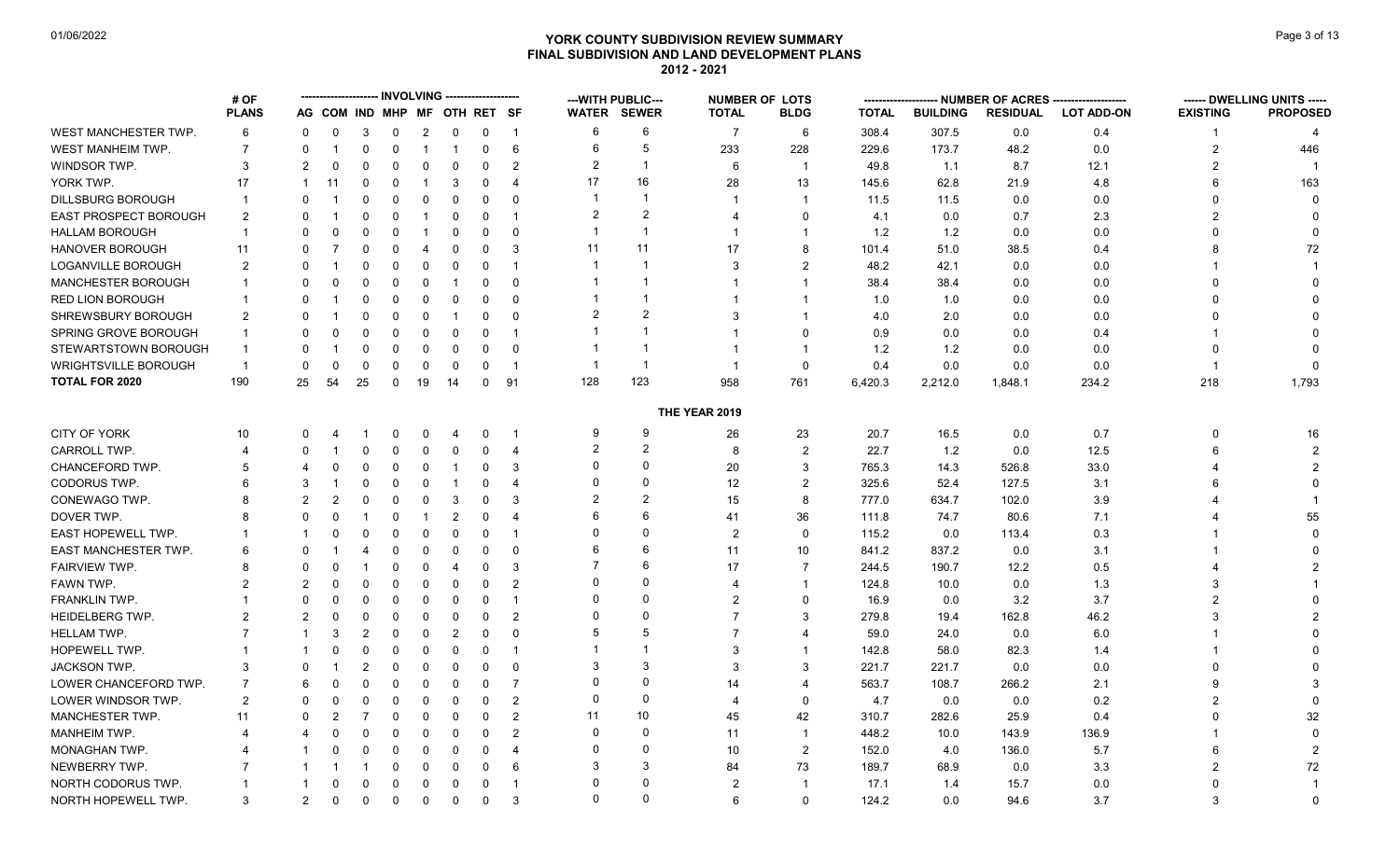# **YORK COUNTY SUBDIVISION REVIEW SUMMARY Page 4 of 13** Page 4 of 13 **FINAL SUBDIVISION AND LAND DEVELOPMENT PLANS 2012 - 2021**

|                              | # OF           |                |                |                |                |             | <b>INVOLVING -------------------</b> |                |                         |                | --- WITH PUBLIC---      |                | <b>NUMBER OF LOTS</b> |              |                 | NUMBER OF ACRES |                   |                 | ------ DWELLING UNITS ----- |
|------------------------------|----------------|----------------|----------------|----------------|----------------|-------------|--------------------------------------|----------------|-------------------------|----------------|-------------------------|----------------|-----------------------|--------------|-----------------|-----------------|-------------------|-----------------|-----------------------------|
|                              | <b>PLANS</b>   |                |                |                |                |             | AG COM IND MHP MF OTH RET SF         |                |                         |                | <b>WATER SEWER</b>      | <b>TOTAL</b>   | <b>BLDG</b>           | <b>TOTAL</b> | <b>BUILDING</b> | <b>RESIDUAL</b> | <b>LOT ADD-ON</b> | <b>EXISTING</b> | <b>PROPOSED</b>             |
| PARADISE TWP.                | $\overline{2}$ | $\mathbf{0}$   | $\overline{2}$ | 0              | 0              | 0           | $\mathbf 0$                          | $\mathbf 0$    | 0                       | $\overline{2}$ | 0                       | $\overline{2}$ | $\Omega$              | 8.4          | 0.0             | 0.0             | 7.4               |                 | $\Omega$                    |
| PEACH BOTTOM TWP.            | 6              | 3              | $\overline{2}$ | $\mathbf 0$    | $\mathbf 0$    | $\mathbf 0$ | $\overline{c}$                       | 0              | 2                       | 0              | 0                       | 10             | 3                     | 425.6        | 116.5           | 231.8           | 8.3               |                 | 2                           |
| PENN TWP.                    | 13             | $\Omega$       | 4              | 4              | $\Omega$       | -1          | $\overline{c}$                       | 0              | 3                       | 13             | 13                      | 116            | 112                   | 346.6        | 333.7           | 6.0             | 1.5               |                 | 125                         |
| SHREWSBURY TWP.              | 4              |                |                | 0              | $\mathbf 0$    | $\mathbf 0$ | $\overline{1}$                       | 0              | $\overline{2}$          | 3              | 3                       | 26             | 20                    | 30.9         | 7.0             | 21.2            | 0.2               |                 | 19                          |
| SPRINGETTSBURY TWP.          | 15             | 0              | 2              | 4              | $\mathbf 0$    | 3           | $\overline{2}$                       | $\Omega$       | -5                      | 12             | 12                      | 22             | 11                    | 247.7        | 67.7            | 0.0             | 2.5               | 6               | 67                          |
| <b>SPRINGFIELD TWP.</b>      | 4              |                | $\Omega$       | 0              | $\Omega$       | -1          | $\overline{\mathbf{1}}$              | $\Omega$       | 3                       | $\overline{2}$ | 2                       | 19             | 11                    | 310.3        | 15.8            | 107.8           | 13.7              | 8               | 11                          |
| SPRING GARDEN TWP.           | 2              | <sup>0</sup>   |                |                | 0              |             | $\mathbf 0$                          | $\mathbf 0$    | $\Omega$                | $\overline{2}$ | 2                       | 3              | $\overline{1}$        | 83.4         | 47.7            | 0.0             | 0.9               | $\Omega$        | 189                         |
| <b>WARRINGTON TWP.</b>       |                |                |                | 0              | $\Omega$       | $\Omega$    | $\Omega$                             | 0              | 6                       |                |                         | 17             | 8                     | 248.1        | 60.5            | 143.1           | 5.7               |                 |                             |
| <b>WASHINGTON TWP.</b>       |                | 2              | 0              | 0              | $\Omega$       | $\Omega$    | 0                                    | 0              | $\overline{4}$          |                | $\Omega$                | 8              | $\mathbf{1}$          | 113.2        | 3.2             | 66.3            | 18.4              |                 |                             |
| WEST MANCHESTER TWP.         | 8              |                | $\overline{2}$ | $\overline{2}$ | $\mathbf 0$    | $\mathbf 0$ | -1                                   | $\mathbf 0$    | $\overline{2}$          |                | 8                       | 13             | 5                     | 204.7        | 37.2            | 0.0             | 1.4               |                 |                             |
| WEST MANHEIM TWP.            | 5              | $\Omega$       | $\Omega$       | 0              | $\mathbf 0$    | 0           | 0                                    | $\Omega$       | 5                       |                | 4                       | 148            | 133                   | 80.7         | 77.7            | 0.0             | 0.6               | $\Omega$        | 132                         |
| WINDSOR TWP.                 | 7              |                | 2              |                | $\Omega$       | $\Omega$    | $\mathbf 0$                          | $\Omega$       | $\overline{4}$          | .5             | 5                       | 36             | 28                    | 264.3        | 82.6            | 145.7           | 2.7               |                 | 23                          |
| YORK TWP.                    | 12             |                | 6              | 0              | $\mathbf 0$    | 3           | -1                                   | 0              | 3                       | 10             | 10 <sup>1</sup>         | 83             | 76                    | 274.4        | 89.6            | 88.2            | 0.0               | 9               | 219                         |
| DALLASTOWN BOROUGH           | $\overline{2}$ | $\Omega$       |                | 0              | $\mathbf 0$    | 0           | -1                                   | 0              | $\Omega$                | $\overline{2}$ | $\overline{2}$          | 3              | $\mathbf 1$           | 1.9          | 0.7             | 0.0             | 1.0               | $\Omega$        | $\Omega$                    |
| <b>DELTA BOROUGH</b>         | 3              |                |                | 0              | $\mathbf 0$    | 0           | $\mathbf 0$                          | $\Omega$       | $\overline{2}$          | 3              | 3                       | 6              | $\mathbf 1$           | 3.2          | 0.3             | 0.0             | 0.9               | 3               | $\Omega$                    |
| <b>DOVER BOROUGH</b>         |                | $\Omega$       | O              | $\Omega$       | 0              | $\mathbf 0$ | -1                                   | $\Omega$       | $\Omega$                |                |                         | $\mathbf{1}$   | $\overline{1}$        | 26.2         | 26.2            | 0.0             | 0.0               | $\Omega$        | $\mathbf{0}$                |
| <b>EAST PROSPECT BOROUGH</b> |                | $\Omega$       | $\Omega$       | 0              | $\mathbf 0$    | $\Omega$    | $\mathbf 0$                          | $\Omega$       | -1                      |                | -1                      | 10             | 10                    | 1.1          | 1.1             | 0.0             | 0.0               | $\Omega$        | 10                          |
| <b>GOLDSBORO BOROUGH</b>     |                |                | 0              | 0              | $\Omega$       | 0           | 0                                    | $\Omega$       | -1                      | $\Omega$       | -1                      | $\overline{2}$ | $\mathbf{1}$          | 49.8         | 0.5             | 49.3            | 0.0               | $\Omega$        |                             |
| <b>HANOVER BOROUGH</b>       | $\overline{7}$ | $\Omega$       | 3              | 1              | $\Omega$       | $\Omega$    | $\mathbf 0$                          | 0              | 3                       |                | $\overline{7}$          | 9              | $\boldsymbol{\Delta}$ | 12.0         | 10.8            | 0.2             | 5.9               |                 |                             |
| MOUNT WOLF BOROUGH           | 2              | <sup>0</sup>   | 0              | 2              | $\mathbf 0$    | 0           | $\overline{0}$                       | $\Omega$       | $\Omega$                |                | 1                       | 3              | $\mathbf 1$           | 11.4         | 5.7             | 0.0             | 0.0               |                 |                             |
| <b>NEW FREEDOM BOROUGH</b>   |                | $\Omega$       | 0              | 0              | $\Omega$       | $\Omega$    | 0                                    | 0              | -1                      |                |                         | $\overline{2}$ | $\Omega$              | 0.5          | 0.0             | 0.0             | 0.0               |                 |                             |
| <b>NEW SALEM BOROUGH</b>     |                | $\Omega$       |                | 0              | $\Omega$       | $\Omega$    | $\Omega$                             | $\Omega$       | $\Omega$                |                | 1                       | $\mathbf{1}$   | $\mathbf{1}$          | 1.5          | 1.5             | 0.0             | 0.0               | $\Omega$        |                             |
| NORTH YORK BOROUGH           |                | <sup>0</sup>   | 0              | 0              | 0              |             | 0                                    | $\Omega$       | $\Omega$                |                |                         | $\overline{2}$ | $\Omega$              | 1.2          | 0.0             | 0.0             | 0.0               | <sup>0</sup>    |                             |
| RAILROAD BOROUGH             | 2              | $\Omega$       | 0              | 0              | $\mathbf 0$    | $\Omega$    | 0                                    | $\Omega$       | $\overline{2}$          | $\overline{2}$ | 2                       | 12             | 9                     | 6.4          | 5.0             | 0.0             | 0.2               | 3               |                             |
| RED LION BOROUGH             | $\overline{2}$ | $\Omega$       | $\Omega$       |                | $\Omega$       | $\Omega$    | -1                                   | $\Omega$       | $\Omega$                |                | $\overline{2}$          | 6              | $\Omega$              | 157.7        | 0.0             | 0.0             | 0.2               |                 |                             |
| SEVEN VALLEYS BOROUGH        |                | $\Omega$       | 0              | 0              | $\mathbf 0$    | 0           | $\mathbf 0$                          | 0              | $\overline{1}$          |                | $\Omega$                | 3              | $\mathcal{P}$         | 18.5         | 3.5             | 15.0            | 0.0               |                 | $\mathcal{P}$               |
| SHREWSBURY BOROUGH           |                | $\Omega$       |                | 0              | $\mathbf 0$    | 0           | $\overline{0}$                       | 0              | $\Omega$                |                |                         |                | $\Omega$              | 7.1          | 0.0             | 0.0             | 0.0               |                 |                             |
| WELLSVILLE BOROUGH           | 2              | $\Omega$       |                |                | $\mathbf 0$    | $\mathbf 0$ | $\overline{1}$                       | $\Omega$       | $\Omega$                |                | $\overline{2}$          | 3              | $\overline{2}$        | 32.5         | 29.9            | 4.0             | 0.0               | $\Omega$        |                             |
| WINDSOR BOROUGH              |                |                | 0              | $\mathbf 0$    | $\mathbf 0$    | $\mathbf 0$ | $\mathbf 0$                          | $\mathbf 0$    | -1                      |                | $\overline{\mathbf{1}}$ | $\overline{2}$ | $\Omega$              | 36.7         | 0.0             | 10.0            | 11.5              |                 |                             |
| YOE BOROUGH                  | $\overline{1}$ | $\Omega$       |                | 0              | $\mathbf 0$    | $\mathbf 0$ | $\overline{0}$                       | $\Omega$       | $\overline{\mathbf{1}}$ | -1             | -1                      | $\overline{2}$ | $\Omega$              | 40.1         | 0.0             | 35.5            | 0.0               | -1              | $\Omega$                    |
| <b>TOTAL FOR 2019</b>        | 230            | 47             | 47             | 36             | $\overline{0}$ | 11          | 31                                   | $\overline{0}$ | 108                     | 142            | 141                     | 925            | 668                   | 8,925.4      | 3,654.8         | 2,817.2         | 358.1             | 123             | 1,008                       |
|                              |                |                |                |                |                |             |                                      |                |                         |                |                         | THE YEAR 2018  |                       |              |                 |                 |                   |                 |                             |
| CITY OF YORK                 | 5              | 0              | 2              |                | 0              |             |                                      | 0              | $\mathbf 0$             | 5              | 5                       | 6              | 5                     | 67.2         | 58.6            | 0.0             | 0.0               | 0               | 56                          |
| <b>CARROLL TWP</b>           | 9              | $\overline{2}$ | 0              | 0              | $\mathbf 0$    | 0           | 0                                    | 0              | 9                       | 3              | $\overline{4}$          | 117            | 106                   | 312.0        | 166.0           | 0.0             | 26.8              | 3               | 103                         |
| CHANCEFORD TWP.              |                | 3              | 0              | 0              | $\mathbf 0$    | 0           | 0                                    | 0              | 3                       |                | $\Omega$                | 18             | 8                     | 456.6        | 8.0             | 401.0           | 9.5               | $\overline{7}$  | 8                           |
| <b>CODORUS TWP</b>           | 2              | $\mathfrak{p}$ | 0              | 0              | $\Omega$       | $\Omega$    | -1                                   | $\Omega$       | $\overline{2}$          | $\Omega$       | $\Omega$                | 5              | $\Omega$              | 274.3        | 0.0             | 127.7           | 52.8              | $\overline{2}$  | $\Omega$                    |
| CONEWAGO TWP.                |                | $\Omega$       | 3              | 0              | -1             | 0           | 0                                    | 0              | $\Omega$                |                | 4                       | 4              | $\overline{4}$        | 14.8         | 14.8            | 0.0             | 0.0               | 0               | 3                           |
| DOVER TWP.                   | 11             | 3              | 3              | 2              | $\mathbf 0$    | -1          | -1                                   | $\Omega$       | $\overline{4}$          | 6              | 6                       | 22             | 12                    | 353.2        | 239.5           | 73.4            | 42.5              |                 | 42                          |
| EAST HOPEWELL TWP.           | $\overline{2}$ | 2              | 0              | $\mathbf 0$    | $\mathbf 0$    | $\Omega$    | $\mathbf 0$                          | $\mathbf 0$    | $\overline{2}$          |                | $\Omega$                | 4              | $\overline{2}$        | 72.3         | 3.0             | 52.5            | 0.0               |                 | $\overline{2}$              |
| EAST MANCHESTER TWP.         | 5              | 0              | 0              | 4              | $\mathbf 0$    | $\mathbf 0$ | $\mathbf 0$                          | 0              | $\overline{\mathbf{1}}$ | 5              | 5                       | 8              | $\boldsymbol{\Delta}$ | 502.1        | 304.4           | 0.0             | 7.9               | -1              | $\Omega$                    |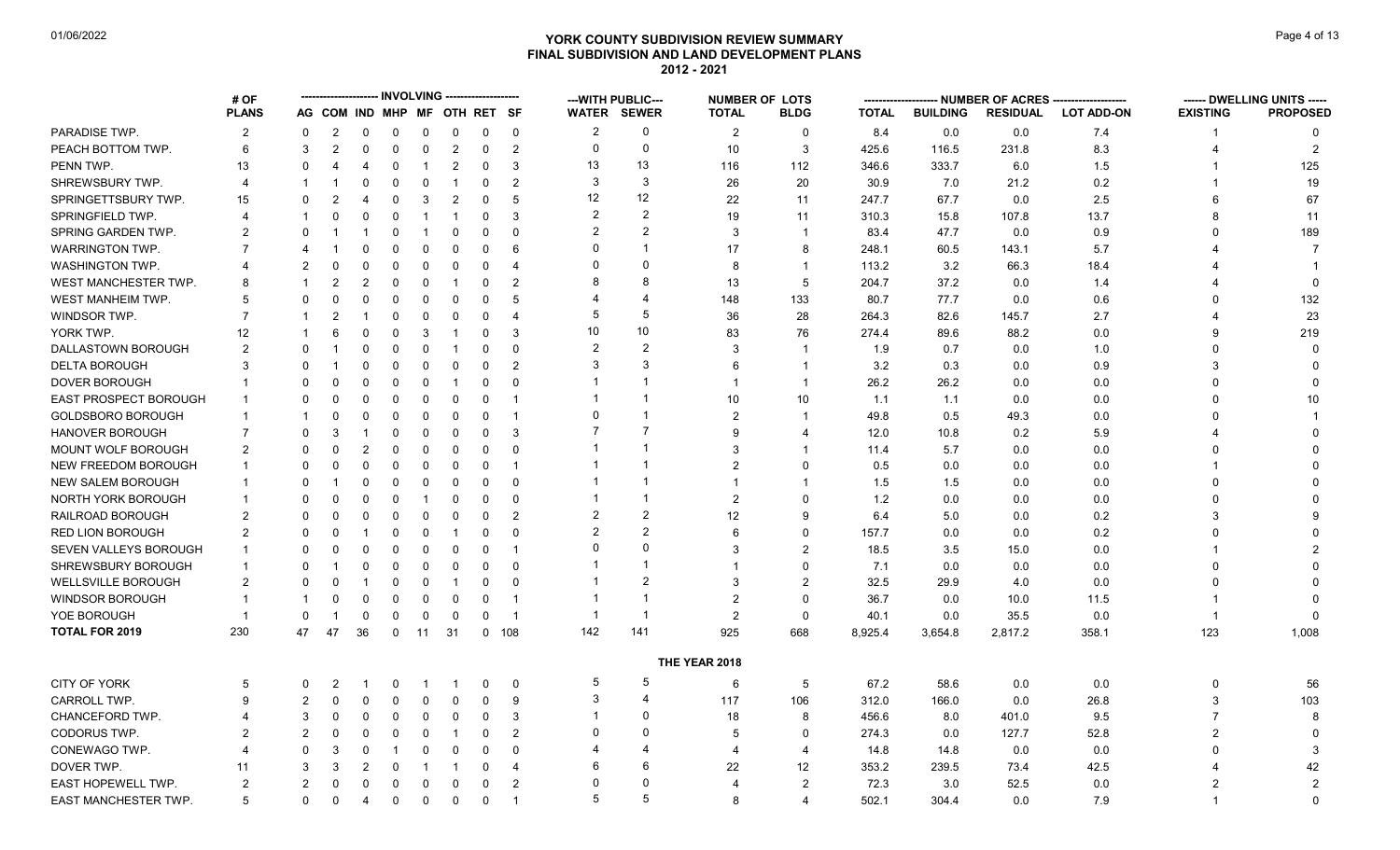# **YORK COUNTY SUBDIVISION REVIEW SUMMARY Page 1 COUNTY SUBDIVISION REVIEW SUMMARY FINAL SUBDIVISION AND LAND DEVELOPMENT PLANS 2012 - 2021**

|                           | # OF           |                |                |                              |              |             |                |              |                         |                | ---WITH PUBLIC---  | <b>NUMBER OF LOTS</b> |                |              |                 | - NUMBER OF ACRES ----- |                   |                 | ------ DWELLING UNITS ----- |
|---------------------------|----------------|----------------|----------------|------------------------------|--------------|-------------|----------------|--------------|-------------------------|----------------|--------------------|-----------------------|----------------|--------------|-----------------|-------------------------|-------------------|-----------------|-----------------------------|
|                           | <b>PLANS</b>   |                |                | AG COM IND MHP MF OTH RET SF |              |             |                |              |                         |                | <b>WATER SEWER</b> | <b>TOTAL</b>          | <b>BLDG</b>    | <b>TOTAL</b> | <b>BUILDING</b> | <b>RESIDUAL</b>         | <b>LOT ADD-ON</b> | <b>EXISTING</b> | <b>PROPOSED</b>             |
| FAIRVIEW TWP.             | 14             | $\mathbf 0$    | $\overline{2}$ |                              | $\mathbf 0$  | $\mathbf 0$ | $\overline{c}$ | $\mathsf{O}$ | 10                      | 6              | 6                  | 42                    | 30             | 443.8        | 359.2           | 26.2                    | 23.2              | 9               | 9                           |
| <b>FRANKLIN TWP.</b>      | 3              | $\Omega$       | $\overline{1}$ | $\Omega$                     | $\mathbf 0$  | $\mathbf 0$ | $\mathbf 0$    | $\mathbf 0$  | 2                       | $\Omega$       | $\Omega$           | 5                     | 3              | 78.6         | 40.5            | 12.3                    | 3.7               | $\overline{2}$  | 2                           |
| <b>HEIDELBERG TWP.</b>    |                | $\Omega$       | $\Omega$       | $\Omega$                     | $\mathbf 0$  | $\Omega$    | $\overline{1}$ | $\Omega$     | $\mathbf 0$             | $\Omega$       | $\Omega$           | 1                     | $\overline{1}$ | 69.3         | 69.3            | 0.0                     | 0.0               | $\Omega$        |                             |
| <b>HELLAM TWP.</b>        | 2              | $\Omega$       |                |                              | $\mathbf 0$  | $\mathbf 0$ | $\mathbf 0$    | $\Omega$     | $\mathbf 0$             |                | -1                 | 3                     | $\overline{2}$ | 48.6         | 34.7            | 13.9                    | 0.0               | O               |                             |
| HOPEWELL TWP.             | 2              | $\mathfrak{p}$ | $\Omega$       | $\Omega$                     | $\mathbf 0$  | $\Omega$    | $\mathbf 0$    | $\Omega$     | $\overline{2}$          | $\Omega$       | $\Omega$           | 9                     | 5              | 378.9        | 4.7             | 373.4                   | 0.3               | $\overline{2}$  |                             |
| <b>JACKSON TWP.</b>       |                | 3              | $\Omega$       |                              | $\mathbf 0$  | $\Omega$    | $\mathbf 0$    | $\Omega$     | 3                       | $\Omega$       | $\Omega$           | 8                     | $\mathbf 1$    | 388.2        | 1.3             | 302.3                   | 60.5              | 5               |                             |
| LOWER CHANCEFORD TWP.     | $\mathfrak{p}$ |                | $\Omega$       | $\Omega$                     | $\mathbf 0$  | $\mathbf 0$ | $\overline{1}$ | $\Omega$     | $\overline{2}$          | $\Omega$       | $\Omega$           | 4                     | $\Omega$       | 304.6        | 0.0             | 178.0                   | 0.4               | 3               |                             |
| LOWER WINDSOR TWP.        | 8              |                | 3              | $\Omega$                     | 0            | $\Omega$    | 3              | $\Omega$     | 6                       | $\Omega$       | $\Omega$           | 15                    | $\mathbf 1$    | 53.2         | 7.2             | 3.1                     | 0.9               | q               |                             |
| MANCHESTER TWP.           | 15             | $\Omega$       | 4              | 8                            | $\Omega$     | $\Omega$    | $\overline{1}$ | $\Omega$     | 3                       | 14             | 15                 | 83                    | 76             | 303.8        | 200.5           | 121.9                   | 8.3               |                 | 64                          |
| <b>MANHEIM TWP.</b>       |                | 3              | $\Omega$       | $\Omega$                     | $\mathbf 0$  | $\Omega$    | $\mathbf 0$    | $\Omega$     | $\overline{7}$          | $\Omega$       | $\Omega$           | 16                    | $\overline{4}$ | 308.8        | 18.8            | 203.1                   | 32.0              | 8               |                             |
| MONAGHAN TWP.             | 3              |                |                | 0                            | $\mathbf 0$  | $\Omega$    | $\mathbf 0$    | $\Omega$     | 3                       | $\Omega$       | $\Omega$           | 14                    | 11             | 169.9        | 54.3            | 103.9                   | 0.0               | $\overline{2}$  | 10 <sup>°</sup>             |
| NEWBERRY TWP.             | 10             | $\Omega$       | $\overline{4}$ | $\Omega$                     | $\mathbf 0$  | $\Omega$    | $\mathbf 0$    | $\Omega$     | 6                       |                | 5                  | 34                    | 22             | 208.2        | 117.7           | 3.3                     | 0.3               | 5               | 20                          |
| NORTH CODORUS TWP.        | 3              | $\mathfrak{p}$ | $\Omega$       | $\Omega$                     | $\mathbf 0$  | $\Omega$    | $\mathbf 0$    | $\Omega$     | $\overline{2}$          | $\Omega$       | $\Omega$           | 5                     | $\overline{2}$ | 264.1        | 153.2           | 97.2                    | 0.0               | 3               |                             |
| PARADISE TWP.             | Δ              |                |                |                              | $\mathbf 0$  | $\Omega$    | $\mathbf 0$    | $\mathbf{0}$ | $\overline{2}$          | $\mathcal{P}$  | $\mathfrak{p}$     | 10                    | $\overline{7}$ | 225.6        | 94.4            | 5.0                     | 23.8              | 3               |                             |
| PEACH BOTTOM TWP.         |                | $\mathfrak{p}$ | $\Omega$       | $\overline{2}$               | $\mathbf 0$  | $\Omega$    | $\mathbf 0$    | $\Omega$     | 5                       | $\Omega$       | $\Omega$           | 12                    | $\overline{2}$ | 1,654.9      | 4.8             | 374.2                   | 21.2              |                 | $\overline{2}$              |
| PENN TWP.                 | 14             | $\Omega$       | 3              | 3                            | $\mathbf 0$  | -1          | 3              | $\Omega$     | $\overline{4}$          | 14             | 14                 | 70                    | 62             | 290.1        | 129.5           | 104.4                   | 26.5              |                 | 98                          |
| SHREWSBURY TWP.           | 5              | $\overline{2}$ | 0              | -1                           | $\mathbf 0$  | $\Omega$    | $\mathbf 0$    | $\Omega$     | $\overline{4}$          | $\overline{2}$ | $\overline{2}$     | 105                   | 101            | 341.0        | 68.9            | 239.5                   | 9.8               |                 | 89                          |
| SPRINGETTSBURY TWP.       | 10             | $\Omega$       | $\overline{7}$ |                              | $\mathbf 0$  | $\Omega$    | $\mathbf 0$    | $\Omega$     | 2                       | 10             | 10                 | 87                    | 86             | 272.4        | 237.1           | 2.3                     | 0.0               |                 | 72                          |
| <b>SPRINGFIELD TWP.</b>   | 5              |                | $\Omega$       |                              | $\mathbf 0$  | $\Omega$    | $\mathbf 0$    | $\Omega$     | 2                       |                | $\overline{1}$     | 10                    | 3              | 241.8        | 8.5             | 141.1                   | 10.4              |                 |                             |
| SPRING GARDEN TWP.        | 5              | $\Omega$       |                |                              | $\mathbf 0$  | $\mathbf 0$ | $\overline{1}$ | $\Omega$     | 2                       | .5             | 5                  | 8                     | 5              | 11.2         | 8.4             | 0.0                     | 0.1               | 3               |                             |
| <b>WARRINGTON TWP.</b>    | 3              | $\Omega$       | $\Omega$       | $\Omega$                     | $\Omega$     | $\Omega$    | $\overline{1}$ | $\Omega$     | 3                       | $\Omega$       | $\overline{1}$     |                       | 5              | 49.2         | 31.6            | 0.0                     | 0.7               |                 |                             |
| WASHINGTON TWP.           | 2              |                | $\Omega$       | $\Omega$                     | $\mathbf 0$  | $\Omega$    | $\mathbf 0$    | $\Omega$     | $\overline{1}$          | $\Omega$       | $\Omega$           | 4                     | 2              | 165.4        | 158.8           | 0.0                     | 1.5               | 3               |                             |
| WEST MANCHESTER TWP.      | 8              | $\Omega$       | $\overline{4}$ | 3                            | $\mathbf 0$  | $\Omega$    | $\overline{1}$ | $\Omega$     | $\mathbf 0$             |                | 8                  | 10                    | $\overline{7}$ | 234.9        | 167.3           | 60.4                    | 0.0               |                 |                             |
| WEST MANHEIM TWP.         | 3              | $\Omega$       |                | $\Omega$                     | $\mathbf 0$  | -1          | -1             | $\Omega$     | $\overline{\mathbf{1}}$ |                | $\overline{2}$     | 5                     | $\overline{2}$ | 34.9         | 14.1            | 17.9                    | 1.5               | $\overline{2}$  | 52                          |
| WINDSOR TWP.              |                |                | $\Omega$       | $\Omega$                     | $\mathbf 0$  | $\Omega$    | $\mathbf 0$    | $\Omega$     | $\overline{4}$          | $\overline{2}$ | $\overline{2}$     | 9                     | 5              | 62.4         | 4.2             | 44.5                    | 2.0               | 3               | 5                           |
| YORK TWP.                 | 11             | $\Omega$       | .5             | $\Omega$                     | $\mathbf 0$  | -1          | 3              | $\Omega$     | $\overline{2}$          | 10             | 10                 | 15                    | 8              | 411.2        | 55.3            | 27.8                    | 46.1              |                 | 227                         |
| <b>DILLSBURG BOROUGH</b>  | 2              | $\Omega$       | $\overline{2}$ | $\Omega$                     | $\mathbf 0$  | $\Omega$    | $\mathbf 0$    | $\Omega$     | $\mathbf 0$             | $\mathcal{P}$  | $\mathfrak{p}$     | 3                     | $\overline{2}$ | 5.0          | 3.6             | 0.0                     | 0.0               | 0               | $\Omega$                    |
| <b>HANOVER BOROUGH</b>    | 9              | $\Omega$       | 3              |                              | $\mathbf 0$  | 3           | 3              | $\Omega$     | $\mathbf{0}$            | 9              | 9                  | 10                    | 8              | 80.0         | 65.6            | 11.6                    | 2.1               | 0               | 92                          |
| <b>LOGANVILLE BOROUGH</b> | 3              |                | $\Omega$       | $\Omega$                     | $\mathbf 0$  | $\Omega$    | $\overline{2}$ | $\Omega$     | $\overline{1}$          |                | 3                  | 5                     | $\Omega$       | 55.1         | 0.0             | 36.4                    | 0.8               | $\mathfrak{p}$  | $\Omega$                    |
| NEW FREEDOM BOROUGH       | 2              | $\Omega$       |                | $\Omega$                     | $\mathbf 0$  | -1          | $\mathbf 0$    | $\Omega$     | $\overline{\mathbf{1}}$ | $\overline{2}$ | $\overline{2}$     | 3                     | 3              | 12.8         | 12.8            | 0.0                     | 0.0               |                 | 146                         |
| <b>RED LION BOROUGH</b>   |                | $\Omega$       | -1             | $\Omega$                     | $\mathbf 0$  | $\Omega$    | $\mathbf 0$    | $\Omega$     | $\mathbf 0$             |                | $\overline{1}$     | $\overline{1}$        | $\Omega$       | 0.9          | 0.0             | 0.0                     | 0.0               |                 |                             |
| SHREWSBURY BOROUGH        | 2              | $\Omega$       | $\Omega$       | $\Omega$                     | $\mathbf 0$  | $\Omega$    | $\overline{1}$ | $\Omega$     | $\overline{2}$          | $\overline{2}$ | $\overline{2}$     | $\overline{7}$        | 5              | 16.4         | 3.9             | 0.0                     | 0.0               |                 |                             |
| STEWARTSTOWN BOROUGH      | $\mathbf{1}$   | $\Omega$       | $\Omega$       | 0                            | 0            | 0           | 0              | $\Omega$     | $\overline{\mathbf{1}}$ |                | $\overline{1}$     | 41                    | 41             | 12.0         | 12.0            | 0.0                     | 0.0               | <sup>0</sup>    | 41                          |
| <b>WEST YORK BOROUGH</b>  |                | $\Omega$       |                | $\Omega$                     | $\mathbf 0$  | $\Omega$    | $\mathbf 0$    | $\Omega$     | $\mathbf{0}$            |                | -1                 |                       | -1             | 0.6          | 0.6             | 0.0                     | 0.0               |                 |                             |
| WINTERSTOWN BOROUGH       | $\mathbf 1$    | $\Omega$       | $\Omega$       | $\Omega$                     | $\Omega$     | $\Omega$    | $\mathbf 0$    | $\Omega$     | $\overline{1}$          | $\Omega$       | $\mathbf 0$        | $\overline{2}$        | $\Omega$       | 6.8          | 0.0             | 5.0                     | 0.3               |                 |                             |
| YORK HAVEN BOROUGH        | $\overline{1}$ | $\Omega$       | $\mathbf 0$    | $\Omega$                     | $\mathbf 0$  | $\Omega$    | $\overline{1}$ | $\Omega$     | $\mathbf 0$             | $\Omega$       | $\mathbf 0$        | $\overline{2}$        | $\Omega$       | 564.3        | 0.0             | 0.0                     | 0.0               | $\Omega$        |                             |
| <b>TOTAL FOR 2018</b>     | 220            | 37             | 54             | 32                           | $\mathbf{1}$ | 9           | 28             | $\mathbf{0}$ | 105                     | 127            | 129                | 850                   | 654            | 9,821.4      | 2,937.1         | 3,163.3                 | 415.9             | 103             | 1,173                       |
|                           |                |                |                |                              |              |             |                |              |                         |                |                    | THE YEAR 2017         |                |              |                 |                         |                   |                 |                             |
| <b>CITY OF YORK</b>       | 8              | 0              | -5             |                              | 0            | 3           | 2              | 0            | $\overline{\mathbf{1}}$ | 8              | 8                  | 18                    | 10             | 18.6         | 13.2            | 0.0                     | 0.1               | 2               | 42                          |
| CARROLL TWP.              | 8              | 0              | 4              | $\mathbf 0$                  | $\pmb{0}$    | $\mathbf 0$ | $\overline{2}$ | $\mathbf 0$  | 5                       | 4              | $\overline{4}$     | 19                    | 9              | 234.7        | 40.5            | 22.8                    | 19.8              | 3               | 6                           |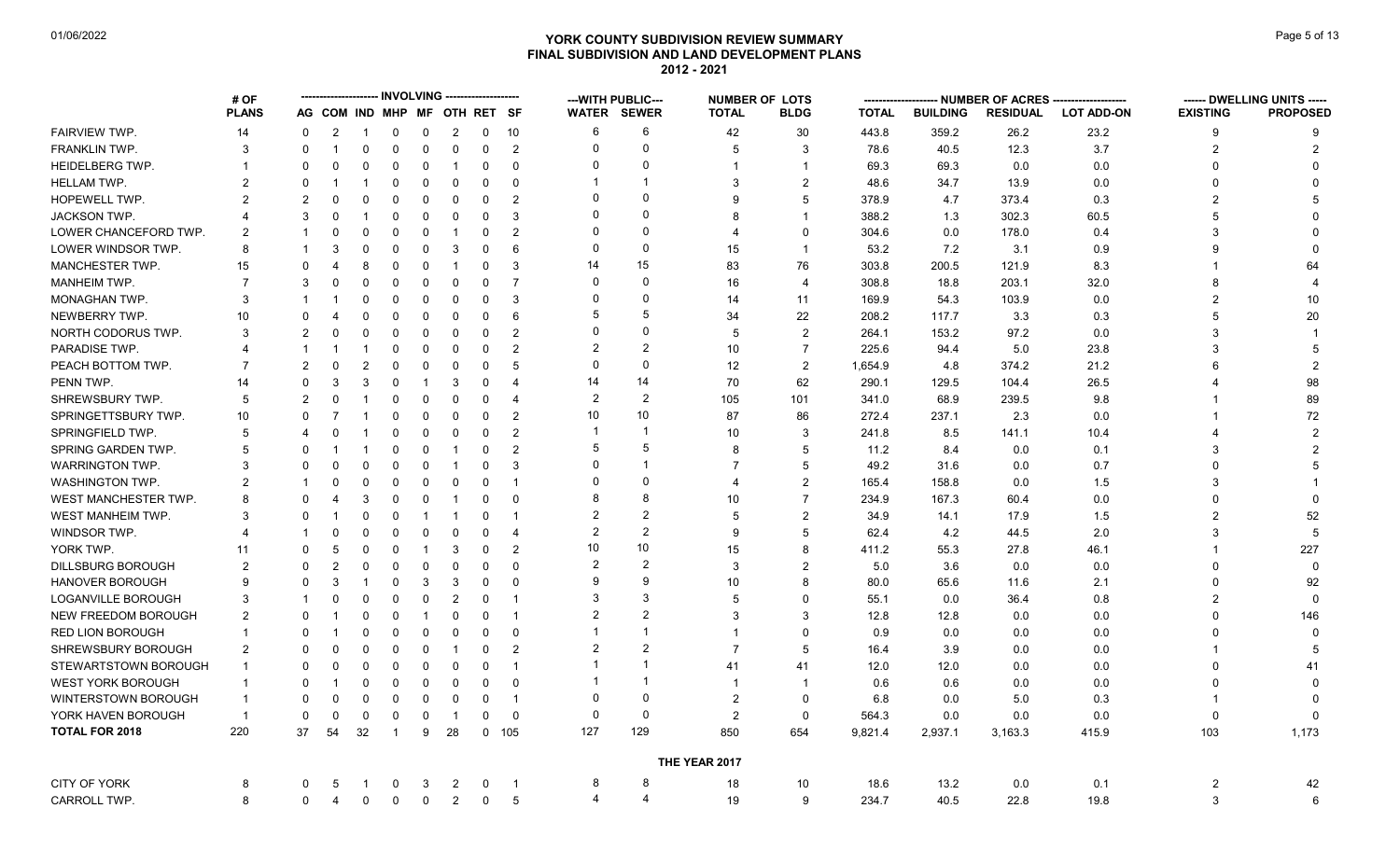# **YORK COUNTY SUBDIVISION REVIEW SUMMARY Page 6 of 13** Page 6 of 13 **FINAL SUBDIVISION AND LAND DEVELOPMENT PLANS 2012 - 2021**

|                              | # OF                  |                |               |                |             |                |                              |             |                       |                | --- WITH PUBLIC--- | <b>NUMBER OF LOTS</b> |                          |              |                 | - NUMBER OF ACRES ------ |                   |                 | ------ DWELLING UNITS ----- |
|------------------------------|-----------------------|----------------|---------------|----------------|-------------|----------------|------------------------------|-------------|-----------------------|----------------|--------------------|-----------------------|--------------------------|--------------|-----------------|--------------------------|-------------------|-----------------|-----------------------------|
|                              | <b>PLANS</b>          |                |               |                |             |                | AG COM IND MHP MF OTH RET SF |             |                       |                | <b>WATER SEWER</b> | <b>TOTAL</b>          | <b>BLDG</b>              | <b>TOTAL</b> | <b>BUILDING</b> | <b>RESIDUAL</b>          | <b>LOT ADD-ON</b> | <b>EXISTING</b> | <b>PROPOSED</b>             |
| CHANCEFORD TWP.              | 4                     | 3              | 0             | 0              | $\mathbf 0$ | $\mathbf 0$    | $\overline{1}$               | $\mathbf 0$ | 3                     | $\Omega$       | 0                  | 10                    | $\overline{2}$           | 259.9        | 11.7            | 201.0                    | 17.2              | 4               | $\Omega$                    |
| CODORUS TWP.                 | 2                     | 2              | 0             | 0              | $\mathbf 0$ | $\mathbf 0$    | $\mathbf 0$                  | 0           | $\overline{1}$        | $\Omega$       | 0                  | 4                     | $\mathbf{0}$             | 323.7        | 0.0             | 122.1                    | 29.3              | $\Omega$        | $\Omega$                    |
| CONEWAGO TWP.                | $\overline{7}$        | $\Omega$       | $\Omega$      | 3              | $\Omega$    | 0              | $\overline{0}$               | 0           | $\overline{4}$        | 3              | 5                  | 50                    | 46                       | 216.1        | 189.4           | 4.8                      | 1.9               | 3               | 43                          |
| DOVER TWP.                   | 10                    | 2              | 4             | 0              | 0           | $\overline{2}$ | $\overline{2}$               | 0           | 3                     |                | 8                  | 53                    | 48                       | 629.1        | 270.2           | 309.8                    | 0.0               | 135             | 145                         |
| EAST HOPEWELL TWP.           | $\mathbf 1$           |                | 0             | 0              | $\Omega$    | 0              | 0                            | $\Omega$    | $\Omega$              |                | $\Omega$           | 2                     | $\Omega$                 | 164.5        | 0.0             | 0.0                      | 0.0               | $\Omega$        |                             |
| <b>EAST MANCHESTER TWP.</b>  | 6                     |                | 0             | 3              | $\Omega$    | 0              | $\overline{\mathbf{1}}$      | 0           | 3                     |                |                    | 10                    | 4                        | 90.5         | 29.1            | 0.0                      | 13.0              |                 |                             |
| FAIRVIEW TWP.                | 8                     | $\mathcal{P}$  | $\Omega$      | 3              | $\mathbf 0$ | -1             | $\overline{2}$               | $\Omega$    | $\overline{2}$        |                | 5                  | 15                    | $\mathbf{Q}$             | 402.3        | 199.4           | 0.0                      | 1.0               | 3               | 76                          |
| FAWN TWP.                    |                       |                | O             | 0              | 0           | 0              | 0                            | $\Omega$    | $\overline{2}$        | $\Omega$       | $\Omega$           | 4                     | $\Omega$                 | 193.1        | 0.0             | 0.0                      | 188.8             | 2               |                             |
| FRANKLIN TWP.                |                       |                | O             | 0              | $\Omega$    | $\Omega$       | -1                           | $\Omega$    | 3                     |                | $\Omega$           | $\overline{7}$        | 2                        | 177.1        | 16.9            | 135.3                    | 0.0               | 3               |                             |
| <b>HEIDELBERG TWP.</b>       |                       | $\overline{2}$ | O             |                | $\Omega$    | 0              | 0                            | $\Omega$    | $\overline{4}$        |                | $\Omega$           | 10                    | 6                        | 214.9        | 52.3            | 136.8                    | 15.0              | $\overline{2}$  |                             |
| HELLAM TWP.                  |                       |                | 2             | $\overline{2}$ | $\mathbf 0$ | 0              | 0                            | 0           | $\overline{2}$        |                | 4                  | 12                    | 10                       | 76.2         | 51.6            | 0.0                      | 3.1               | $\overline{2}$  |                             |
| HOPEWELL TWP.                | 2                     | $\overline{2}$ |               | $\Omega$       | $\mathbf 0$ | 0              |                              | $\Omega$    | $\overline{2}$        | $\Omega$       | $\Omega$           | 5                     | 3                        | 242.7        | 69.5            | 0.0                      | 8.6               |                 |                             |
| <b>JACKSON TWP.</b>          |                       |                | 2             | 0              | $\mathbf 0$ |                | -1                           | $\Omega$    | $\overline{2}$        |                | $\overline{2}$     | $\overline{7}$        | 6                        | 73.9         | 71.9            | 2.0                      | 0.0               | $\overline{2}$  | 13                          |
| LOWER CHANCEFORD TWP.        | 6                     | Δ              | ŋ             | 0              | $\Omega$    | $\Omega$       | 0                            | 0           | $\overline{4}$        | $\Omega$       | $\Omega$           | 10                    | $\boldsymbol{\Delta}$    | 702.0        | 183.1           | 133.0                    | 0.0               | 3               |                             |
| <b>MANCHESTER TWP.</b>       |                       | <sup>0</sup>   |               |                | $\Omega$    | 0              | 0                            | $\Omega$    | $\Omega$              |                | 8                  | 9                     | 8                        | 116.7        | 96.4            | 0.0                      | 0.0               | $\Omega$        |                             |
| MANHEIM TWP.                 |                       |                |               | 0              | $\Omega$    | $\Omega$       | $\Omega$                     | $\Omega$    | $\overline{4}$        | $\Omega$       | $\Omega$           | 11                    | 8                        | 169.1        | 149.0           | 3.2                      | 8.9               | 3               |                             |
| MONAGHAN TWP.                |                       | 0              | 0             | 0              | $\mathbf 0$ | 0              | 0                            | 0           | -1                    |                | $\Omega$           | $\overline{2}$        | $\Omega$                 | 15.1         | 0.0             | 0.0                      | 5.1               | $\overline{2}$  |                             |
| NEWBERRY TWP.                | 5                     | $\Omega$       |               | 0              | $\Omega$    | $\Omega$       | $\Omega$                     | 0           | $\overline{4}$        |                | $\Omega$           | 8                     | 6                        | 66.2         | 60.4            | 0.0                      | 2.0               | $\mathfrak{p}$  |                             |
| NORTH CODORUS TWP.           | 6                     | 2              | 0             | 0              | $\Omega$    | $\Omega$       | $\mathbf 0$                  | 0           | -5                    | $\overline{2}$ |                    | 60                    | 47                       | 322.7        | 43.9            | 75.3                     | 37.2              |                 | 47                          |
| PARADISE TWP.                |                       |                |               | 0              | 0           | 0              | 0                            | $\Omega$    | 6                     | 2              | $\overline{1}$     | 13                    | $\overline{7}$           | 520.1        | 314.3           | 132.8                    | 1.6               |                 |                             |
| PEACH BOTTOM TWP.            |                       |                | 0             | 0              | $\Omega$    | $\Omega$       | 0                            | $\Omega$    |                       | $\Omega$       | $\Omega$           | $\overline{2}$        | $\Omega$                 | 85.8         | 0.0             | 84.9                     | 0.9               | 2               |                             |
| PENN TWP.                    | 11                    | $\Omega$       | 4             | 2              | $\Omega$    | -1             | -1                           | 0           | $\overline{4}$        | 11             | 10                 | 15                    | 9                        | 214.9        | 93.1            | 5.1                      | 0.5               | 3               | 37                          |
| SHREWSBURY TWP.              | 6                     | 3              | 2             |                | 0           | 0              | $\mathbf 0$                  | 0           | $\overline{2}$        | $\overline{2}$ | $\overline{2}$     | 11                    | 5                        | 261.3        | 5.7             | 211.0                    | 10.4              | 3               | $\mathcal{P}$               |
| SPRINGETTSBURY TWP.          | 18                    | $\Omega$       | 12            | 4              | $\mathbf 0$ | 0              | 0                            | 2           | $\overline{4}$        | 17             | 17                 | 27                    | 19                       | 148.7        | 129.1           | 0.4                      | 5.2               | 3               | 221                         |
| SPRINGFIELD TWP.             | 13                    | 10             |               | $\overline{2}$ | $\Omega$    | $\Omega$       | -1                           | $\Omega$    | 8                     | 3              | 2                  | 38                    | 18                       | 1,059.7      | 108.8           | 646.4                    | 27.5              | 14              | $\mathbf{Q}$                |
| SPRING GARDEN TWP.           | 5                     | $\mathbf{0}$   | 3             | $\Omega$       | $\mathbf 0$ | $\mathbf 0$    | $\overline{1}$               | $\Omega$    | $\overline{2}$        |                | 5                  | 39                    | 36                       | 74.7         | 22.0            | 0.0                      | 0.0               | -1              | 33                          |
| <b>WARRINGTON TWP.</b>       | 10                    | $\overline{2}$ |               |                | $\mathbf 0$ | 0              | 0                            | $\Omega$    | 9                     | $\Omega$       | 2                  | 19                    | 6                        | 321.2        | 80.5            | 0.0                      | 29.9              | 10              |                             |
| <b>WASHINGTON TWP.</b>       | 5                     | 3              | 0             | 0              | $\Omega$    | $\Omega$       | 0                            | $\mathbf 0$ | 5                     |                | $\Omega$           | 11                    | $\overline{2}$           | 399.4        | 31.1            | 337.7                    | 20.0              | 5               |                             |
| WEST MANCHESTER TWP.         | $\boldsymbol{\Delta}$ |                | $\mathcal{P}$ | 0              | $\Omega$    | $\Omega$       | $\Omega$                     | $\Omega$    | $\overline{2}$        |                | 4                  | 11                    | $\mathbf{1}$             | 208.6        | 1.5             | 121.8                    | 1.2               |                 |                             |
| WEST MANHEIM TWP.            | 5                     |                | n             | 0              | $\mathbf 0$ | 0              | 0                            | $\Omega$    | $\boldsymbol{\Delta}$ |                |                    | 127                   | 122                      | 571.9        | 85.2            | 480.3                    | 0.0               | 0               | 120                         |
| YORK TWP.                    | 10                    |                | 6             |                | -1          |                | -1                           | $\Omega$    | 3                     |                | 6                  | 16                    | $\overline{\mathcal{A}}$ | 355.5        | 23.4            | 94.8                     | 1.6               | $\overline{7}$  | 307                         |
| DALLASTOWN BOROUGH           |                       | $\Omega$       |               | $\Omega$       | $\Omega$    | $\Omega$       | $\mathbf 0$                  | 0           | $\Omega$              |                |                    | -1                    | $\Omega$                 | 1.4          | 0.0             | 0.0                      | 0.0               | <sup>0</sup>    | $\Omega$                    |
| DILLSBURG BOROUGH            |                       | <sup>0</sup>   |               | 0              | 0           | 0              | 0                            | 0           | 0                     |                | -1                 | -1                    | $\mathbf 1$              | 4.9          | 4.9             | 0.0                      | 0.0               |                 |                             |
| <b>DOVER BOROUGH</b>         |                       | <sup>0</sup>   | O             | $\Omega$       | $\Omega$    | $\Omega$       | $\mathbf 0$                  | $\Omega$    |                       |                |                    | 3                     | 3                        | 1.5          | 1.5             | 0.0                      | 0.0               |                 |                             |
| <b>EAST PROSPECT BOROUGH</b> | 2                     | $\Omega$       | 0             | 0              | $\mathbf 0$ | 0              | 0                            | $\Omega$    | $\overline{2}$        |                | $\overline{2}$     | 9                     | 9                        | 0.9          | 0.9             | 0.0                      | 0.0               | 0               |                             |
| HANOVER BOROUGH              | $\mathbf{Q}$          | <sup>0</sup>   |               | $\overline{2}$ | $\mathbf 0$ | $\overline{2}$ | $\mathbf 0$                  | $\Omega$    | $\overline{4}$        |                | 9                  | 21                    | 15                       | 18.5         | 9.8             | 0.2                      | 1.0               | 17              | 38                          |
| <b>LOGANVILLE BOROUGH</b>    | 2                     |                | 0             |                | $\mathbf 0$ | 0              | 0                            | 0           | -1                    |                | $\overline{2}$     | 38                    | 36                       | 31.7         | 19.0            | 0.0                      | 0.0               | $\Omega$        | 36                          |
| MOUNT WOLF BOROUGH           |                       |                |               | $\Omega$       | $\mathbf 0$ | $\Omega$       | 0                            | $\Omega$    | -1                    |                |                    | $\overline{2}$        | $\Omega$                 | 0.7          | 0.0             | 0.0                      | 0.0               | $\overline{2}$  |                             |
| <b>NEW FREEDOM BOROUGH</b>   |                       | <sup>0</sup>   | 0             | $\mathbf 0$    | $\mathbf 0$ | $\mathbf 0$    | $\mathbf 0$                  | $\mathbf 0$ | $\overline{1}$        |                |                    | $\overline{2}$        | $\Omega$                 | 5.3          | 0.0             | 1.4                      | 0.1               | $\overline{2}$  |                             |
| <b>NEW SALEM BOROUGH</b>     |                       | $\Omega$       |               | $\Omega$       | $\mathbf 0$ | 0              | $\overline{0}$               | 0           | $\mathbf 0$           |                | -1                 | $\mathbf{1}$          | $\mathbf{1}$             | 0.8          | 0.8             | 0.0                      | 0.0               | $\Omega$        |                             |
| <b>WINDSOR BOROUGH</b>       | $\overline{1}$        | $\Omega$       | $\Omega$      | $\mathbf 0$    | $\mathbf 0$ | $\mathbf 0$    | $\mathbf 0$                  | $\mathbf 0$ | -1                    |                | -1                 | 25                    | 22                       | 54.2         | 8.5             | 45.7                     | 0.0               | $\Omega$        | 22                          |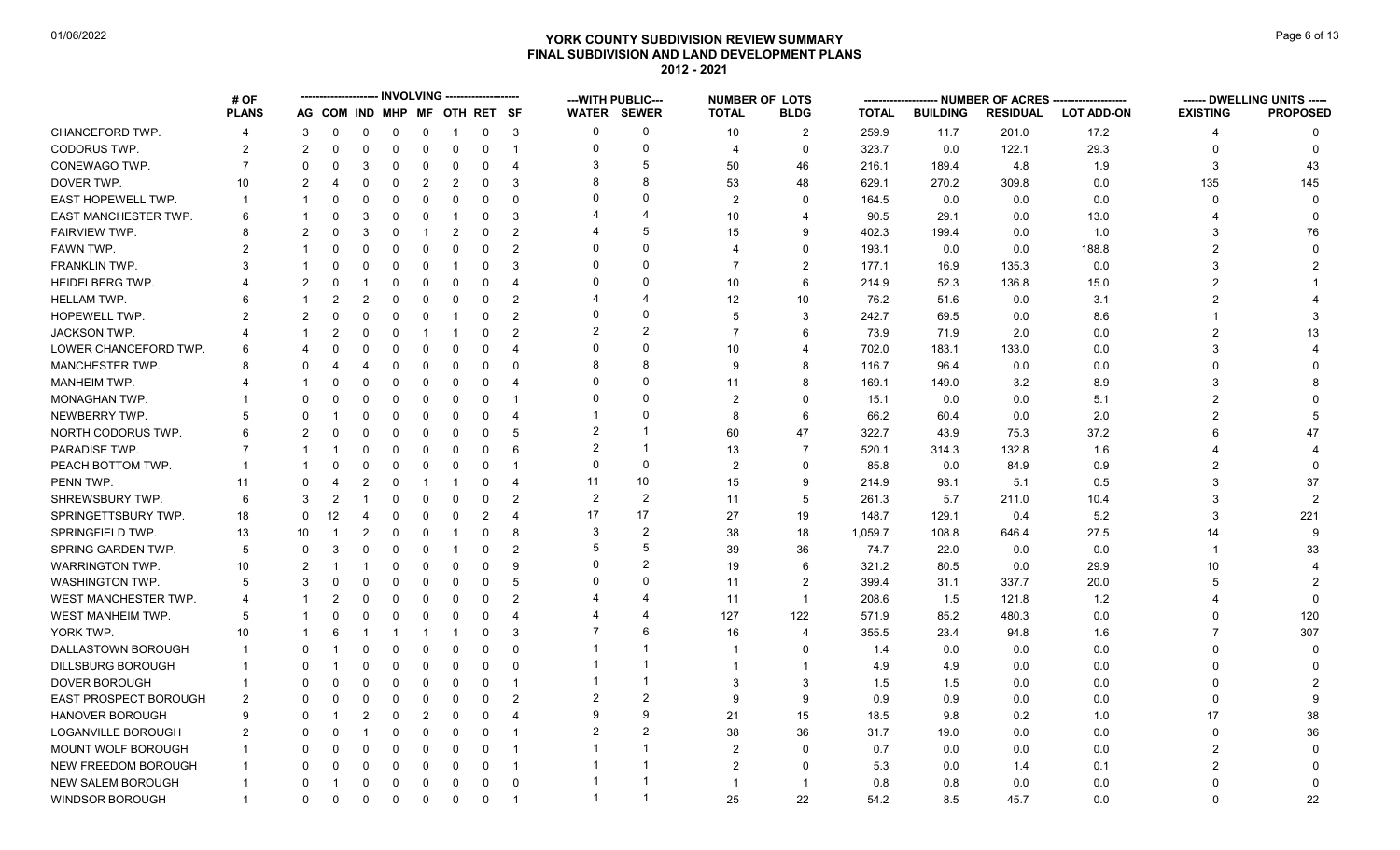# **YORK COUNTY SUBDIVISION REVIEW SUMMARY Page 7 of 13** Page 7 of 13 **FINAL SUBDIVISION AND LAND DEVELOPMENT PLANS 2012 - 2021**

| AG COM IND MHP MF OTH RET SF<br><b>TOTAL</b><br><b>PLANS</b><br><b>WATER SEWER</b><br><b>TOTAL</b><br><b>BLDG</b><br><b>BUILDING</b><br><b>RESIDUAL</b><br><b>LOT ADD-ON</b><br><b>EXISTING</b><br><b>TOTAL FOR 2017</b><br>220<br>123<br>122<br>758<br>9,050.8<br>2,488.6<br>3,308.6<br>450.9<br>259<br>1,245<br>49<br>58<br>31<br>1 11 17<br>2 116<br>544<br>THE YEAR 2016<br><b>CITY OF YORK</b><br>3<br>3<br>4.5<br>4.5<br>0.0<br>0.0<br>3<br>$\Omega$<br>$\overline{2}$<br>$\mathbf 0$<br>$\overline{4}$<br>0<br>43<br>$\Omega$<br>0<br>$\Omega$<br>0<br>$\overline{\mathcal{A}}$<br>$\overline{2}$<br>2<br>CARROLL TWP.<br>$\Omega$<br>49<br>45<br>107.2<br>81.5<br>40.2<br>3.6<br>$\overline{2}$<br>43<br>5<br>0<br>$\Omega$<br>0<br>0<br>0<br>$\overline{4}$<br>$\Omega$<br>CHANCEFORD TWP.<br>0<br>87.7<br>$\mathbf 0$<br>$\mathbf 0$<br>10<br>6<br>31.8<br>50.2<br>0.0<br>3<br>5<br>$\Omega$<br>0<br>$\Omega$<br>$\mathbf 1$<br>4<br><b>CODORUS TWP.</b><br>0<br>$\Omega$<br>$\mathbf 0$<br>228.9<br>$\mathbf 0$<br>$\mathbf 0$<br>8<br>0.0<br>86.1<br>3.0<br>6<br>$\boldsymbol{\Delta}$<br>0<br>$\Omega$<br>$\Omega$<br>4<br>$\Omega$<br>$\Omega$<br>4<br>3<br>CONEWAGO TWP.<br>$\mathbf 0$<br>31<br>25<br>146.4<br>12.6<br>24<br>0<br>$\mathbf 0$<br>5<br>28.1<br>0.0<br>$\Omega$<br>1<br>$\Omega$<br>10<br>DOVER TWP.<br>10<br>20.2<br>0.0<br>$\Omega$<br>0<br>0<br>0<br>0<br>$\overline{1}$<br>11<br>3.2<br>17.0<br>0<br>$\Omega$<br>0<br>$\Omega$<br>$\Omega$<br>EAST HOPEWELL TWP.<br>$\mathbf 0$<br>$\mathbf 0$<br>$\mathbf 0$<br>$\mathbf 0$<br>$\mathbf 0$<br>$\mathbf 0$<br>316.5<br>0.0<br>0.0<br>0.0<br>$\Omega$<br>$\Omega$<br>0<br>$\Omega$<br>$\mathbf 1$<br>$\mathbf 1$<br>-1<br>3<br>3<br>EAST MANCHESTER TWP.<br>3<br>44.4<br>3<br>$\Omega$<br>2<br>0<br>0<br>$\Omega$<br>3<br>44.4<br>0.0<br>0.0<br>$\Omega$<br>0<br>$\Omega$<br>-1<br>$\overline{7}$<br>5<br>FAIRVIEW TWP.<br>33<br>22<br>14.5<br>24<br>14<br>2<br>$\overline{2}$<br>0<br>0<br>0<br>11<br>205.9<br>64.6<br>0.0<br>q<br>-1<br>1<br>0<br>$\Omega$<br>FAWN TWP.<br>$\overline{2}$<br>$\mathbf 0$<br>31.1<br>13.3<br>2<br>0<br>0<br>$\Omega$<br>0<br>3<br>0.0<br>14.4<br>2<br>$\mathbf 1$<br>$\Omega$<br>0<br>$\Omega$<br>$\Omega$<br>FRANKLIN TWP.<br>0.0<br>$\Omega$<br>$\mathbf 0$<br>$\mathbf 0$<br>$\mathbf 0$<br>119.0<br>119.0<br>0.0<br>$\Omega$<br>$\overline{1}$<br>$\mathbf 1$<br>$\Omega$<br>$\mathbf 1$<br>$\sqrt{2}$<br><b>HEIDELBERG TWP.</b><br>$\overline{2}$<br>91.5<br>5.8<br>0<br>0<br>61.6<br>19.2<br>$\Omega$<br>$\mathbf{1}$<br>$\Omega$<br>0<br>6<br><b>HELLAM TWP.</b><br>$\mathbf 0$<br>$\Omega$<br>$\overline{1}$<br>0.0<br>0.0<br>$\Omega$<br>$\Omega$<br>0<br>14.4<br>14.4<br>$\Omega$<br>0<br>3<br>3<br>119<br>115<br>32.5<br>114<br>HOPEWELL TWP.<br>$\Omega$<br>0<br>0<br>3<br>21.2<br>0.0<br>0.9<br>2<br>0<br>$\Omega$<br>0<br>$\Omega$<br>JACKSON TWP.<br>$\Omega$<br>$\Omega$<br>10<br>2<br>80.1<br>28.8<br>5<br>$\Omega$<br>$\mathbf 0$<br>24.6<br>15.5<br>$\Omega$<br>$\Omega$<br>0<br>4<br>$\Omega$<br>LOWER CHANCEFORD TWP.<br>$\Omega$<br>$\mathbf 0$<br>$\mathbf 0$<br>3<br>0<br>13<br>5<br>695.0<br>319.8<br>265.3<br>0.0<br>6<br>3<br>$\Omega$<br>3<br>$\Omega$<br>LOWER WINDSOR TWP.<br>$\Omega$<br>$\mathbf 0$<br>$\mathbf 0$<br>$\mathbf 0$<br>3<br>0<br>6<br>124.4<br>10.6<br>77.8<br>0.1<br>4<br>$\Omega$<br>14<br>-1<br>$\Omega$<br>-1<br>MANCHESTER TWP.<br>8<br>9<br>33<br>28<br>163.6<br>20<br>5<br>$\mathbf 0$<br>$\mathbf 0$<br>$\overline{2}$<br>91.8<br>42.8<br>0.0<br>10<br>$\Omega$<br>$\Omega$<br>$\overline{\mathbf{1}}$<br>MANHEIM TWP.<br>$\mathbf 0$<br>0<br>$\Omega$<br>25.2<br>25.2<br>0.0<br>$\Omega$<br>0<br>$\Omega$<br>$\Omega$<br>$\overline{1}$<br>0.0<br>$\mathbf 1$<br>$\Omega$<br>$\overline{\mathbf{1}}$<br>-1<br>$\Omega$<br>MONAGHAN TWP.<br>$\Omega$<br>$\mathbf 0$<br>$\Omega$<br>12<br>6<br>128.5<br>37.3<br>0.0<br>0.8<br>$\boldsymbol{\Delta}$<br>$\Omega$<br>$\Omega$<br>0<br>0<br>4<br>5<br>NEWBERRY TWP.<br>$\overline{2}$<br>0<br>6<br>17<br>651.4<br>447.2<br>133.2<br>5.4<br>$\Omega$<br>0<br>0<br>6<br>11<br>6<br>11<br>-1<br>3<br>NORTH CODORUS TWP.<br>5<br>$\mathbf 0$<br>$\mathbf 0$<br>$\mathbf 0$<br>$\overline{2}$<br>10<br>6<br>43.4<br>12.5<br>26.3<br>0.1<br>$\overline{2}$<br>11<br>$\overline{2}$<br>0<br>$\mathbf 1$<br>1<br>$\Omega$<br>NORTH HOPEWELL TWP.<br>0<br>50.2<br>0<br>0<br>0<br>$\Omega$<br>$\mathbf 0$<br>0.0<br>0.0<br>0.0<br>$\mathbf 1$<br>$\Omega$<br>$\Omega$<br>0<br>-1<br>$\Omega$<br>$\Omega$<br>PARADISE TWP.<br>3<br>2<br>$\mathbf 0$<br>228.8<br>3.6<br>$\Omega$<br>0<br>0<br>2<br>$\overline{1}$<br>10.2<br>214.0<br>$\Omega$<br>-1<br>6<br>$\Omega$<br>$\Omega$<br>PEACH BOTTOM TWP.<br>$\Omega$<br>$\mathbf 0$<br>119.0<br>0.0<br>$\mathbf{1}$<br>0<br>$\Omega$<br>0<br>0<br>0<br>$\mathbf{1}$<br>0.0<br>0.0<br>$\mathbf{1}$<br>$\Omega$<br>12<br>11<br>PENN TWP.<br>12<br>$\overline{2}$<br>113<br>104<br>143.3<br>88.5<br>125<br>$\Omega$<br>$\mathbf 0$<br>5<br>28.6<br>1.9<br>5<br>$\mathbf{1}$<br>0<br>$\mathbf 1$<br>4<br>3<br>SHREWSBURY TWP.<br>3<br>$\overline{2}$<br>6<br>18.9<br>3<br>$\Omega$<br>$\Omega$<br>0<br>0<br>8<br>6.1<br>0.0<br>0.0<br>$\Omega$<br>-1<br>$\overline{7}$<br>SPRINGETTSBURY TWP.<br>8<br>$\Omega$<br>$\mathbf{0}$<br>$\mathbf 0$<br>3<br>15<br>13<br>195.5<br>195.0<br>0.0<br>0.1<br>8<br>$\Omega$<br>0<br>-1<br>SPRINGFIELD TWP.<br>0<br>$\Omega$<br>463.7<br>148.4<br>0<br>$\mathbf 0$<br>0<br>10<br>162.0<br>19.7<br>8<br>$\mathbf{0}$<br>0<br>0<br>$\overline{1}$<br>$\overline{1}$<br>4<br>6<br>SPRING GARDEN TWP.<br>$\Omega$<br>$\overline{2}$<br>6<br>10<br>6<br>38.5<br>22.5<br>0.0<br>0.8<br>3<br>106<br>6<br>$\Omega$<br>$\Omega$<br>3<br>$\Omega$<br>$\Omega$<br>$\overline{2}$<br><b>WARRINGTON TWP.</b><br>8<br>$\Omega$<br>$\mathbf 0$<br>$\overline{2}$<br>$\mathbf 0$<br>13<br>5<br>211.1<br>32.1<br>134.0<br>0.0<br>$\Omega$<br>5<br>6<br>3<br>0<br>$\Omega$<br>3<br><b>WASHINGTON TWP.</b><br>$\mathbf 0$<br>$\mathbf 0$<br>$\mathbf 0$<br>3<br>8<br>150.3<br>26.6<br>89.4<br>0.0<br>3<br>3<br>$\Omega$<br>$\Omega$<br>$\Omega$<br>WEST MANCHESTER TWP.<br>13<br>586.6<br>13<br>9<br>$\Omega$<br>$\overline{2}$<br>$\overline{2}$<br>$\mathbf 0$<br>$\overline{2}$<br>18<br>481.2<br>0.3<br>0.1<br>$\overline{2}$<br>0<br>$\mathbf{1}$<br><b>WEST MANHEIM TWP.</b><br>$\mathbf 0$<br>3<br>$\mathbf 0$<br>75.8<br>0.0<br>$\mathfrak{p}$<br>$\mathbf 0$<br>0<br>$\mathbf 0$<br>$\overline{1}$<br>60.8<br>15.0<br>$\Omega$<br>$\mathbf 1$<br>$\mathbf 1$<br>$\Omega$<br>$\Omega$<br>WINDSOR TWP.<br>5<br>0<br>2<br>13<br>$\overline{7}$<br>146.6<br>1.4<br>3<br>7<br>$\Omega$<br>0<br>16.1<br>0.0<br>$\mathbf 1$<br>-1<br>-1<br>10<br>9<br>YORK TWP.<br>12<br>$\mathbf 0$<br>3<br>27<br>15<br>173.7<br>0.4<br>$\Omega$<br>0<br>0<br>34.6<br>0.0<br>8<br>$\Omega$<br>1<br><b>DELTA BOROUGH</b><br>$\Omega$<br>$\mathbf 0$<br>$\mathbf 0$<br>$\mathbf 0$<br>$\overline{1}$<br>$\overline{2}$<br>$\overline{2}$<br>0.6<br>0.6<br>0.0<br>0.0<br>$\overline{2}$<br>$\Omega$<br>0<br>0<br>-1<br>$\overline{2}$<br>2<br><b>DILLSBURG BOROUGH</b><br>$\mathfrak{p}$<br>3<br>2.6<br>0.1<br>$\Omega$<br>0<br>0<br>0<br>0<br>$\Omega$<br>$\overline{1}$<br>0.9<br>0.0<br>$\Omega$<br>$\Omega$<br>$\overline{1}$<br>-1 | # OF |  |  | <b>INVOLVING</b> | ------------- |  | ---WITH PUBLIC--- | <b>NUMBER OF LOTS</b> | ------- |  | --- NUMBER OF ACRES -------------------- | ------ DWELLING UNITS ----- |
|-------------------------------------------------------------------------------------------------------------------------------------------------------------------------------------------------------------------------------------------------------------------------------------------------------------------------------------------------------------------------------------------------------------------------------------------------------------------------------------------------------------------------------------------------------------------------------------------------------------------------------------------------------------------------------------------------------------------------------------------------------------------------------------------------------------------------------------------------------------------------------------------------------------------------------------------------------------------------------------------------------------------------------------------------------------------------------------------------------------------------------------------------------------------------------------------------------------------------------------------------------------------------------------------------------------------------------------------------------------------------------------------------------------------------------------------------------------------------------------------------------------------------------------------------------------------------------------------------------------------------------------------------------------------------------------------------------------------------------------------------------------------------------------------------------------------------------------------------------------------------------------------------------------------------------------------------------------------------------------------------------------------------------------------------------------------------------------------------------------------------------------------------------------------------------------------------------------------------------------------------------------------------------------------------------------------------------------------------------------------------------------------------------------------------------------------------------------------------------------------------------------------------------------------------------------------------------------------------------------------------------------------------------------------------------------------------------------------------------------------------------------------------------------------------------------------------------------------------------------------------------------------------------------------------------------------------------------------------------------------------------------------------------------------------------------------------------------------------------------------------------------------------------------------------------------------------------------------------------------------------------------------------------------------------------------------------------------------------------------------------------------------------------------------------------------------------------------------------------------------------------------------------------------------------------------------------------------------------------------------------------------------------------------------------------------------------------------------------------------------------------------------------------------------------------------------------------------------------------------------------------------------------------------------------------------------------------------------------------------------------------------------------------------------------------------------------------------------------------------------------------------------------------------------------------------------------------------------------------------------------------------------------------------------------------------------------------------------------------------------------------------------------------------------------------------------------------------------------------------------------------------------------------------------------------------------------------------------------------------------------------------------------------------------------------------------------------------------------------------------------------------------------------------------------------------------------------------------------------------------------------------------------------------------------------------------------------------------------------------------------------------------------------------------------------------------------------------------------------------------------------------------------------------------------------------------------------------------------------------------------------------------------------------------------------------------------------------------------------------------------------------------------------------------------------------------------------------------------------------------------------------------------------------------------------------------------------------------------------------------------------------------------------------------------------------------------------------------------------------------------------------------------------------------------------------------------------------------------------------------------------------------------------------------------------------------------------------------------------------------------------------------------------------------------------------------------------------------------------------------------------------------------------------------------------------------------------------------------------------------------------------------------------------------------------------------------------------------------------------------------------------------------------------------------------------------------------------------------------------------------------------------------------------------------------------------------------------------------------------------------------------------------------------------------------------------------------------------------------------------------------------------------------------------------------------------------------------------------------------------------------------------------------------------------------------------------------------------------------------------------------------------------------------------------------------------------------------------------------------------------------------------------------------------------------------------------------------------------------------------------------------------------------------------|------|--|--|------------------|---------------|--|-------------------|-----------------------|---------|--|------------------------------------------|-----------------------------|
|                                                                                                                                                                                                                                                                                                                                                                                                                                                                                                                                                                                                                                                                                                                                                                                                                                                                                                                                                                                                                                                                                                                                                                                                                                                                                                                                                                                                                                                                                                                                                                                                                                                                                                                                                                                                                                                                                                                                                                                                                                                                                                                                                                                                                                                                                                                                                                                                                                                                                                                                                                                                                                                                                                                                                                                                                                                                                                                                                                                                                                                                                                                                                                                                                                                                                                                                                                                                                                                                                                                                                                                                                                                                                                                                                                                                                                                                                                                                                                                                                                                                                                                                                                                                                                                                                                                                                                                                                                                                                                                                                                                                                                                                                                                                                                                                                                                                                                                                                                                                                                                                                                                                                                                                                                                                                                                                                                                                                                                                                                                                                                                                                                                                                                                                                                                                                                                                                                                                                                                                                                                                                                                                                                                                                                                                                                                                                                                                                                                                                                                                                                                                                                                                                                                                                                                                                                                                                                                                                                                                                                                                                                                                                                                                                                                                                           |      |  |  |                  |               |  |                   |                       |         |  |                                          | <b>PROPOSED</b>             |
|                                                                                                                                                                                                                                                                                                                                                                                                                                                                                                                                                                                                                                                                                                                                                                                                                                                                                                                                                                                                                                                                                                                                                                                                                                                                                                                                                                                                                                                                                                                                                                                                                                                                                                                                                                                                                                                                                                                                                                                                                                                                                                                                                                                                                                                                                                                                                                                                                                                                                                                                                                                                                                                                                                                                                                                                                                                                                                                                                                                                                                                                                                                                                                                                                                                                                                                                                                                                                                                                                                                                                                                                                                                                                                                                                                                                                                                                                                                                                                                                                                                                                                                                                                                                                                                                                                                                                                                                                                                                                                                                                                                                                                                                                                                                                                                                                                                                                                                                                                                                                                                                                                                                                                                                                                                                                                                                                                                                                                                                                                                                                                                                                                                                                                                                                                                                                                                                                                                                                                                                                                                                                                                                                                                                                                                                                                                                                                                                                                                                                                                                                                                                                                                                                                                                                                                                                                                                                                                                                                                                                                                                                                                                                                                                                                                                                           |      |  |  |                  |               |  |                   |                       |         |  |                                          |                             |
|                                                                                                                                                                                                                                                                                                                                                                                                                                                                                                                                                                                                                                                                                                                                                                                                                                                                                                                                                                                                                                                                                                                                                                                                                                                                                                                                                                                                                                                                                                                                                                                                                                                                                                                                                                                                                                                                                                                                                                                                                                                                                                                                                                                                                                                                                                                                                                                                                                                                                                                                                                                                                                                                                                                                                                                                                                                                                                                                                                                                                                                                                                                                                                                                                                                                                                                                                                                                                                                                                                                                                                                                                                                                                                                                                                                                                                                                                                                                                                                                                                                                                                                                                                                                                                                                                                                                                                                                                                                                                                                                                                                                                                                                                                                                                                                                                                                                                                                                                                                                                                                                                                                                                                                                                                                                                                                                                                                                                                                                                                                                                                                                                                                                                                                                                                                                                                                                                                                                                                                                                                                                                                                                                                                                                                                                                                                                                                                                                                                                                                                                                                                                                                                                                                                                                                                                                                                                                                                                                                                                                                                                                                                                                                                                                                                                                           |      |  |  |                  |               |  |                   |                       |         |  |                                          |                             |
|                                                                                                                                                                                                                                                                                                                                                                                                                                                                                                                                                                                                                                                                                                                                                                                                                                                                                                                                                                                                                                                                                                                                                                                                                                                                                                                                                                                                                                                                                                                                                                                                                                                                                                                                                                                                                                                                                                                                                                                                                                                                                                                                                                                                                                                                                                                                                                                                                                                                                                                                                                                                                                                                                                                                                                                                                                                                                                                                                                                                                                                                                                                                                                                                                                                                                                                                                                                                                                                                                                                                                                                                                                                                                                                                                                                                                                                                                                                                                                                                                                                                                                                                                                                                                                                                                                                                                                                                                                                                                                                                                                                                                                                                                                                                                                                                                                                                                                                                                                                                                                                                                                                                                                                                                                                                                                                                                                                                                                                                                                                                                                                                                                                                                                                                                                                                                                                                                                                                                                                                                                                                                                                                                                                                                                                                                                                                                                                                                                                                                                                                                                                                                                                                                                                                                                                                                                                                                                                                                                                                                                                                                                                                                                                                                                                                                           |      |  |  |                  |               |  |                   |                       |         |  |                                          |                             |
|                                                                                                                                                                                                                                                                                                                                                                                                                                                                                                                                                                                                                                                                                                                                                                                                                                                                                                                                                                                                                                                                                                                                                                                                                                                                                                                                                                                                                                                                                                                                                                                                                                                                                                                                                                                                                                                                                                                                                                                                                                                                                                                                                                                                                                                                                                                                                                                                                                                                                                                                                                                                                                                                                                                                                                                                                                                                                                                                                                                                                                                                                                                                                                                                                                                                                                                                                                                                                                                                                                                                                                                                                                                                                                                                                                                                                                                                                                                                                                                                                                                                                                                                                                                                                                                                                                                                                                                                                                                                                                                                                                                                                                                                                                                                                                                                                                                                                                                                                                                                                                                                                                                                                                                                                                                                                                                                                                                                                                                                                                                                                                                                                                                                                                                                                                                                                                                                                                                                                                                                                                                                                                                                                                                                                                                                                                                                                                                                                                                                                                                                                                                                                                                                                                                                                                                                                                                                                                                                                                                                                                                                                                                                                                                                                                                                                           |      |  |  |                  |               |  |                   |                       |         |  |                                          |                             |
|                                                                                                                                                                                                                                                                                                                                                                                                                                                                                                                                                                                                                                                                                                                                                                                                                                                                                                                                                                                                                                                                                                                                                                                                                                                                                                                                                                                                                                                                                                                                                                                                                                                                                                                                                                                                                                                                                                                                                                                                                                                                                                                                                                                                                                                                                                                                                                                                                                                                                                                                                                                                                                                                                                                                                                                                                                                                                                                                                                                                                                                                                                                                                                                                                                                                                                                                                                                                                                                                                                                                                                                                                                                                                                                                                                                                                                                                                                                                                                                                                                                                                                                                                                                                                                                                                                                                                                                                                                                                                                                                                                                                                                                                                                                                                                                                                                                                                                                                                                                                                                                                                                                                                                                                                                                                                                                                                                                                                                                                                                                                                                                                                                                                                                                                                                                                                                                                                                                                                                                                                                                                                                                                                                                                                                                                                                                                                                                                                                                                                                                                                                                                                                                                                                                                                                                                                                                                                                                                                                                                                                                                                                                                                                                                                                                                                           |      |  |  |                  |               |  |                   |                       |         |  |                                          |                             |
|                                                                                                                                                                                                                                                                                                                                                                                                                                                                                                                                                                                                                                                                                                                                                                                                                                                                                                                                                                                                                                                                                                                                                                                                                                                                                                                                                                                                                                                                                                                                                                                                                                                                                                                                                                                                                                                                                                                                                                                                                                                                                                                                                                                                                                                                                                                                                                                                                                                                                                                                                                                                                                                                                                                                                                                                                                                                                                                                                                                                                                                                                                                                                                                                                                                                                                                                                                                                                                                                                                                                                                                                                                                                                                                                                                                                                                                                                                                                                                                                                                                                                                                                                                                                                                                                                                                                                                                                                                                                                                                                                                                                                                                                                                                                                                                                                                                                                                                                                                                                                                                                                                                                                                                                                                                                                                                                                                                                                                                                                                                                                                                                                                                                                                                                                                                                                                                                                                                                                                                                                                                                                                                                                                                                                                                                                                                                                                                                                                                                                                                                                                                                                                                                                                                                                                                                                                                                                                                                                                                                                                                                                                                                                                                                                                                                                           |      |  |  |                  |               |  |                   |                       |         |  |                                          |                             |
|                                                                                                                                                                                                                                                                                                                                                                                                                                                                                                                                                                                                                                                                                                                                                                                                                                                                                                                                                                                                                                                                                                                                                                                                                                                                                                                                                                                                                                                                                                                                                                                                                                                                                                                                                                                                                                                                                                                                                                                                                                                                                                                                                                                                                                                                                                                                                                                                                                                                                                                                                                                                                                                                                                                                                                                                                                                                                                                                                                                                                                                                                                                                                                                                                                                                                                                                                                                                                                                                                                                                                                                                                                                                                                                                                                                                                                                                                                                                                                                                                                                                                                                                                                                                                                                                                                                                                                                                                                                                                                                                                                                                                                                                                                                                                                                                                                                                                                                                                                                                                                                                                                                                                                                                                                                                                                                                                                                                                                                                                                                                                                                                                                                                                                                                                                                                                                                                                                                                                                                                                                                                                                                                                                                                                                                                                                                                                                                                                                                                                                                                                                                                                                                                                                                                                                                                                                                                                                                                                                                                                                                                                                                                                                                                                                                                                           |      |  |  |                  |               |  |                   |                       |         |  |                                          |                             |
|                                                                                                                                                                                                                                                                                                                                                                                                                                                                                                                                                                                                                                                                                                                                                                                                                                                                                                                                                                                                                                                                                                                                                                                                                                                                                                                                                                                                                                                                                                                                                                                                                                                                                                                                                                                                                                                                                                                                                                                                                                                                                                                                                                                                                                                                                                                                                                                                                                                                                                                                                                                                                                                                                                                                                                                                                                                                                                                                                                                                                                                                                                                                                                                                                                                                                                                                                                                                                                                                                                                                                                                                                                                                                                                                                                                                                                                                                                                                                                                                                                                                                                                                                                                                                                                                                                                                                                                                                                                                                                                                                                                                                                                                                                                                                                                                                                                                                                                                                                                                                                                                                                                                                                                                                                                                                                                                                                                                                                                                                                                                                                                                                                                                                                                                                                                                                                                                                                                                                                                                                                                                                                                                                                                                                                                                                                                                                                                                                                                                                                                                                                                                                                                                                                                                                                                                                                                                                                                                                                                                                                                                                                                                                                                                                                                                                           |      |  |  |                  |               |  |                   |                       |         |  |                                          |                             |
|                                                                                                                                                                                                                                                                                                                                                                                                                                                                                                                                                                                                                                                                                                                                                                                                                                                                                                                                                                                                                                                                                                                                                                                                                                                                                                                                                                                                                                                                                                                                                                                                                                                                                                                                                                                                                                                                                                                                                                                                                                                                                                                                                                                                                                                                                                                                                                                                                                                                                                                                                                                                                                                                                                                                                                                                                                                                                                                                                                                                                                                                                                                                                                                                                                                                                                                                                                                                                                                                                                                                                                                                                                                                                                                                                                                                                                                                                                                                                                                                                                                                                                                                                                                                                                                                                                                                                                                                                                                                                                                                                                                                                                                                                                                                                                                                                                                                                                                                                                                                                                                                                                                                                                                                                                                                                                                                                                                                                                                                                                                                                                                                                                                                                                                                                                                                                                                                                                                                                                                                                                                                                                                                                                                                                                                                                                                                                                                                                                                                                                                                                                                                                                                                                                                                                                                                                                                                                                                                                                                                                                                                                                                                                                                                                                                                                           |      |  |  |                  |               |  |                   |                       |         |  |                                          |                             |
|                                                                                                                                                                                                                                                                                                                                                                                                                                                                                                                                                                                                                                                                                                                                                                                                                                                                                                                                                                                                                                                                                                                                                                                                                                                                                                                                                                                                                                                                                                                                                                                                                                                                                                                                                                                                                                                                                                                                                                                                                                                                                                                                                                                                                                                                                                                                                                                                                                                                                                                                                                                                                                                                                                                                                                                                                                                                                                                                                                                                                                                                                                                                                                                                                                                                                                                                                                                                                                                                                                                                                                                                                                                                                                                                                                                                                                                                                                                                                                                                                                                                                                                                                                                                                                                                                                                                                                                                                                                                                                                                                                                                                                                                                                                                                                                                                                                                                                                                                                                                                                                                                                                                                                                                                                                                                                                                                                                                                                                                                                                                                                                                                                                                                                                                                                                                                                                                                                                                                                                                                                                                                                                                                                                                                                                                                                                                                                                                                                                                                                                                                                                                                                                                                                                                                                                                                                                                                                                                                                                                                                                                                                                                                                                                                                                                                           |      |  |  |                  |               |  |                   |                       |         |  |                                          |                             |
|                                                                                                                                                                                                                                                                                                                                                                                                                                                                                                                                                                                                                                                                                                                                                                                                                                                                                                                                                                                                                                                                                                                                                                                                                                                                                                                                                                                                                                                                                                                                                                                                                                                                                                                                                                                                                                                                                                                                                                                                                                                                                                                                                                                                                                                                                                                                                                                                                                                                                                                                                                                                                                                                                                                                                                                                                                                                                                                                                                                                                                                                                                                                                                                                                                                                                                                                                                                                                                                                                                                                                                                                                                                                                                                                                                                                                                                                                                                                                                                                                                                                                                                                                                                                                                                                                                                                                                                                                                                                                                                                                                                                                                                                                                                                                                                                                                                                                                                                                                                                                                                                                                                                                                                                                                                                                                                                                                                                                                                                                                                                                                                                                                                                                                                                                                                                                                                                                                                                                                                                                                                                                                                                                                                                                                                                                                                                                                                                                                                                                                                                                                                                                                                                                                                                                                                                                                                                                                                                                                                                                                                                                                                                                                                                                                                                                           |      |  |  |                  |               |  |                   |                       |         |  |                                          |                             |
|                                                                                                                                                                                                                                                                                                                                                                                                                                                                                                                                                                                                                                                                                                                                                                                                                                                                                                                                                                                                                                                                                                                                                                                                                                                                                                                                                                                                                                                                                                                                                                                                                                                                                                                                                                                                                                                                                                                                                                                                                                                                                                                                                                                                                                                                                                                                                                                                                                                                                                                                                                                                                                                                                                                                                                                                                                                                                                                                                                                                                                                                                                                                                                                                                                                                                                                                                                                                                                                                                                                                                                                                                                                                                                                                                                                                                                                                                                                                                                                                                                                                                                                                                                                                                                                                                                                                                                                                                                                                                                                                                                                                                                                                                                                                                                                                                                                                                                                                                                                                                                                                                                                                                                                                                                                                                                                                                                                                                                                                                                                                                                                                                                                                                                                                                                                                                                                                                                                                                                                                                                                                                                                                                                                                                                                                                                                                                                                                                                                                                                                                                                                                                                                                                                                                                                                                                                                                                                                                                                                                                                                                                                                                                                                                                                                                                           |      |  |  |                  |               |  |                   |                       |         |  |                                          |                             |
|                                                                                                                                                                                                                                                                                                                                                                                                                                                                                                                                                                                                                                                                                                                                                                                                                                                                                                                                                                                                                                                                                                                                                                                                                                                                                                                                                                                                                                                                                                                                                                                                                                                                                                                                                                                                                                                                                                                                                                                                                                                                                                                                                                                                                                                                                                                                                                                                                                                                                                                                                                                                                                                                                                                                                                                                                                                                                                                                                                                                                                                                                                                                                                                                                                                                                                                                                                                                                                                                                                                                                                                                                                                                                                                                                                                                                                                                                                                                                                                                                                                                                                                                                                                                                                                                                                                                                                                                                                                                                                                                                                                                                                                                                                                                                                                                                                                                                                                                                                                                                                                                                                                                                                                                                                                                                                                                                                                                                                                                                                                                                                                                                                                                                                                                                                                                                                                                                                                                                                                                                                                                                                                                                                                                                                                                                                                                                                                                                                                                                                                                                                                                                                                                                                                                                                                                                                                                                                                                                                                                                                                                                                                                                                                                                                                                                           |      |  |  |                  |               |  |                   |                       |         |  |                                          |                             |
|                                                                                                                                                                                                                                                                                                                                                                                                                                                                                                                                                                                                                                                                                                                                                                                                                                                                                                                                                                                                                                                                                                                                                                                                                                                                                                                                                                                                                                                                                                                                                                                                                                                                                                                                                                                                                                                                                                                                                                                                                                                                                                                                                                                                                                                                                                                                                                                                                                                                                                                                                                                                                                                                                                                                                                                                                                                                                                                                                                                                                                                                                                                                                                                                                                                                                                                                                                                                                                                                                                                                                                                                                                                                                                                                                                                                                                                                                                                                                                                                                                                                                                                                                                                                                                                                                                                                                                                                                                                                                                                                                                                                                                                                                                                                                                                                                                                                                                                                                                                                                                                                                                                                                                                                                                                                                                                                                                                                                                                                                                                                                                                                                                                                                                                                                                                                                                                                                                                                                                                                                                                                                                                                                                                                                                                                                                                                                                                                                                                                                                                                                                                                                                                                                                                                                                                                                                                                                                                                                                                                                                                                                                                                                                                                                                                                                           |      |  |  |                  |               |  |                   |                       |         |  |                                          |                             |
|                                                                                                                                                                                                                                                                                                                                                                                                                                                                                                                                                                                                                                                                                                                                                                                                                                                                                                                                                                                                                                                                                                                                                                                                                                                                                                                                                                                                                                                                                                                                                                                                                                                                                                                                                                                                                                                                                                                                                                                                                                                                                                                                                                                                                                                                                                                                                                                                                                                                                                                                                                                                                                                                                                                                                                                                                                                                                                                                                                                                                                                                                                                                                                                                                                                                                                                                                                                                                                                                                                                                                                                                                                                                                                                                                                                                                                                                                                                                                                                                                                                                                                                                                                                                                                                                                                                                                                                                                                                                                                                                                                                                                                                                                                                                                                                                                                                                                                                                                                                                                                                                                                                                                                                                                                                                                                                                                                                                                                                                                                                                                                                                                                                                                                                                                                                                                                                                                                                                                                                                                                                                                                                                                                                                                                                                                                                                                                                                                                                                                                                                                                                                                                                                                                                                                                                                                                                                                                                                                                                                                                                                                                                                                                                                                                                                                           |      |  |  |                  |               |  |                   |                       |         |  |                                          |                             |
|                                                                                                                                                                                                                                                                                                                                                                                                                                                                                                                                                                                                                                                                                                                                                                                                                                                                                                                                                                                                                                                                                                                                                                                                                                                                                                                                                                                                                                                                                                                                                                                                                                                                                                                                                                                                                                                                                                                                                                                                                                                                                                                                                                                                                                                                                                                                                                                                                                                                                                                                                                                                                                                                                                                                                                                                                                                                                                                                                                                                                                                                                                                                                                                                                                                                                                                                                                                                                                                                                                                                                                                                                                                                                                                                                                                                                                                                                                                                                                                                                                                                                                                                                                                                                                                                                                                                                                                                                                                                                                                                                                                                                                                                                                                                                                                                                                                                                                                                                                                                                                                                                                                                                                                                                                                                                                                                                                                                                                                                                                                                                                                                                                                                                                                                                                                                                                                                                                                                                                                                                                                                                                                                                                                                                                                                                                                                                                                                                                                                                                                                                                                                                                                                                                                                                                                                                                                                                                                                                                                                                                                                                                                                                                                                                                                                                           |      |  |  |                  |               |  |                   |                       |         |  |                                          |                             |
|                                                                                                                                                                                                                                                                                                                                                                                                                                                                                                                                                                                                                                                                                                                                                                                                                                                                                                                                                                                                                                                                                                                                                                                                                                                                                                                                                                                                                                                                                                                                                                                                                                                                                                                                                                                                                                                                                                                                                                                                                                                                                                                                                                                                                                                                                                                                                                                                                                                                                                                                                                                                                                                                                                                                                                                                                                                                                                                                                                                                                                                                                                                                                                                                                                                                                                                                                                                                                                                                                                                                                                                                                                                                                                                                                                                                                                                                                                                                                                                                                                                                                                                                                                                                                                                                                                                                                                                                                                                                                                                                                                                                                                                                                                                                                                                                                                                                                                                                                                                                                                                                                                                                                                                                                                                                                                                                                                                                                                                                                                                                                                                                                                                                                                                                                                                                                                                                                                                                                                                                                                                                                                                                                                                                                                                                                                                                                                                                                                                                                                                                                                                                                                                                                                                                                                                                                                                                                                                                                                                                                                                                                                                                                                                                                                                                                           |      |  |  |                  |               |  |                   |                       |         |  |                                          |                             |
|                                                                                                                                                                                                                                                                                                                                                                                                                                                                                                                                                                                                                                                                                                                                                                                                                                                                                                                                                                                                                                                                                                                                                                                                                                                                                                                                                                                                                                                                                                                                                                                                                                                                                                                                                                                                                                                                                                                                                                                                                                                                                                                                                                                                                                                                                                                                                                                                                                                                                                                                                                                                                                                                                                                                                                                                                                                                                                                                                                                                                                                                                                                                                                                                                                                                                                                                                                                                                                                                                                                                                                                                                                                                                                                                                                                                                                                                                                                                                                                                                                                                                                                                                                                                                                                                                                                                                                                                                                                                                                                                                                                                                                                                                                                                                                                                                                                                                                                                                                                                                                                                                                                                                                                                                                                                                                                                                                                                                                                                                                                                                                                                                                                                                                                                                                                                                                                                                                                                                                                                                                                                                                                                                                                                                                                                                                                                                                                                                                                                                                                                                                                                                                                                                                                                                                                                                                                                                                                                                                                                                                                                                                                                                                                                                                                                                           |      |  |  |                  |               |  |                   |                       |         |  |                                          |                             |
|                                                                                                                                                                                                                                                                                                                                                                                                                                                                                                                                                                                                                                                                                                                                                                                                                                                                                                                                                                                                                                                                                                                                                                                                                                                                                                                                                                                                                                                                                                                                                                                                                                                                                                                                                                                                                                                                                                                                                                                                                                                                                                                                                                                                                                                                                                                                                                                                                                                                                                                                                                                                                                                                                                                                                                                                                                                                                                                                                                                                                                                                                                                                                                                                                                                                                                                                                                                                                                                                                                                                                                                                                                                                                                                                                                                                                                                                                                                                                                                                                                                                                                                                                                                                                                                                                                                                                                                                                                                                                                                                                                                                                                                                                                                                                                                                                                                                                                                                                                                                                                                                                                                                                                                                                                                                                                                                                                                                                                                                                                                                                                                                                                                                                                                                                                                                                                                                                                                                                                                                                                                                                                                                                                                                                                                                                                                                                                                                                                                                                                                                                                                                                                                                                                                                                                                                                                                                                                                                                                                                                                                                                                                                                                                                                                                                                           |      |  |  |                  |               |  |                   |                       |         |  |                                          |                             |
|                                                                                                                                                                                                                                                                                                                                                                                                                                                                                                                                                                                                                                                                                                                                                                                                                                                                                                                                                                                                                                                                                                                                                                                                                                                                                                                                                                                                                                                                                                                                                                                                                                                                                                                                                                                                                                                                                                                                                                                                                                                                                                                                                                                                                                                                                                                                                                                                                                                                                                                                                                                                                                                                                                                                                                                                                                                                                                                                                                                                                                                                                                                                                                                                                                                                                                                                                                                                                                                                                                                                                                                                                                                                                                                                                                                                                                                                                                                                                                                                                                                                                                                                                                                                                                                                                                                                                                                                                                                                                                                                                                                                                                                                                                                                                                                                                                                                                                                                                                                                                                                                                                                                                                                                                                                                                                                                                                                                                                                                                                                                                                                                                                                                                                                                                                                                                                                                                                                                                                                                                                                                                                                                                                                                                                                                                                                                                                                                                                                                                                                                                                                                                                                                                                                                                                                                                                                                                                                                                                                                                                                                                                                                                                                                                                                                                           |      |  |  |                  |               |  |                   |                       |         |  |                                          |                             |
|                                                                                                                                                                                                                                                                                                                                                                                                                                                                                                                                                                                                                                                                                                                                                                                                                                                                                                                                                                                                                                                                                                                                                                                                                                                                                                                                                                                                                                                                                                                                                                                                                                                                                                                                                                                                                                                                                                                                                                                                                                                                                                                                                                                                                                                                                                                                                                                                                                                                                                                                                                                                                                                                                                                                                                                                                                                                                                                                                                                                                                                                                                                                                                                                                                                                                                                                                                                                                                                                                                                                                                                                                                                                                                                                                                                                                                                                                                                                                                                                                                                                                                                                                                                                                                                                                                                                                                                                                                                                                                                                                                                                                                                                                                                                                                                                                                                                                                                                                                                                                                                                                                                                                                                                                                                                                                                                                                                                                                                                                                                                                                                                                                                                                                                                                                                                                                                                                                                                                                                                                                                                                                                                                                                                                                                                                                                                                                                                                                                                                                                                                                                                                                                                                                                                                                                                                                                                                                                                                                                                                                                                                                                                                                                                                                                                                           |      |  |  |                  |               |  |                   |                       |         |  |                                          |                             |
|                                                                                                                                                                                                                                                                                                                                                                                                                                                                                                                                                                                                                                                                                                                                                                                                                                                                                                                                                                                                                                                                                                                                                                                                                                                                                                                                                                                                                                                                                                                                                                                                                                                                                                                                                                                                                                                                                                                                                                                                                                                                                                                                                                                                                                                                                                                                                                                                                                                                                                                                                                                                                                                                                                                                                                                                                                                                                                                                                                                                                                                                                                                                                                                                                                                                                                                                                                                                                                                                                                                                                                                                                                                                                                                                                                                                                                                                                                                                                                                                                                                                                                                                                                                                                                                                                                                                                                                                                                                                                                                                                                                                                                                                                                                                                                                                                                                                                                                                                                                                                                                                                                                                                                                                                                                                                                                                                                                                                                                                                                                                                                                                                                                                                                                                                                                                                                                                                                                                                                                                                                                                                                                                                                                                                                                                                                                                                                                                                                                                                                                                                                                                                                                                                                                                                                                                                                                                                                                                                                                                                                                                                                                                                                                                                                                                                           |      |  |  |                  |               |  |                   |                       |         |  |                                          |                             |
|                                                                                                                                                                                                                                                                                                                                                                                                                                                                                                                                                                                                                                                                                                                                                                                                                                                                                                                                                                                                                                                                                                                                                                                                                                                                                                                                                                                                                                                                                                                                                                                                                                                                                                                                                                                                                                                                                                                                                                                                                                                                                                                                                                                                                                                                                                                                                                                                                                                                                                                                                                                                                                                                                                                                                                                                                                                                                                                                                                                                                                                                                                                                                                                                                                                                                                                                                                                                                                                                                                                                                                                                                                                                                                                                                                                                                                                                                                                                                                                                                                                                                                                                                                                                                                                                                                                                                                                                                                                                                                                                                                                                                                                                                                                                                                                                                                                                                                                                                                                                                                                                                                                                                                                                                                                                                                                                                                                                                                                                                                                                                                                                                                                                                                                                                                                                                                                                                                                                                                                                                                                                                                                                                                                                                                                                                                                                                                                                                                                                                                                                                                                                                                                                                                                                                                                                                                                                                                                                                                                                                                                                                                                                                                                                                                                                                           |      |  |  |                  |               |  |                   |                       |         |  |                                          |                             |
|                                                                                                                                                                                                                                                                                                                                                                                                                                                                                                                                                                                                                                                                                                                                                                                                                                                                                                                                                                                                                                                                                                                                                                                                                                                                                                                                                                                                                                                                                                                                                                                                                                                                                                                                                                                                                                                                                                                                                                                                                                                                                                                                                                                                                                                                                                                                                                                                                                                                                                                                                                                                                                                                                                                                                                                                                                                                                                                                                                                                                                                                                                                                                                                                                                                                                                                                                                                                                                                                                                                                                                                                                                                                                                                                                                                                                                                                                                                                                                                                                                                                                                                                                                                                                                                                                                                                                                                                                                                                                                                                                                                                                                                                                                                                                                                                                                                                                                                                                                                                                                                                                                                                                                                                                                                                                                                                                                                                                                                                                                                                                                                                                                                                                                                                                                                                                                                                                                                                                                                                                                                                                                                                                                                                                                                                                                                                                                                                                                                                                                                                                                                                                                                                                                                                                                                                                                                                                                                                                                                                                                                                                                                                                                                                                                                                                           |      |  |  |                  |               |  |                   |                       |         |  |                                          |                             |
|                                                                                                                                                                                                                                                                                                                                                                                                                                                                                                                                                                                                                                                                                                                                                                                                                                                                                                                                                                                                                                                                                                                                                                                                                                                                                                                                                                                                                                                                                                                                                                                                                                                                                                                                                                                                                                                                                                                                                                                                                                                                                                                                                                                                                                                                                                                                                                                                                                                                                                                                                                                                                                                                                                                                                                                                                                                                                                                                                                                                                                                                                                                                                                                                                                                                                                                                                                                                                                                                                                                                                                                                                                                                                                                                                                                                                                                                                                                                                                                                                                                                                                                                                                                                                                                                                                                                                                                                                                                                                                                                                                                                                                                                                                                                                                                                                                                                                                                                                                                                                                                                                                                                                                                                                                                                                                                                                                                                                                                                                                                                                                                                                                                                                                                                                                                                                                                                                                                                                                                                                                                                                                                                                                                                                                                                                                                                                                                                                                                                                                                                                                                                                                                                                                                                                                                                                                                                                                                                                                                                                                                                                                                                                                                                                                                                                           |      |  |  |                  |               |  |                   |                       |         |  |                                          |                             |
|                                                                                                                                                                                                                                                                                                                                                                                                                                                                                                                                                                                                                                                                                                                                                                                                                                                                                                                                                                                                                                                                                                                                                                                                                                                                                                                                                                                                                                                                                                                                                                                                                                                                                                                                                                                                                                                                                                                                                                                                                                                                                                                                                                                                                                                                                                                                                                                                                                                                                                                                                                                                                                                                                                                                                                                                                                                                                                                                                                                                                                                                                                                                                                                                                                                                                                                                                                                                                                                                                                                                                                                                                                                                                                                                                                                                                                                                                                                                                                                                                                                                                                                                                                                                                                                                                                                                                                                                                                                                                                                                                                                                                                                                                                                                                                                                                                                                                                                                                                                                                                                                                                                                                                                                                                                                                                                                                                                                                                                                                                                                                                                                                                                                                                                                                                                                                                                                                                                                                                                                                                                                                                                                                                                                                                                                                                                                                                                                                                                                                                                                                                                                                                                                                                                                                                                                                                                                                                                                                                                                                                                                                                                                                                                                                                                                                           |      |  |  |                  |               |  |                   |                       |         |  |                                          |                             |
|                                                                                                                                                                                                                                                                                                                                                                                                                                                                                                                                                                                                                                                                                                                                                                                                                                                                                                                                                                                                                                                                                                                                                                                                                                                                                                                                                                                                                                                                                                                                                                                                                                                                                                                                                                                                                                                                                                                                                                                                                                                                                                                                                                                                                                                                                                                                                                                                                                                                                                                                                                                                                                                                                                                                                                                                                                                                                                                                                                                                                                                                                                                                                                                                                                                                                                                                                                                                                                                                                                                                                                                                                                                                                                                                                                                                                                                                                                                                                                                                                                                                                                                                                                                                                                                                                                                                                                                                                                                                                                                                                                                                                                                                                                                                                                                                                                                                                                                                                                                                                                                                                                                                                                                                                                                                                                                                                                                                                                                                                                                                                                                                                                                                                                                                                                                                                                                                                                                                                                                                                                                                                                                                                                                                                                                                                                                                                                                                                                                                                                                                                                                                                                                                                                                                                                                                                                                                                                                                                                                                                                                                                                                                                                                                                                                                                           |      |  |  |                  |               |  |                   |                       |         |  |                                          |                             |
|                                                                                                                                                                                                                                                                                                                                                                                                                                                                                                                                                                                                                                                                                                                                                                                                                                                                                                                                                                                                                                                                                                                                                                                                                                                                                                                                                                                                                                                                                                                                                                                                                                                                                                                                                                                                                                                                                                                                                                                                                                                                                                                                                                                                                                                                                                                                                                                                                                                                                                                                                                                                                                                                                                                                                                                                                                                                                                                                                                                                                                                                                                                                                                                                                                                                                                                                                                                                                                                                                                                                                                                                                                                                                                                                                                                                                                                                                                                                                                                                                                                                                                                                                                                                                                                                                                                                                                                                                                                                                                                                                                                                                                                                                                                                                                                                                                                                                                                                                                                                                                                                                                                                                                                                                                                                                                                                                                                                                                                                                                                                                                                                                                                                                                                                                                                                                                                                                                                                                                                                                                                                                                                                                                                                                                                                                                                                                                                                                                                                                                                                                                                                                                                                                                                                                                                                                                                                                                                                                                                                                                                                                                                                                                                                                                                                                           |      |  |  |                  |               |  |                   |                       |         |  |                                          |                             |
|                                                                                                                                                                                                                                                                                                                                                                                                                                                                                                                                                                                                                                                                                                                                                                                                                                                                                                                                                                                                                                                                                                                                                                                                                                                                                                                                                                                                                                                                                                                                                                                                                                                                                                                                                                                                                                                                                                                                                                                                                                                                                                                                                                                                                                                                                                                                                                                                                                                                                                                                                                                                                                                                                                                                                                                                                                                                                                                                                                                                                                                                                                                                                                                                                                                                                                                                                                                                                                                                                                                                                                                                                                                                                                                                                                                                                                                                                                                                                                                                                                                                                                                                                                                                                                                                                                                                                                                                                                                                                                                                                                                                                                                                                                                                                                                                                                                                                                                                                                                                                                                                                                                                                                                                                                                                                                                                                                                                                                                                                                                                                                                                                                                                                                                                                                                                                                                                                                                                                                                                                                                                                                                                                                                                                                                                                                                                                                                                                                                                                                                                                                                                                                                                                                                                                                                                                                                                                                                                                                                                                                                                                                                                                                                                                                                                                           |      |  |  |                  |               |  |                   |                       |         |  |                                          |                             |
|                                                                                                                                                                                                                                                                                                                                                                                                                                                                                                                                                                                                                                                                                                                                                                                                                                                                                                                                                                                                                                                                                                                                                                                                                                                                                                                                                                                                                                                                                                                                                                                                                                                                                                                                                                                                                                                                                                                                                                                                                                                                                                                                                                                                                                                                                                                                                                                                                                                                                                                                                                                                                                                                                                                                                                                                                                                                                                                                                                                                                                                                                                                                                                                                                                                                                                                                                                                                                                                                                                                                                                                                                                                                                                                                                                                                                                                                                                                                                                                                                                                                                                                                                                                                                                                                                                                                                                                                                                                                                                                                                                                                                                                                                                                                                                                                                                                                                                                                                                                                                                                                                                                                                                                                                                                                                                                                                                                                                                                                                                                                                                                                                                                                                                                                                                                                                                                                                                                                                                                                                                                                                                                                                                                                                                                                                                                                                                                                                                                                                                                                                                                                                                                                                                                                                                                                                                                                                                                                                                                                                                                                                                                                                                                                                                                                                           |      |  |  |                  |               |  |                   |                       |         |  |                                          |                             |
|                                                                                                                                                                                                                                                                                                                                                                                                                                                                                                                                                                                                                                                                                                                                                                                                                                                                                                                                                                                                                                                                                                                                                                                                                                                                                                                                                                                                                                                                                                                                                                                                                                                                                                                                                                                                                                                                                                                                                                                                                                                                                                                                                                                                                                                                                                                                                                                                                                                                                                                                                                                                                                                                                                                                                                                                                                                                                                                                                                                                                                                                                                                                                                                                                                                                                                                                                                                                                                                                                                                                                                                                                                                                                                                                                                                                                                                                                                                                                                                                                                                                                                                                                                                                                                                                                                                                                                                                                                                                                                                                                                                                                                                                                                                                                                                                                                                                                                                                                                                                                                                                                                                                                                                                                                                                                                                                                                                                                                                                                                                                                                                                                                                                                                                                                                                                                                                                                                                                                                                                                                                                                                                                                                                                                                                                                                                                                                                                                                                                                                                                                                                                                                                                                                                                                                                                                                                                                                                                                                                                                                                                                                                                                                                                                                                                                           |      |  |  |                  |               |  |                   |                       |         |  |                                          |                             |
|                                                                                                                                                                                                                                                                                                                                                                                                                                                                                                                                                                                                                                                                                                                                                                                                                                                                                                                                                                                                                                                                                                                                                                                                                                                                                                                                                                                                                                                                                                                                                                                                                                                                                                                                                                                                                                                                                                                                                                                                                                                                                                                                                                                                                                                                                                                                                                                                                                                                                                                                                                                                                                                                                                                                                                                                                                                                                                                                                                                                                                                                                                                                                                                                                                                                                                                                                                                                                                                                                                                                                                                                                                                                                                                                                                                                                                                                                                                                                                                                                                                                                                                                                                                                                                                                                                                                                                                                                                                                                                                                                                                                                                                                                                                                                                                                                                                                                                                                                                                                                                                                                                                                                                                                                                                                                                                                                                                                                                                                                                                                                                                                                                                                                                                                                                                                                                                                                                                                                                                                                                                                                                                                                                                                                                                                                                                                                                                                                                                                                                                                                                                                                                                                                                                                                                                                                                                                                                                                                                                                                                                                                                                                                                                                                                                                                           |      |  |  |                  |               |  |                   |                       |         |  |                                          |                             |
|                                                                                                                                                                                                                                                                                                                                                                                                                                                                                                                                                                                                                                                                                                                                                                                                                                                                                                                                                                                                                                                                                                                                                                                                                                                                                                                                                                                                                                                                                                                                                                                                                                                                                                                                                                                                                                                                                                                                                                                                                                                                                                                                                                                                                                                                                                                                                                                                                                                                                                                                                                                                                                                                                                                                                                                                                                                                                                                                                                                                                                                                                                                                                                                                                                                                                                                                                                                                                                                                                                                                                                                                                                                                                                                                                                                                                                                                                                                                                                                                                                                                                                                                                                                                                                                                                                                                                                                                                                                                                                                                                                                                                                                                                                                                                                                                                                                                                                                                                                                                                                                                                                                                                                                                                                                                                                                                                                                                                                                                                                                                                                                                                                                                                                                                                                                                                                                                                                                                                                                                                                                                                                                                                                                                                                                                                                                                                                                                                                                                                                                                                                                                                                                                                                                                                                                                                                                                                                                                                                                                                                                                                                                                                                                                                                                                                           |      |  |  |                  |               |  |                   |                       |         |  |                                          |                             |
|                                                                                                                                                                                                                                                                                                                                                                                                                                                                                                                                                                                                                                                                                                                                                                                                                                                                                                                                                                                                                                                                                                                                                                                                                                                                                                                                                                                                                                                                                                                                                                                                                                                                                                                                                                                                                                                                                                                                                                                                                                                                                                                                                                                                                                                                                                                                                                                                                                                                                                                                                                                                                                                                                                                                                                                                                                                                                                                                                                                                                                                                                                                                                                                                                                                                                                                                                                                                                                                                                                                                                                                                                                                                                                                                                                                                                                                                                                                                                                                                                                                                                                                                                                                                                                                                                                                                                                                                                                                                                                                                                                                                                                                                                                                                                                                                                                                                                                                                                                                                                                                                                                                                                                                                                                                                                                                                                                                                                                                                                                                                                                                                                                                                                                                                                                                                                                                                                                                                                                                                                                                                                                                                                                                                                                                                                                                                                                                                                                                                                                                                                                                                                                                                                                                                                                                                                                                                                                                                                                                                                                                                                                                                                                                                                                                                                           |      |  |  |                  |               |  |                   |                       |         |  |                                          |                             |
|                                                                                                                                                                                                                                                                                                                                                                                                                                                                                                                                                                                                                                                                                                                                                                                                                                                                                                                                                                                                                                                                                                                                                                                                                                                                                                                                                                                                                                                                                                                                                                                                                                                                                                                                                                                                                                                                                                                                                                                                                                                                                                                                                                                                                                                                                                                                                                                                                                                                                                                                                                                                                                                                                                                                                                                                                                                                                                                                                                                                                                                                                                                                                                                                                                                                                                                                                                                                                                                                                                                                                                                                                                                                                                                                                                                                                                                                                                                                                                                                                                                                                                                                                                                                                                                                                                                                                                                                                                                                                                                                                                                                                                                                                                                                                                                                                                                                                                                                                                                                                                                                                                                                                                                                                                                                                                                                                                                                                                                                                                                                                                                                                                                                                                                                                                                                                                                                                                                                                                                                                                                                                                                                                                                                                                                                                                                                                                                                                                                                                                                                                                                                                                                                                                                                                                                                                                                                                                                                                                                                                                                                                                                                                                                                                                                                                           |      |  |  |                  |               |  |                   |                       |         |  |                                          |                             |
|                                                                                                                                                                                                                                                                                                                                                                                                                                                                                                                                                                                                                                                                                                                                                                                                                                                                                                                                                                                                                                                                                                                                                                                                                                                                                                                                                                                                                                                                                                                                                                                                                                                                                                                                                                                                                                                                                                                                                                                                                                                                                                                                                                                                                                                                                                                                                                                                                                                                                                                                                                                                                                                                                                                                                                                                                                                                                                                                                                                                                                                                                                                                                                                                                                                                                                                                                                                                                                                                                                                                                                                                                                                                                                                                                                                                                                                                                                                                                                                                                                                                                                                                                                                                                                                                                                                                                                                                                                                                                                                                                                                                                                                                                                                                                                                                                                                                                                                                                                                                                                                                                                                                                                                                                                                                                                                                                                                                                                                                                                                                                                                                                                                                                                                                                                                                                                                                                                                                                                                                                                                                                                                                                                                                                                                                                                                                                                                                                                                                                                                                                                                                                                                                                                                                                                                                                                                                                                                                                                                                                                                                                                                                                                                                                                                                                           |      |  |  |                  |               |  |                   |                       |         |  |                                          |                             |
|                                                                                                                                                                                                                                                                                                                                                                                                                                                                                                                                                                                                                                                                                                                                                                                                                                                                                                                                                                                                                                                                                                                                                                                                                                                                                                                                                                                                                                                                                                                                                                                                                                                                                                                                                                                                                                                                                                                                                                                                                                                                                                                                                                                                                                                                                                                                                                                                                                                                                                                                                                                                                                                                                                                                                                                                                                                                                                                                                                                                                                                                                                                                                                                                                                                                                                                                                                                                                                                                                                                                                                                                                                                                                                                                                                                                                                                                                                                                                                                                                                                                                                                                                                                                                                                                                                                                                                                                                                                                                                                                                                                                                                                                                                                                                                                                                                                                                                                                                                                                                                                                                                                                                                                                                                                                                                                                                                                                                                                                                                                                                                                                                                                                                                                                                                                                                                                                                                                                                                                                                                                                                                                                                                                                                                                                                                                                                                                                                                                                                                                                                                                                                                                                                                                                                                                                                                                                                                                                                                                                                                                                                                                                                                                                                                                                                           |      |  |  |                  |               |  |                   |                       |         |  |                                          |                             |
|                                                                                                                                                                                                                                                                                                                                                                                                                                                                                                                                                                                                                                                                                                                                                                                                                                                                                                                                                                                                                                                                                                                                                                                                                                                                                                                                                                                                                                                                                                                                                                                                                                                                                                                                                                                                                                                                                                                                                                                                                                                                                                                                                                                                                                                                                                                                                                                                                                                                                                                                                                                                                                                                                                                                                                                                                                                                                                                                                                                                                                                                                                                                                                                                                                                                                                                                                                                                                                                                                                                                                                                                                                                                                                                                                                                                                                                                                                                                                                                                                                                                                                                                                                                                                                                                                                                                                                                                                                                                                                                                                                                                                                                                                                                                                                                                                                                                                                                                                                                                                                                                                                                                                                                                                                                                                                                                                                                                                                                                                                                                                                                                                                                                                                                                                                                                                                                                                                                                                                                                                                                                                                                                                                                                                                                                                                                                                                                                                                                                                                                                                                                                                                                                                                                                                                                                                                                                                                                                                                                                                                                                                                                                                                                                                                                                                           |      |  |  |                  |               |  |                   |                       |         |  |                                          |                             |
|                                                                                                                                                                                                                                                                                                                                                                                                                                                                                                                                                                                                                                                                                                                                                                                                                                                                                                                                                                                                                                                                                                                                                                                                                                                                                                                                                                                                                                                                                                                                                                                                                                                                                                                                                                                                                                                                                                                                                                                                                                                                                                                                                                                                                                                                                                                                                                                                                                                                                                                                                                                                                                                                                                                                                                                                                                                                                                                                                                                                                                                                                                                                                                                                                                                                                                                                                                                                                                                                                                                                                                                                                                                                                                                                                                                                                                                                                                                                                                                                                                                                                                                                                                                                                                                                                                                                                                                                                                                                                                                                                                                                                                                                                                                                                                                                                                                                                                                                                                                                                                                                                                                                                                                                                                                                                                                                                                                                                                                                                                                                                                                                                                                                                                                                                                                                                                                                                                                                                                                                                                                                                                                                                                                                                                                                                                                                                                                                                                                                                                                                                                                                                                                                                                                                                                                                                                                                                                                                                                                                                                                                                                                                                                                                                                                                                           |      |  |  |                  |               |  |                   |                       |         |  |                                          |                             |
|                                                                                                                                                                                                                                                                                                                                                                                                                                                                                                                                                                                                                                                                                                                                                                                                                                                                                                                                                                                                                                                                                                                                                                                                                                                                                                                                                                                                                                                                                                                                                                                                                                                                                                                                                                                                                                                                                                                                                                                                                                                                                                                                                                                                                                                                                                                                                                                                                                                                                                                                                                                                                                                                                                                                                                                                                                                                                                                                                                                                                                                                                                                                                                                                                                                                                                                                                                                                                                                                                                                                                                                                                                                                                                                                                                                                                                                                                                                                                                                                                                                                                                                                                                                                                                                                                                                                                                                                                                                                                                                                                                                                                                                                                                                                                                                                                                                                                                                                                                                                                                                                                                                                                                                                                                                                                                                                                                                                                                                                                                                                                                                                                                                                                                                                                                                                                                                                                                                                                                                                                                                                                                                                                                                                                                                                                                                                                                                                                                                                                                                                                                                                                                                                                                                                                                                                                                                                                                                                                                                                                                                                                                                                                                                                                                                                                           |      |  |  |                  |               |  |                   |                       |         |  |                                          |                             |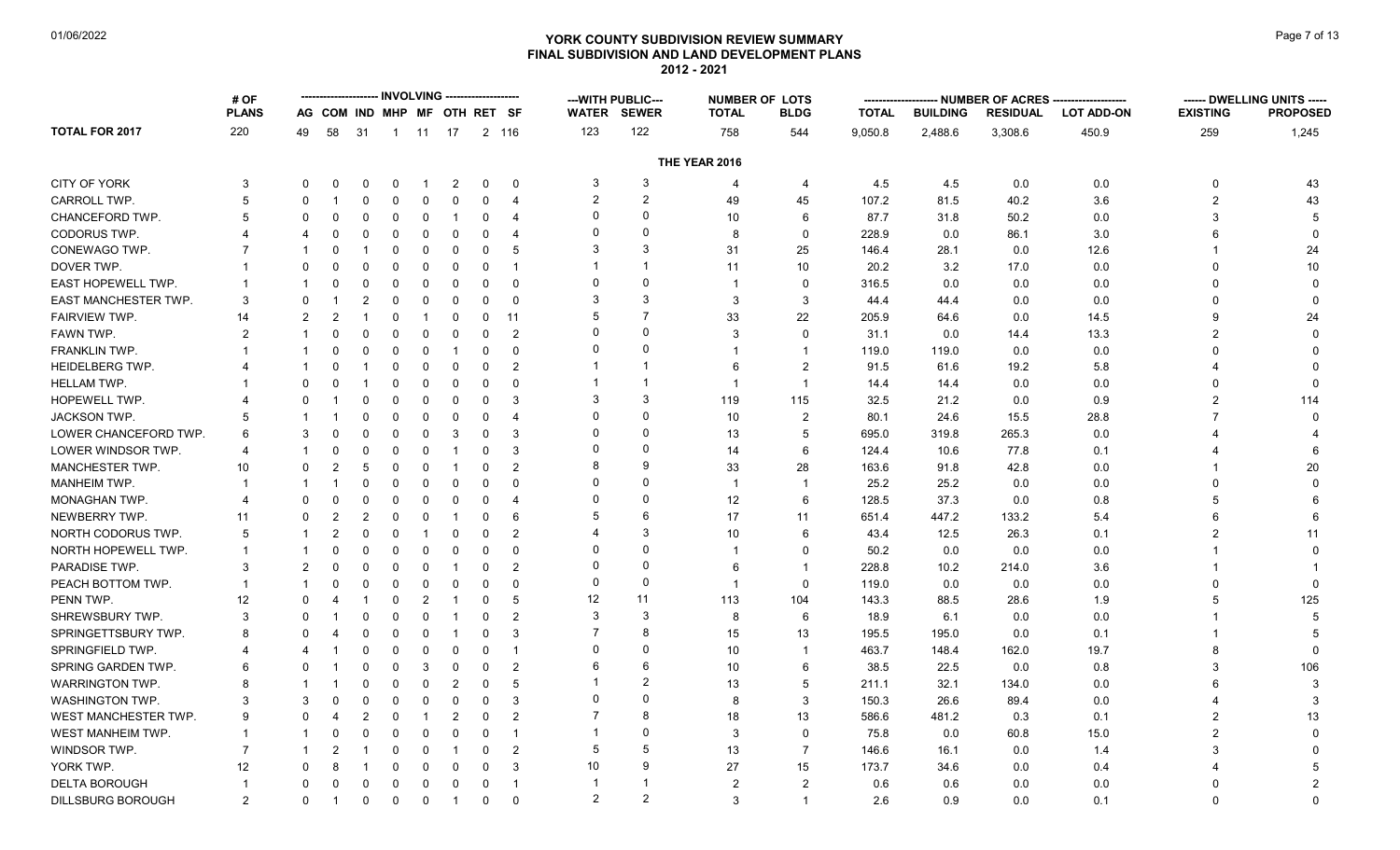# **YORK COUNTY SUBDIVISION REVIEW SUMMARY Page 8 of 13** Page 8 of 13 **FINAL SUBDIVISION AND LAND DEVELOPMENT PLANS 2012 - 2021**

|                            | # OF            |                |                |                |             |                |                              |             |                         |                | --- WITH PUBLIC---      |                      | <b>NUMBER OF LOTS</b> |              |                 | -- NUMBER OF ACRES ------- |                   |                 | ------ DWELLING UNITS ----- |
|----------------------------|-----------------|----------------|----------------|----------------|-------------|----------------|------------------------------|-------------|-------------------------|----------------|-------------------------|----------------------|-----------------------|--------------|-----------------|----------------------------|-------------------|-----------------|-----------------------------|
|                            | <b>PLANS</b>    |                |                |                |             |                | AG COM IND MHP MF OTH RET SF |             |                         |                | <b>WATER SEWER</b>      | <b>TOTAL</b>         | <b>BLDG</b>           | <b>TOTAL</b> | <b>BUILDING</b> | <b>RESIDUAL</b>            | <b>LOT ADD-ON</b> | <b>EXISTING</b> | <b>PROPOSED</b>             |
| <b>FAWN GROVE BOROUGH</b>  | $\mathbf{1}$    | $\mathbf{0}$   |                | 0              | 0           | 0              | 0                            | $\mathbf 0$ | $\overline{0}$          | $\Omega$       | 0                       | $\overline{2}$       | $\mathbf 1$           | 7.9          | 2.1             | 0.0                        | 0.0               | 0               | $\Omega$                    |
| <b>HANOVER BOROUGH</b>     | 10 <sup>°</sup> | $\Omega$       | 5              | -1             | $\mathbf 0$ | $\overline{c}$ | $\mathbf 0$                  | 0           | 3                       | 10             | 10                      | 21                   | 16                    | 84.6         | 34.8            | 4.5                        | 0.0               |                 | 172                         |
| LOGANVILLE BOROUGH         | $\overline{2}$  | $\Omega$       | $\Omega$       | $\Omega$       | $\mathbf 0$ | 0              | $\overline{2}$               | 0           | 0                       | $\mathcal{P}$  | 2                       | 3                    | 2                     | 16.6         | 13.4            | 3.2                        | 0.0               | 0               | $\Omega$                    |
| <b>NEW FREEDOM BOROUGH</b> |                 | $\Omega$       | 0              | 0              | $\mathbf 0$ |                | $\mathbf 0$                  | $\Omega$    | $\Omega$                |                | $\overline{\mathbf{1}}$ |                      | $\Omega$              | 0.6          | 0.0             | 0.0                        | 0.0               |                 |                             |
| NORTH YORK BOROUGH         | 2               | $\Omega$       |                | 0              | $\Omega$    |                | $\mathbf 0$                  | $\Omega$    | $\Omega$                | $\overline{2}$ | $\overline{2}$          | $\overline{2}$       | 2                     | 3.8          | 3.8             | 0.0                        | 0.0               | <sup>0</sup>    | 105                         |
| RED LION BOROUGH           | 2               | $\Omega$       |                |                | 0           | 0              | 0                            | 0           | 0                       | $\overline{2}$ | $\overline{2}$          | $\overline{2}$       | $\Omega$              | 3.2          | 0.0             | 0.0                        | 1.6               | 0               | $\mathbf{0}$                |
| STEWARTSTOWN BOROUGH       | 2               |                |                | $\Omega$       | $\mathbf 0$ | $\mathbf 0$    | $\overline{0}$               | $\mathbf 0$ | $\overline{2}$          |                | $\overline{\mathbf{1}}$ | 18                   | 14                    | 128.6        | 5.1             | 112.0                      | 0.0               | 1               | 14                          |
| WRIGHTSVILLE BOROUGH       | $\overline{2}$  | 0              |                | 0              | $\mathbf 0$ | $\mathbf 0$    | -1                           | $\Omega$    | $\mathbf 0$             | $\overline{2}$ | $\overline{2}$          | $\overline{4}$       | $\mathbf{1}$          | 8.8          | 5.5             | 0.0                        | 0.0               | $\overline{2}$  | $\Omega$                    |
| <b>TOTAL FOR 2016</b>      | 204             | 33             | 49             | 20             | $\mathbf 0$ | 13             | 23                           | $\mathbf 0$ | 97                      | 114            | 117                     | 694                  | 512                   | 6,221.1      | 2,570.8         | 1,596.8                    | 133.6             | 107             | 875                         |
|                            |                 |                |                |                |             |                |                              |             |                         |                |                         | <b>THE YEAR 2015</b> |                       |              |                 |                            |                   |                 |                             |
| CITY OF YORK               | 11              | 0              |                | 0              | 0           | 6              |                              | $\mathbf 0$ |                         | 11             | 11                      | 16                   | 12                    | 11.7         | 10.1            | 1.3                        | 0.1               | 6               | 53                          |
| CARROLL TWP.               | 5               |                |                | 0              | $\mathbf 0$ | $\mathbf 0$    | $\overline{2}$               | 0           | $\overline{2}$          | -1             | $\overline{\mathbf{1}}$ | 9                    | 6                     | 279.2        | 73.4            | 200.4                      | 0.0               | $\Omega$        |                             |
| CHANCEFORD TWP.            | 6               | 5              | $\overline{2}$ | $\mathbf 0$    | $\Omega$    | $\mathbf 0$    | $\mathbf 0$                  | 0           | $\overline{2}$          | $\Omega$       | $\mathbf 0$             | 11                   | 3                     | 507.6        | 6.3             | 124.0                      | 13.7              | 5               |                             |
| CODORUS TWP.               | 7               | $\overline{7}$ | $\Omega$       | 0              | $\mathbf 0$ | 0              | 0                            | 0           | 3                       | $\Omega$       | $\Omega$                | 12                   | 8                     | 430.7        | 339.0           | 61.3                       | 0.0               |                 |                             |
| CONEWAGO TWP.              | 5               | $\Omega$       | $\Omega$       | $\Omega$       | $\Omega$    | $\Omega$       | -1                           | $\Omega$    | $\overline{4}$          | $\overline{2}$ | 3                       | 87                   | 81                    | 93.3         | 83.2            | 0.0                        | 1.0               | $\overline{2}$  | 78                          |
| DOVER TWP.                 | 13              | 4              | 3              | $\Omega$       | $\mathbf 0$ | $\Omega$       | -3                           | $\mathbf 0$ | 8                       |                | 10 <sup>1</sup>         | 26                   | 9                     | 331.4        | 50.2            | 223.4                      | 34.5              | 8               | 3                           |
| EAST MANCHESTER TWP.       | $\overline{7}$  |                | 3              | 3              | $\mathbf 0$ | $\mathbf 0$    | $\mathbf 0$                  | $\Omega$    | -1                      | 6              | 5                       | 14                   | 6                     | 113.9        | 50.8            | 0.0                        | 0.1               |                 |                             |
| <b>FAIRVIEW TWP.</b>       | 12              | $\Omega$       |                | $\Omega$       | $\mathbf 0$ | 0              | -1                           | $\mathbf 0$ | 10                      |                | $\overline{7}$          | 53                   | 38                    | 336.2        | 78.5            | 142.4                      | 12.7              | 6               | 37                          |
| FRANKLIN TWP.              |                 | $\Omega$       | 0              | 0              | $\Omega$    | $\Omega$       | $\Omega$                     | 0           | $\overline{4}$          |                | $\overline{\mathbf{1}}$ | 10                   | 3                     | 87.9         | 20.6            | 32.4                       | 0.1               | $\overline{7}$  |                             |
| <b>HEIDELBERG TWP.</b>     |                 | $\Omega$       | $\Omega$       | 0              | $\Omega$    | $\Omega$       | $\overline{1}$               | 0           | $\overline{\mathbf{1}}$ |                | $\Omega$                | $\overline{2}$       | $\Omega$              | 0.5          | 0.0             | 0.2                        | 0.1               |                 |                             |
| <b>HELLAM TWP.</b>         |                 | 3              |                |                | $\mathbf 0$ | 0              | 0                            | $\Omega$    | $\overline{2}$          |                | $\overline{\mathbf{1}}$ | 6                    | 2                     | 137.0        | 99.9            | 0.0                        | 0.1               |                 |                             |
| HOPEWELL TWP.              |                 |                | O              | 0              | $\Omega$    | $\Omega$       | 0                            | $\Omega$    |                         | $\Omega$       | $\Omega$                | 4                    | 3                     | 31.1         | 2.8             | 0.0                        | 0.0               |                 |                             |
| JACKSON TWP.               | 3               | $\overline{2}$ |                |                | $\mathbf 0$ | $\Omega$       | -1                           | $\Omega$    | $\overline{2}$          |                | $\overline{\mathbf{1}}$ | 6                    | $\Omega$              | 504.7        | 0.0             | 11.9                       | 22.3              |                 |                             |
| LOWER CHANCEFORD TWP.      | 5               | 3              | 0              | $\mathbf 0$    | $\mathbf 0$ | $\mathbf 0$    | $\mathbf 0$                  | $\Omega$    | $\overline{4}$          | $\Omega$       | $\Omega$                | 10                   |                       | 334.2        | 2.0             | 2.0                        | 31.6              |                 |                             |
| LOWER WINDSOR TWP.         | 2               |                |                | 0              | $\mathbf 0$ | $\mathbf 0$    | 0                            | $\Omega$    | -1                      | $\Omega$       | $\mathbf 0$             | 4                    | $\Omega$              | 47.8         | 0.0             | 0.0                        | 3.0               |                 |                             |
| MANCHESTER TWP.            | 12              | $\Omega$       | $\overline{2}$ | 9              | $\mathbf 0$ | $\mathbf 0$    | -3                           | $\Omega$    |                         | 12             | 12                      | 16                   | $\overline{7}$        | 257.8        | 184.4           | 0.0                        | 1.8               |                 |                             |
| <b>MANHEIM TWP.</b>        | 3               |                | 0              | 0              | $\mathbf 0$ | $\mathbf 0$    | $\mathbf 0$                  | 0           | 3                       | $\Omega$       | $\Omega$                | 6                    | $\mathbf{1}$          | 181.0        | 2.0             | 57.4                       | 14.2              |                 |                             |
| MONAGHAN TWP.              |                 | $\Omega$       | $\Omega$       | $\Omega$       | $\mathbf 0$ | 0              | 0                            | $\Omega$    | -1                      | $\Omega$       | $\mathbf 0$             | 5                    | 5                     | 17.1         | 17.1            | 0.0                        | 0.0               | 0               |                             |
| NEWBERRY TWP.              | 15              | $\Omega$       | 9              | $\Omega$       | $\Omega$    | $\mathbf 0$    | $\mathbf 0$                  | $\mathbf 0$ | 8                       | 9              | 10 <sup>°</sup>         | 48                   | 39                    | 221.2        | 91.9            | 25.7                       | 20.0              | 28              | 35                          |
| NORTH CODORUS TWP.         | 3               | $\overline{2}$ | O              | $\Omega$       | $\Omega$    | $\Omega$       | $\mathbf 0$                  | $\Omega$    | $\overline{2}$          |                | $\overline{1}$          | $\overline{7}$       | $\overline{2}$        | 197.8        | 37.4            | 150.2                      | 9.9               | $\overline{2}$  | $\Omega$                    |
| NORTH HOPEWELL TWP.        | 2               | 2              | $\Omega$       | 0              | 0           | 0              | $\overline{0}$               | 0           | $\overline{1}$          | $\Omega$       | $\Omega$                | 3                    | $\mathbf{1}$          | 106.3        | 55.1            | 0.0                        | 4.1               | $\overline{2}$  |                             |
| PARADISE TWP.              | 2               |                | 0              | $\Omega$       | $\Omega$    | $\Omega$       | -1                           | $\Omega$    | -1                      | $\overline{2}$ | 2                       | 25                   | 22                    | 27.8         | 10.3            | 17.3                       | 0.2               | 0               | 21                          |
| PEACH BOTTOM TWP.          | $\overline{2}$  | $\Omega$       |                | $\Omega$       | $\mathbf 0$ | $\mathbf 0$    | $\overline{0}$               | 0           | -1                      | $\Omega$       | $\Omega$                | $\overline{4}$       | $\mathbf{1}$          | 9.7          | 3.1             | 0.0                        | 0.1               | $\overline{2}$  |                             |
| PENN TWP.                  | 14              | 3              | $\mathcal{P}$  | 5              | $\mathbf 0$ | $\overline{2}$ | 4                            | $\Omega$    | $\mathcal{P}$           | 10             | 10 <sup>1</sup>         | 21                   | 8                     | 373.4        | 116.7           | 153.6                      | 1.7               | 31              | 43                          |
| SHREWSBURY TWP.            |                 |                | $\Omega$       |                | 0           | 0              | -1                           | 0           | -1                      | $\overline{2}$ | $\overline{2}$          | 11                   | 8                     | 234.3        | 94.7            | 0.0                        | 0.0               | 3               |                             |
| SPRINGETTSBURY TWP.        | 5               | $\Omega$       | 2              | $\overline{2}$ | $\Omega$    | 0              | $\overline{1}$               | 0           | $\Omega$                | 5              | 5                       | $\overline{7}$       | 3                     | 105.2        | 69.6            | 0.0                        | 11.9              | $\Omega$        |                             |
| <b>SPRINGFIELD TWP.</b>    |                 | 2              | O              |                | 0           | 0              | $\mathbf 0$                  | $\Omega$    |                         | $\overline{2}$ | $\overline{2}$          | 21                   | 14                    | 503.0        | 10.7            | 227.9                      | 27.7              |                 | 13                          |
| SPRING GARDEN TWP.         | 6               | 0              |                |                | 0           | 0              | 0                            | 0           | $\overline{\mathbf{1}}$ | 6              | 6                       | 10                   | 6                     | 52.6         | 26.2            | 0.0                        | 0.0               |                 |                             |
| <b>WARRINGTON TWP.</b>     |                 |                | 0              | 0              | $\mathbf 0$ | $\mathbf 0$    | $\overline{0}$               | $\mathbf 0$ | -1                      | $\Omega$       | $\Omega$                | $\overline{2}$       | $\Omega$              | 65.3         | 0.0             | 0.0                        | 20.3              |                 |                             |
| <b>WASHINGTON TWP.</b>     | $\mathfrak{p}$  | 0              | $\Omega$       | $\Omega$       | $\mathbf 0$ | 0              | $\overline{1}$               | $\mathbf 0$ | $\overline{2}$          | $\Omega$       | $\Omega$                | 4                    | $\mathbf{1}$          | 124.4        | 11.1            | 111.2                      | 0.0               | $\overline{1}$  |                             |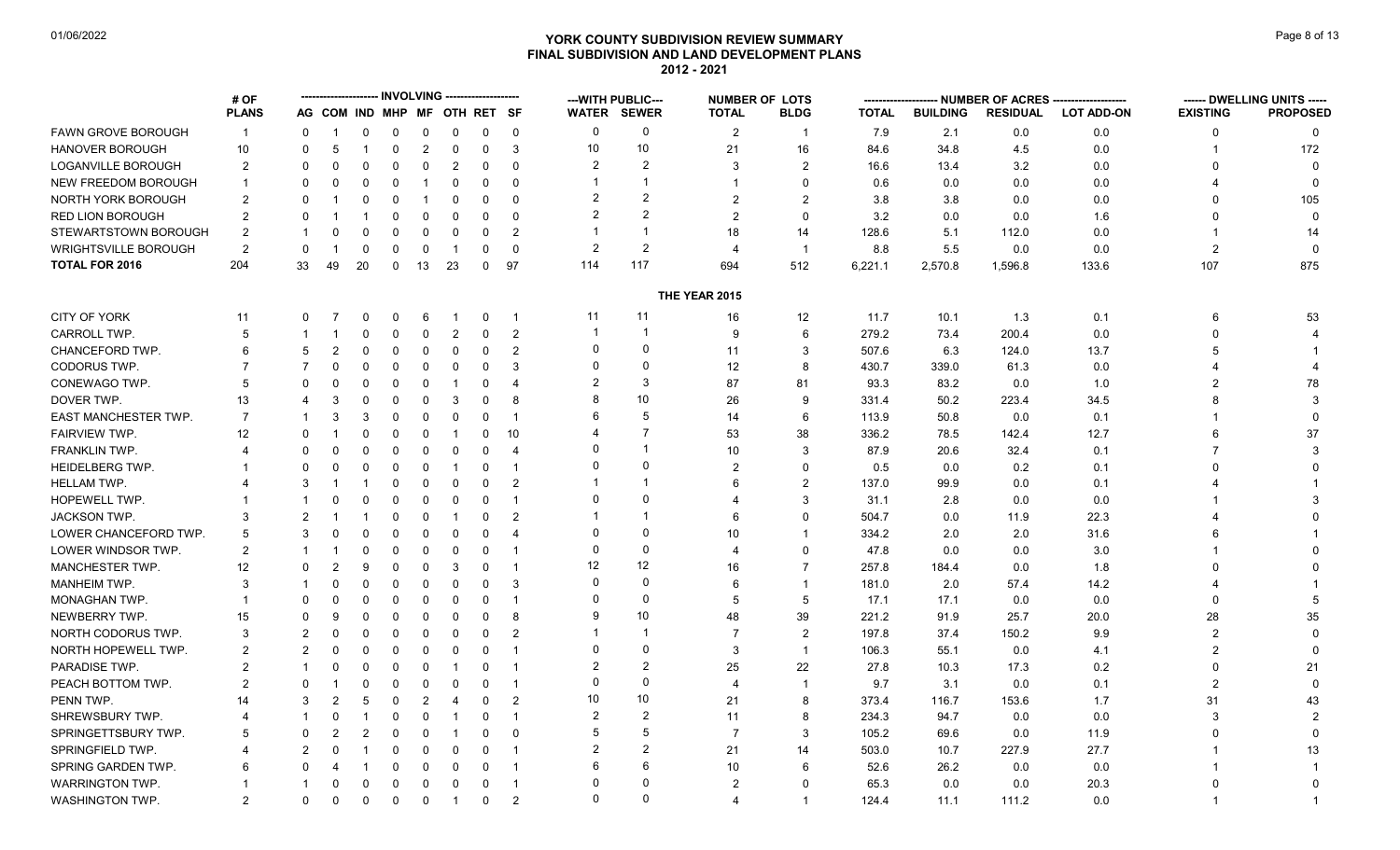# **YORK COUNTY SUBDIVISION REVIEW SUMMARY Page 9 of 13** Page 9 of 13 **FINAL SUBDIVISION AND LAND DEVELOPMENT PLANS 2012 - 2021**

|                             | # OF           |                |                |                |                   | <b>INVOLVING</b> |                              |               |                         |                          | --- WITH PUBLIC---      | <b>NUMBER OF LOTS</b>    |                  | --------      |                 |                 | -- NUMBER OF ACRES -------------------- |                 | ------ DWELLING UNITS ----- |
|-----------------------------|----------------|----------------|----------------|----------------|-------------------|------------------|------------------------------|---------------|-------------------------|--------------------------|-------------------------|--------------------------|------------------|---------------|-----------------|-----------------|-----------------------------------------|-----------------|-----------------------------|
|                             | <b>PLANS</b>   |                |                |                |                   |                  | AG COM IND MHP MF OTH RET SF |               |                         |                          | <b>WATER SEWER</b>      | <b>TOTAL</b>             | <b>BLDG</b>      | <b>TOTAL</b>  | <b>BUILDING</b> | <b>RESIDUAL</b> | <b>LOT ADD-ON</b>                       | <b>EXISTING</b> | <b>PROPOSED</b>             |
| WEST MANCHESTER TWP.        | 10             | 0              | 5              | 0              | 0                 | $\overline{1}$   | 3                            | 0             | $\overline{1}$          | 10                       | 9                       | 12                       | 8                | 527.3         | 197.1           | 281.2           | 2.9                                     | 1               | 11                          |
| WEST MANHEIM TWP.           | 8              | $\mathbf 1$    | $\overline{2}$ | 0              | 0                 | $\mathbf 0$      | $\overline{2}$               | 0             | $5\phantom{.0}$         |                          | 5                       | 40                       | 35               | 558.8         | 136.0           | 418.8           | 1.4                                     | $\overline{2}$  | 27                          |
| WINDSOR TWP.                | 5              | 1              | $\Omega$       | $\Omega$       | 0                 | 0                | -1                           | $\Omega$      | 3                       | 3                        | $\overline{2}$          | 23                       | 13               | 261.4         | 28.8            | 1.6             | 126.2                                   | 5               | 13                          |
| YORK TWP.                   | 18             |                | 9              | $\Omega$       | $\mathbf{0}$      | $\overline{2}$   | $\overline{4}$               | $\Omega$      | 3                       | 15                       | 14                      | 97                       | 83               | 498.8         | 135.9           | 96.7            | 0.0                                     | 5               | 153                         |
| DALLASTOWN BOROUGH          | $\mathbf 1$    | 0              | <sup>0</sup>   | 0              | 0                 | 0                | -1                           | 0             | $\Omega$                |                          | $\overline{\mathbf{1}}$ | -1                       | $\mathbf 0$      | 0.9           | 0.0             | 0.0             | 0.1                                     | $\Omega$        | $\Omega$                    |
| <b>DILLSBURG BOROUGH</b>    | 2              | 0              | $\overline{2}$ | $\Omega$       | 0                 | $\Omega$         | 0                            | $\Omega$      | $\Omega$                | $\overline{2}$           | $\overline{2}$          | $\overline{2}$           | $\overline{2}$   | 4.1           | 4.1             | 0.0             | 0.0                                     | $\Omega$        |                             |
| <b>DOVER BOROUGH</b>        |                | 0              | $\Omega$       | 0              | 0                 | 0                | -1                           | 0             | $\Omega$                | $\Omega$                 | $\Omega$                | $\overline{2}$           | $\overline{1}$   | 10.3          | 0.2             | 10.1            | 0.0                                     | $\Omega$        |                             |
| EAST PROSPECT BOROUGH       | -1             | $\Omega$       | 0              | $\Omega$       | <sup>0</sup>      | $\Omega$         | $\overline{0}$               | $\Omega$      | $\overline{\mathbf{1}}$ |                          |                         | 51                       | 8                | 6.3           | 0.9             | 1.6             | 0.0                                     | 26              |                             |
| <b>GLEN ROCK BOROUGH</b>    |                | 0              | 0              | 0              | 0                 | 0                | 0                            | 0             | $\overline{1}$          |                          |                         | -1                       | 0                | 0.4           | 0.0             | 0.0             | 0.1                                     |                 |                             |
| <b>HANOVER BOROUGH</b>      | 3              | $\Omega$       | -1             | -1             | 0                 | $\Omega$         | $\Omega$                     | $\Omega$      | $\overline{\mathbf{1}}$ | 3                        | 3                       | 5                        | 3                | 12.4          | 11.9            | 0.2             | 0.1                                     | $\overline{2}$  |                             |
| JACOBUS BOROUGH             |                | $\Omega$       |                | 0              | $\mathbf{0}$      | $\Omega$         | $\Omega$                     | $\Omega$      | $\overline{\mathbf{1}}$ |                          |                         | $\overline{2}$           | $\overline{1}$   | 1.1           | 0.3             | 0.0             | 0.0                                     | $\Omega$        |                             |
| JEFFERSON BOROUGH           | -1             | O              |                | 0              | 0                 | 0                | 0                            | 0             | $\Omega$                |                          |                         |                          |                  | 1.4           | 1.4             | 0.0             | 0.0                                     | $\Omega$        |                             |
| MANCHESTER BOROUGH          | $\mathbf 1$    | 0              |                | 0              | 0                 | 0                | $\Omega$                     | $\Omega$      | $\Omega$                |                          |                         |                          | -1               | 3.5           | 3.5             | 0.0             | 0.0                                     | $\Omega$        |                             |
| <b>NEW FREEDOM BOROUGH</b>  | $\mathbf{1}$   | $\Omega$       |                | 0              | 0                 | $\Omega$         | $\Omega$                     | $\Omega$      | $\overline{\mathbf{1}}$ |                          | -1                      | $\mathcal{P}$            | $\Omega$         | 0.6           | 0.0             | 0.3             | 0.1                                     |                 |                             |
| NORTH YORK BOROUGH          | 2              | O              |                |                | 0                 | $\Omega$         | $\mathbf 0$                  | $\Omega$      | $\overline{1}$          | $\overline{2}$           | $\overline{2}$          | $\overline{7}$           | -1               | 3.9           | 1.9             | 0.0             | 0.0                                     | 5               |                             |
| <b>RED LION BOROUGH</b>     | $\mathbf 1$    | 0              | 0              | 0              | 0                 | 0                | 0                            | $\Omega$      | -1                      |                          |                         | $\overline{2}$           | $\Omega$         | 0.3           | 0.0             | 0.0             | 0.0                                     | $\overline{2}$  |                             |
| SEVEN VALLEYS BOROUGH       | $\overline{1}$ | 0              | $\Omega$       | $\Omega$       | $\mathbf{0}$      | $\mathbf{0}$     | -1                           | $\Omega$      | $\overline{\mathbf{1}}$ |                          |                         | $\overline{2}$           | $\mathbf 0$      | 1.6           | 0.0             | 0.0             | 0.0                                     |                 |                             |
| SHREWSBURY BOROUGH          | $\overline{2}$ | $\Omega$       |                | 0              | 0                 | $\Omega$         | $\Omega$                     | $\Omega$      | $\overline{\mathbf{1}}$ | $\overline{2}$           | $\overline{2}$          | 3                        | $\overline{1}$   | 1.3           | 0.7             | 0.0             | 0.1                                     | 2               |                             |
| STEWARTSTOWN BOROUGH        | $\overline{2}$ | O              |                | 0              | 0                 | 0                | -1                           | $\Omega$      | $\Omega$                | $\overline{2}$           | $\overline{2}$          | $\overline{2}$           | -1               | 2.1           | 1.8             | 0.0             | 0.0                                     | $\Omega$        |                             |
| <b>WEST YORK BOROUGH</b>    | $\overline{1}$ | 0              | 0              | 0              | 0                 | 0                | 0                            | 0             | $\mathbf 1$             | -1                       | $\overline{1}$          | $\overline{2}$           | $\mathbf 0$      | 0.5           | 0.0             | 0.3             | 0.1                                     | 0               |                             |
| <b>TOTAL FOR 2015</b>       | 225            | 44             | 64             | 26             | $\Omega$          | 11               | 35                           | $\Omega$      | 94                      | 139                      | 141                     | 718                      | 449              | 7,621.1       | 2,071.6         | 2,353.4         | 362.3                                   | 183             | 523                         |
|                             |                |                |                |                |                   |                  |                              |               |                         |                          |                         | THE YEAR 2014            |                  |               |                 |                 |                                         |                 |                             |
| <b>CITY OF YORK</b>         | 6              | 0              | 3              |                | 0                 | 0                | -1                           | 0             | -1                      | 5                        | 5                       | 12                       | $\overline{7}$   | 10.0          | 6.6             | 1.0             | 0.1                                     | 0               | 2                           |
| <b>CARROLL TWP</b>          | 5              | 0              | -1             | $\Omega$       | 0                 | $\Omega$         | 0                            | $\Omega$      | $\overline{4}$          |                          | -1                      | 21                       | 11               | 296.4         | 173.7           | 0.0             | 12.1                                    | 8               | $\overline{2}$              |
| CHANCEFORD TWP.             | 5              | 5              | 0              | 0              | 0                 | 0                | 0                            | $\Omega$      | $\overline{4}$          | $\Omega$                 | $\Omega$                | 9                        | $\overline{2}$   | 539.7         | 81.8            | 227.8           | 0.0                                     | 5               |                             |
| CODORUS TWP.                | 2              | 2              | 0              | $\Omega$       | 0                 | $\Omega$         | $\Omega$                     | $\Omega$      | $\overline{2}$          | $\Omega$                 | $\Omega$                | $\boldsymbol{\Delta}$    | $\overline{1}$   | 114.2         | 1.0             | 49.5            | 5.2                                     | $\overline{2}$  |                             |
|                             |                | O              |                |                |                   |                  |                              |               | $\overline{2}$          |                          | -1                      | 37                       |                  |               |                 |                 |                                         | 1               | 36                          |
| CONEWAGO TWP.<br>DOVER TWP. | 2<br>8         |                | 0<br>-1        | 0              | 0                 | 0                | 0                            | 0<br>$\Omega$ | 6                       | 5                        | 5                       |                          | 36               | 13.8<br>187.0 | 10.2            | 0.0             | 0.0                                     |                 |                             |
| <b>EAST HOPEWELL TWP.</b>   |                |                | $\Omega$       | 0<br>0         | 0<br>$\mathbf{0}$ | 0<br>$\Omega$    | 0<br>$\Omega$                | $\Omega$      | $\overline{\mathbf{1}}$ | $\Omega$                 | $\Omega$                | 16<br>$\overline{2}$     | 3<br>$\mathbf 0$ |               | 11.2            | 0.0             | 0.9                                     | 14<br>-1        | $\Omega$                    |
|                             | 6              |                |                |                |                   |                  |                              |               |                         | 5                        | 6                       |                          | $\overline{7}$   | 32.7          | 0.0             | 0.0             | 30.7                                    | $\overline{2}$  |                             |
| <b>EAST MANCHESTER TWP.</b> |                |                | 3              | 2              | 0                 | $\mathbf 0$      | 0                            | $\mathbf 0$   | -1                      | $\overline{2}$           | $\overline{2}$          | 14                       |                  | 369.6         | 282.2           | 63.8            | 11.8                                    |                 |                             |
| <b>FAIRVIEW TWP.</b>        |                | 0              | 0              |                | $\mathbf{0}$      | $\Omega$         | 0                            | $\Omega$      | 6                       | $\Omega$                 | $\Omega$                | 28                       | 21               | 170.6         | 78.7            | 57.5            | 5.8                                     | 3               | 21                          |
| FAWN TWP.                   | 2              | $\overline{2}$ | 0              | 0              | 0                 | $\Omega$         | 0                            | $\Omega$      | $\overline{2}$          |                          | -1                      | $\overline{\mathcal{A}}$ | $\overline{2}$   | 56.4          | 12.0            | 42.4            | 0.0                                     |                 |                             |
| FRANKLIN TWP.               |                | $\Omega$       | 2              | 0              | $\mathbf{0}$      | $\mathbf{0}$     | -1                           | $\Omega$      | $\overline{4}$          |                          | $\Omega$                | 18                       | 10               | 225.2         | 134.5           | 3.0             | 9.8                                     |                 |                             |
| <b>HEIDELBERG TWP.</b>      | 2              | 0              | 0              |                | 0                 | 0                | 0                            | 0             | -1                      | $\mathbf{0}$<br>$\Omega$ | $\Omega$                | 3                        | $\overline{1}$   | 52.6          | 3.4             | 0.0             | 4.5                                     | $\overline{2}$  |                             |
| <b>HELLAM TWP.</b>          | $\mathbf 1$    | 1              | $\Omega$       | 0              | $\mathbf{0}$      | $\Omega$         | $\Omega$                     | $\Omega$      | $\mathbf{0}$            |                          |                         | -1                       | $\overline{1}$   | 42.1          | 42.1            | 0.0             | 0.0                                     |                 |                             |
| HOPEWELL TWP.               | $\overline{7}$ | 3              |                |                | 0                 | $\Omega$         | $\Omega$                     | $\Omega$      | 5                       |                          | -1                      | 12                       | 3                | 342.2         | 62.3            | 132.9           | 51.7                                    |                 |                             |
| <b>JACKSON TWP</b>          |                | 2              | <sup>0</sup>   | $\overline{2}$ | $\Omega$          | $\Omega$         | 0                            | $\mathbf 0$   | 5                       |                          |                         | 9                        | -1               | 361.0         | 36.5            | 134.6           | 9.4                                     | 6               |                             |
| LOWER CHANCEFORD TWP.       | 7              | 4              | 0              | 0              | 0                 | 0                | 2                            | 0             | 6                       | $\Omega$                 | $\Omega$                | 16                       | 4                | 719.8         | 141.9           | 394.7           | 48.9                                    | 7               |                             |
| LOWER WINDSOR TWP.          | $\overline{2}$ |                | -1             | $\Omega$       | 0                 | $\Omega$         | -1                           | $\Omega$      | $\overline{\mathbf{1}}$ | $\Omega$                 | $\Omega$                | 4                        | -1               | 60.4          | 5.2             | 17.1            | 0.0                                     |                 |                             |
| MANCHESTER TWP.             | 6              | 0              | -1             | $\overline{a}$ | 0                 | $\overline{1}$   | $\mathbf 0$                  | $\Omega$      | $\overline{2}$          | 5                        | 4                       | 8                        | 5                | 115.4         | 110.1           | 0.0             | 0.6                                     | 3               | 95                          |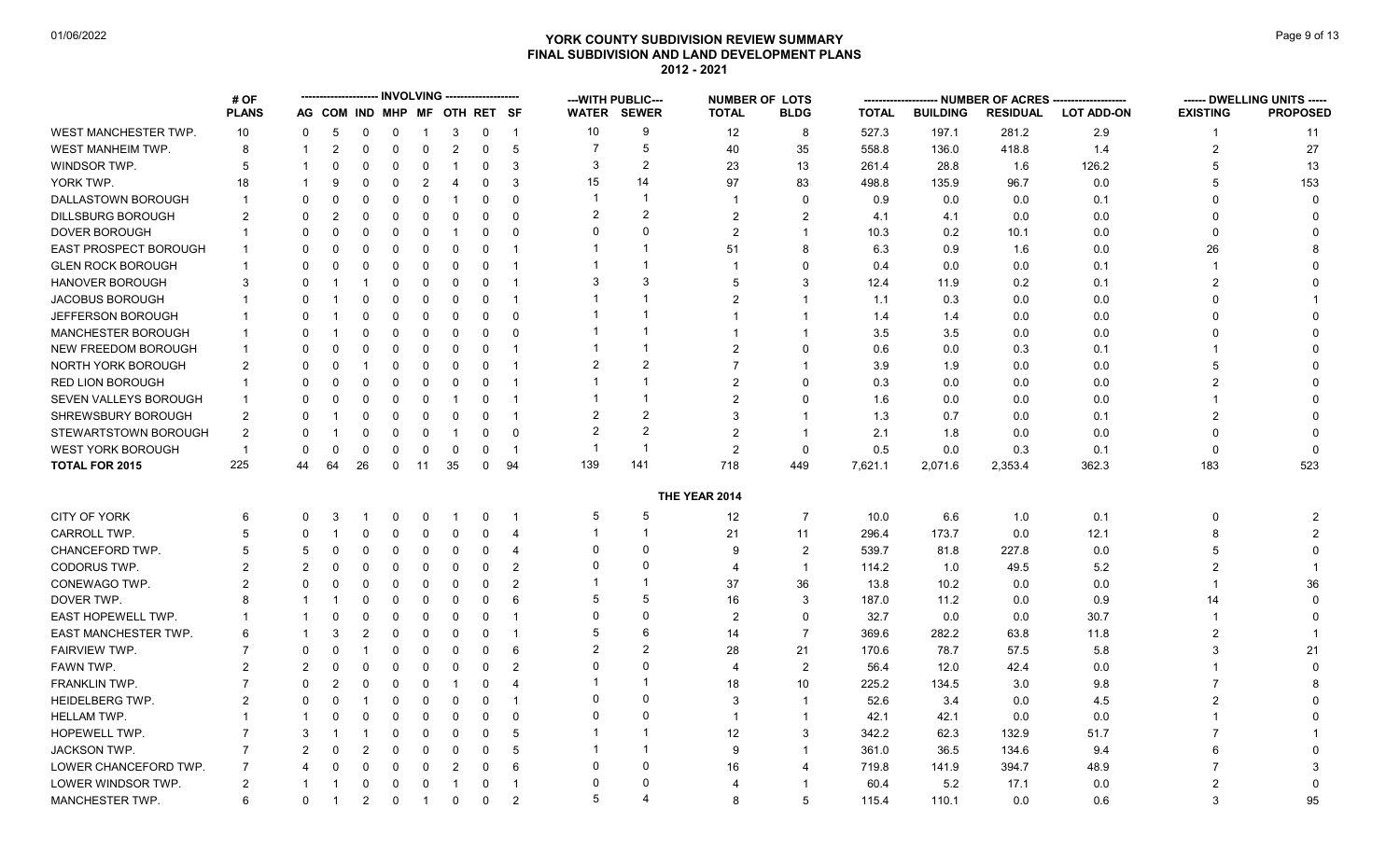## **YORK COUNTY SUBDIVISION REVIEW SUMMARY Page 10 of 13** Page 10 of 13 **FINAL SUBDIVISION AND LAND DEVELOPMENT PLANS 2012 - 2021**

|                             | # OF                  |                       |                |                |             | <b>INVOLVING</b> |                              |          |                       |                | ---WITH PUBLIC---     | <b>NUMBER OF LOTS</b> |                |              |                 | NUMBER OF ACRES |                   |                 | ------ DWELLING UNITS ----- |
|-----------------------------|-----------------------|-----------------------|----------------|----------------|-------------|------------------|------------------------------|----------|-----------------------|----------------|-----------------------|-----------------------|----------------|--------------|-----------------|-----------------|-------------------|-----------------|-----------------------------|
|                             | <b>PLANS</b>          |                       |                |                |             |                  | AG COM IND MHP MF OTH RET SF |          |                       |                | <b>WATER SEWER</b>    | <b>TOTAL</b>          | <b>BLDG</b>    | <b>TOTAL</b> | <b>BUILDING</b> | <b>RESIDUAL</b> | <b>LOT ADD-ON</b> | <b>EXISTING</b> | <b>PROPOSED</b>             |
| MANHEIM TWP.                | $\boldsymbol{\Delta}$ | 1                     | 0              | 0              | 0           | 0                | 0                            | 0        | $\overline{4}$        | $\Omega$       | $\Omega$              | 7                     | $\Omega$       | 86.7         | 0.0             | 7.8             | 22.0              | 7               | $\Omega$                    |
| MONAGHAN TWP.               | 2                     | $\Omega$              | $\mathbf{0}$   | $\mathbf{0}$   | $\mathbf 0$ | $\mathbf 0$      | $\mathbf 0$                  | 0        | $\overline{2}$        | $\Omega$       | $\Omega$              | 5                     | $\overline{4}$ | 118.0        | 115.8           | 0.0             | 0.0               | 1               |                             |
| NEWBERRY TWP.               | 4                     |                       | <sup>0</sup>   | $\Omega$       | $\Omega$    | 0                | 0                            | $\Omega$ | $\overline{4}$        | 3              | 3                     | 59                    | 57             | 239.1        | 44.0            | 80.3            | 0.0               | 18              | 57                          |
| NORTH CODORUS TWP.          | 5                     | 0                     |                | 0              | 0           | 0                | $\overline{2}$               | 0        | $\overline{4}$        | $\overline{2}$ | $\overline{1}$        | 10                    | $\Omega$       | 81.7         | 0.0             | 0.0             | 25.6              | 7               | $\Omega$                    |
| NORTH HOPEWELL TWP.         | 1                     |                       |                | 0              | 0           | 0                | $\mathbf 0$                  | 0        | -1                    | 0              | $\Omega$              | 2                     | $\Omega$       | 83.6         | 0.0             | 72.8            | 2.3               |                 |                             |
| PARADISE TWP.               | 6                     |                       | 0              | $\Omega$       | $\Omega$    | $\overline{2}$   | -1                           | $\Omega$ | $\overline{4}$        | 3              | $\overline{4}$        | 14                    | 8              | 138.2        | 36.2            | 0.0             | 19.7              | 3               | 61                          |
| PEACH BOTTOM TWP.           | 5                     | 1                     | 0              | $\overline{2}$ | 0           | $\mathbf 0$      | -1                           | $\Omega$ | $\overline{2}$        | 4              | $\overline{4}$        | 37                    | 32             | 898.8        | 584.0           | 305.8           | 4.6               | $\overline{2}$  | 29                          |
| PENN TWP.                   | 13                    |                       | $\overline{2}$ |                | $\Omega$    | $\Omega$         | $\overline{2}$               | $\Omega$ | 8                     | 11             | 11                    | 142                   | 131            | 220.4        | 68.2            | 109.1           | 21.7              |                 | 128                         |
| SHREWSBURY TWP.             | $\overline{7}$        | $\boldsymbol{\Delta}$ | $\Omega$       | $\Omega$       | 0           | $\Omega$         | -1                           | 0        | $\overline{7}$        |                | 3                     | 28                    | 19             | 171.1        | 21.7            | 129.6           | 19.1              | 5               | 19                          |
| SPRINGETTSBURY TWP.         | 10                    | 0                     | $\overline{7}$ | $\Omega$       | 0           | -1               | $\overline{2}$               | 0        | $\overline{2}$        | 8              | 8                     | 14                    | 8              | 118.6        | 91.0            | 0.8             | 7.9               |                 | 80                          |
| SPRINGFIELD TWP.            | 2                     |                       | $\Omega$       |                | 0           | 0                | $\mathbf 0$                  | 0        | $\overline{1}$        |                | -1                    | 5                     | 3              | 119.9        | 54.5            | 50.3            | 0.0               |                 |                             |
| SPRING GARDEN TWP.          | 6                     | 0                     | 3              |                | 0           | $\Omega$         | -1                           | $\Omega$ | -1                    | 6              | 6                     | 7                     | .5             | 86.2         | 84.8            | 0.0             | 0.7               |                 |                             |
| <b>WARRINGTON TWP.</b>      | 5                     |                       |                | 0              | 0           | 0                | 0                            | 0        | $\overline{4}$        | $\Omega$       | $\Omega$              | 9                     | 2              | 205.2        | 16.8            | 102.0           | 1.8               |                 |                             |
| <b>WASHINGTON TWP.</b>      |                       |                       |                | 0              | 0           | 0                | 0                            | $\Omega$ | $\overline{4}$        | $\Omega$       | $\Omega$              | 9                     | $\overline{1}$ | 110.3        | 5.3             | 52.3            | 16.7              | 7               |                             |
| <b>WEST MANCHESTER TWP.</b> | 8                     | ŋ                     |                |                | 0           | $\mathbf 0$      | $\overline{2}$               | $\Omega$ | $\overline{2}$        |                | 6                     | 9                     | 3              | 143.4        | 48.7            | 0.0             | 0.6               | 3               |                             |
| WEST MANHEIM TWP.           | 3                     |                       |                | 0              | $\Omega$    | $\Omega$         |                              | $\Omega$ | 3                     | $\overline{2}$ | $\overline{2}$        | 25                    | 21             | 45.5         | 11.1            | 27.6            | 3.0               | 22              |                             |
| WINDSOR TWP.                | 4                     | 1                     |                | 0              | $\Omega$    | $\Omega$         | 0                            | 0        | $\overline{4}$        |                | -1                    | 45                    | 40             | 126.3        | 24.7            | 75.9            | 0.0               | $\overline{2}$  | 39                          |
| YORK TWP.                   | 11                    | 2                     | -7             |                | 0           | $\Omega$         | $\Omega$                     | 0        | -3                    | 10             | 8                     | 14                    | 3              | 91.5         | 5.3             | 24.4            | 3.6               | 3               |                             |
| <b>CROSS ROADS BOROUGH</b>  | $\overline{1}$        |                       | $\Omega$       | $\mathbf{0}$   | $\Omega$    | $\Omega$         | $\Omega$                     | $\Omega$ | $\overline{1}$        | $\Omega$       | $\Omega$              | 3                     | $\overline{2}$ | 90.4         | 2.3             | 0.0             | 3.2               | $\mathfrak{p}$  |                             |
| DALLASTOWN BOROUGH          | -1                    | 0                     |                | 0              | 0           | 0                | 0                            | $\Omega$ | $\Omega$              |                | $\mathbf 1$           | -1                    | $\overline{1}$ | 0.6          | 0.6             | 0.0             | 0.0               | 0               |                             |
| <b>DILLSBURG BOROUGH</b>    | 2                     | 0                     | 2              | $\Omega$       | 0           | -1               | $\Omega$                     | 0        | $\Omega$              | $\overline{2}$ | $\overline{2}$        | 6                     | 6              | 35.0         | 35.0            | 0.0             | 0.0               | 0               | 141                         |
| DOVER BOROUGH               | 1                     | 0                     |                | $\Omega$       | 0           | $\Omega$         | $\Omega$                     | $\Omega$ | $\Omega$              |                | -1                    | $\mathbf{1}$          | $\Omega$       | 0.8          | 0.0             | 0.0             | 0.0               | 0               | $\Omega$                    |
| <b>HANOVER BOROUGH</b>      | 9                     | ŋ                     | 3              | 0              | 0           | -1               | -1                           | 0        | $\boldsymbol{\Delta}$ | 9              | 9                     | 19                    | $\mathbf{Q}$   | 11.9         | 6.4             | 1.3             | 1.0               | 6               | 48                          |
| <b>JACOBUS BOROUGH</b>      |                       | 0                     | 0              | 0              | 0           | 0                | 0                            | 0        | $\overline{1}$        |                | -1                    | 2                     | $\Omega$       | 0.2          | 0.0             | 0.0             | 0.2               | 2               |                             |
| MANCHESTER BOROUGH          | $\mathbf 1$           | 0                     | 0              | $\Omega$       | 0           | $\Omega$         | $\Omega$                     | 0        | -1                    |                |                       | $\overline{2}$        |                | 0.6          | 0.3             | 0.0             | 0.0               |                 |                             |
| MOUNT WOLF BOROUGH          | $\mathbf 1$           | 0                     | <sup>0</sup>   | $\Omega$       | 0           | $\mathbf 0$      | 0                            | $\Omega$ | $\overline{1}$        |                | $\overline{1}$        | $\overline{2}$        | $\Omega$       | 0.2          | 0.0             | 0.0             | 0.0               | $\overline{2}$  |                             |
| <b>NEW FREEDOM BOROUGH</b>  | 3                     | 0                     |                | $\Omega$       | 0           | 0                | 0                            | 0        | 3                     | 3              | 3                     | 8                     | .5             | 1.8          | 1.0             | 0.0             | 0.0               | 3               |                             |
| RED LION BOROUGH            | 3                     | 0                     | 2              | $\Omega$       | $\Omega$    |                  | $\mathbf 0$                  | $\Omega$ | $\Omega$              | 3              | 3                     | 3                     | 2              | 4.3          | 3.2             | 0.0             | 0.0               | 0               | 10                          |
| SHREWSBURY BOROUGH          | $\overline{2}$        |                       | 0              | $\Omega$       | 0           | $\mathbf 0$      | $\overline{0}$               | $\Omega$ | $\overline{2}$        | $\overline{2}$ | $\overline{2}$        | 10                    | $\overline{7}$ | 56.2         | 7.0             | 40.0            | 0.0               |                 | $\overline{7}$              |
| SPRING GROVE BOROUGH        | $\overline{2}$        | 0                     |                | 0              | 0           | 0                | -1                           | 0        | $\overline{1}$        | $\overline{2}$ | $\overline{2}$        | 6                     | $\Omega$       | 5.6          | 0.0             | 2.1             | 1.4               | 3               | $\Omega$                    |
| STEWARTSTOWN BOROUGH        | $\overline{2}$        | 0                     |                | $\Omega$       | $\Omega$    | $\Omega$         | $\Omega$                     | 0        | $\overline{1}$        | $\overline{2}$ | 2                     | 3                     | $\overline{1}$ | 1.5          | 0.6             | 0.0             | 0.3               | $\overline{2}$  | $\Omega$                    |
| <b>TOTAL FOR 2014</b>       | 212                   | 42                    | 49             | 17             | 0           | $\overline{7}$   | 20                           | 0        | 128                   | 114            | 113                   | 725                   | 487            | 7,002.7      | 2,461.9         | 2,206.4         | 346.9             | 189             | 806                         |
|                             |                       |                       |                |                |             |                  |                              |          |                       |                |                       | THE YEAR 2013         |                |              |                 |                 |                   |                 |                             |
| CITY OF YORK                | 6                     | 0                     | 3              | 0              | 0           |                  | 2                            | 0        | -1                    | 6              | 6                     | 11                    | 10             | 16.1         | 15.1            | 0.0             | 0.0               | 0               | 10                          |
| <b>CARROLL TWP.</b>         | 5                     | 0                     |                | $\Omega$       | $\Omega$    | $\Omega$         | 0                            | 0        | $\overline{4}$        |                | 3                     | 16                    | 14             | 114.7        | 106.1           | 0.0             | 8.6               |                 | 12                          |
| <b>CHANCEFORD TWP.</b>      | 9                     | $\overline{7}$        |                | $\Omega$       | 0           | $\Omega$         | $\overline{2}$               | 0        | 6                     | $\Omega$       | $\Omega$              | 17                    | 6              | 1,125.7      | 70.2            | 1,040.6         | 8.0               | 6               | $\mathbf{0}$                |
| CONEWAGO TWP.               |                       | ŋ                     |                | 2              | 0           | 0                | $\overline{2}$               | 0        | 3                     | 3              | 5                     | 53                    | 51             | 121.4        | 90.4            | 0.0             | 0.0               | 2               | 48                          |
| DOVER TWP.                  | 6                     | 2                     |                | 0              | 0           | $\Omega$         | 0                            | 0        | 5                     | 4              | $\boldsymbol{\Delta}$ | 65                    | 57             | 325.7        | 98.6            | 155.9           | 52.1              | 9               | 48                          |
| EAST HOPEWELL TWP.          | 2                     | 2                     | 0              | 0              | $\Omega$    | $\Omega$         | $\Omega$                     | $\Omega$ | $\overline{2}$        | $\mathbf{0}$   | $\Omega$              | 5                     | 3              | 187.8        | 13.4            | 174.4           | 0.0               | $\overline{2}$  | $\overline{2}$              |
| EAST MANCHESTER TWP.        | $\boldsymbol{\Delta}$ | $\mathbf{1}$          | 0              | 3              | 0           | 0                | 0                            | 0        | $\overline{1}$        | 3              | 3                     | 8                     | $\overline{4}$ | 296.6        | 155.4           | 110.3           | 5.5               | $\overline{2}$  |                             |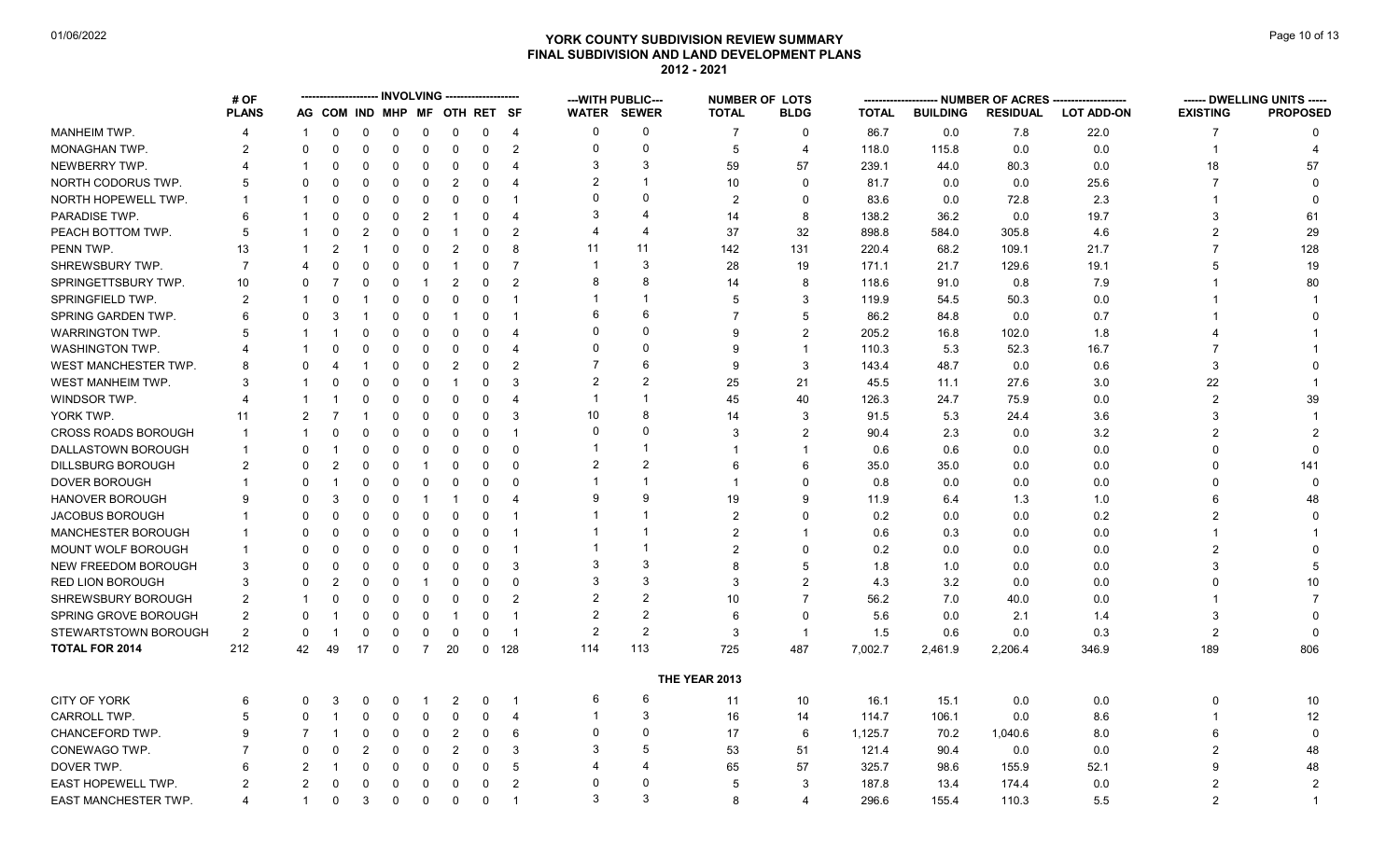### **YORK COUNTY SUBDIVISION REVIEW SUMMARY Page 11 of 13** Page 11 of 13 **FINAL SUBDIVISION AND LAND DEVELOPMENT PLANS 2012 - 2021**

|                            | # OF           |                |                              |             |             |              |                         |             |                         |                | --- WITH PUBLIC---      |                | <b>NUMBER OF LOTS</b> |              |                 | - NUMBER OF ACRES ----- |                   |                 | ------ DWELLING UNITS ----- |
|----------------------------|----------------|----------------|------------------------------|-------------|-------------|--------------|-------------------------|-------------|-------------------------|----------------|-------------------------|----------------|-----------------------|--------------|-----------------|-------------------------|-------------------|-----------------|-----------------------------|
|                            | <b>PLANS</b>   |                | AG COM IND MHP MF OTH RET SF |             |             |              |                         |             |                         |                | <b>WATER SEWER</b>      | <b>TOTAL</b>   | <b>BLDG</b>           | <b>TOTAL</b> | <b>BUILDING</b> | <b>RESIDUAL</b>         | <b>LOT ADD-ON</b> | <b>EXISTING</b> | <b>PROPOSED</b>             |
| FAIRVIEW TWP.              | 9              |                | -3                           | -1          | $\mathbf 0$ | $\mathbf 0$  | $\mathbf 0$             | $\mathbf 0$ | 5                       | 3              | 4                       | 29             | 24                    | 115.4        | 49.4            | 0.0                     | 0.1               | 4               | 20                          |
| FAWN TWP.                  |                | -1             | $\Omega$                     | $\mathbf 0$ | $\mathbf 0$ | $\mathbf 0$  | $\mathbf 0$             | 0           | $\overline{1}$          | $\Omega$       | 0                       | 2              | $\mathbf 1$           | 172.0        | 1.5             | 170.5                   | 0.0               | 3               | $\Omega$                    |
| FRANKLIN TWP.              | 5              |                | $\Omega$                     |             | $\Omega$    | 0            | $\mathbf 0$             | $\Omega$    | $\overline{4}$          | U              | $\overline{1}$          | 11             | $\overline{7}$        | 155.2        | 139.6           | 13.5                    | 2.1               | 3               |                             |
| HEIDELBERG TWP.            | 3              | 3              | $\Omega$                     | $\Omega$    | $\Omega$    | $\mathbf{0}$ | $\mathbf 0$             | $\Omega$    | 3                       |                | $\Omega$                | 6              | $\mathbf{1}$          | 129.7        | 1.3             | 117.9                   | 10.5              |                 |                             |
| <b>HELLAM TWP.</b>         | 2              | 2              | 0                            | 0           | 0           | 0            | 0                       | $\Omega$    | $\overline{2}$          |                | $\Omega$                | 4              | $\Omega$              | 52.3         | 0.0             | 46.2                    | 6.1               |                 |                             |
| HOPEWELL TWP.              | 3              |                | $\Omega$                     |             | $\Omega$    | 0            | $\mathbf 0$             | $\Omega$    | $\overline{2}$          |                | 1                       | 10             | 5                     | 158.2        | 64.3            | 94.1                    | 0.5               |                 |                             |
| <b>JACKSON TWP.</b>        | 10             |                | 2                            |             | $\Omega$    |              | -1                      | 0           | $\overline{2}$          |                | $\overline{7}$          | 21             | 17                    | 942.6        | 612.3           | 102.3                   | 36.8              |                 | 47                          |
| LOWER CHANCEFORD TWP.      | 5              |                |                              | O           | $\Omega$    | 0            |                         | $\Omega$    | 5                       | $\Omega$       | $\Omega$                | 12             | 5                     | 486.4        | 6.0             | 341.3                   | 139.3             |                 |                             |
| LOWER WINDSOR TWP.         | 6              |                |                              | 0           | $\Omega$    | 0            | 0                       | 0           | 3                       | -1             | $\mathbf 0$             | 10             | 6                     | 130.4        | 63.3            | 30.9                    | 36.2              | 7               |                             |
| <b>MANCHESTER TWP.</b>     | 12             |                |                              | 2           | $\Omega$    | $\Omega$     | $\overline{\mathbf{1}}$ | 0           | 6                       | 12             | 12                      | 86             | 74                    | 906.6        | 271.4           | 124.5                   | 0.0               | g               | 67                          |
| MANHEIM TWP.               | $\overline{2}$ |                | U                            | 0           | $\mathbf 0$ | 0            | $\mathbf 0$             | 0           | $\overline{2}$          | $\Omega$       | $\Omega$                | 4              | $\Omega$              | 58.3         | 0.0             | 33.5                    | 24.1              | 3               |                             |
| MONAGHAN TWP.              | 2              |                |                              | 0           | $\Omega$    | 0            | $\mathbf 0$             | $\Omega$    | $\overline{\mathbf{1}}$ |                | $\Omega$                | 8              | 6                     | 119.5        | 17.1            | 79.2                    | 0.0               |                 |                             |
| NEWBERRY TWP.              | 8              |                |                              | 0           | $\Omega$    | 0            | $\mathbf 0$             | $\Omega$    | 8                       |                | -1                      | 17             | 6                     | 128.4        | 36.6            | 43.0                    | 8.9               |                 |                             |
| NORTH CODORUS TWP.         |                | 3              |                              |             | $\Omega$    | 0            | $\Omega$                | $\Omega$    | 6                       |                | $\overline{\mathbf{1}}$ | 41             | 32                    | 252.0        | 60.4            | 180.3                   | 11.8              |                 | 29                          |
| NORTH HOPEWELL TWP.        |                | 3              |                              | $\Omega$    | $\Omega$    | 0            | $\mathbf 0$             | $\Omega$    | 3                       |                | $\Omega$                | 8              | 3                     | 209.6        | 4.4             | 203.7                   | 0.5               | 3               |                             |
| PARADISE TWP.              |                | 2              | $\Omega$                     | 0           | $\Omega$    | 0            | $\mathbf 0$             | $\Omega$    | $\overline{2}$          | $\Omega$       | $\Omega$                | 4              | $\mathbf{1}$          | 30.0         | 20.0            | 3.2                     | 26.7              |                 |                             |
| PEACH BOTTOM TWP.          |                |                |                              | 0           | $\Omega$    | $\mathbf{0}$ | $\mathbf 0$             | $\Omega$    | $\mathcal{P}$           | $\overline{2}$ | 3                       | 38             | 35                    | 253.5        | 64.9            | 177.0                   | 0.2               |                 | 33                          |
| PENN TWP.                  | 12             |                | 5                            |             | $\mathbf 0$ | -1           | -1                      | $\Omega$    | 4                       | 12             | 12                      | 114            | 110                   | 201.2        | 107.7           | 93.5                    | 1.2               |                 | 132                         |
| SHREWSBURY TWP.            | 6              |                |                              |             | $\Omega$    | $\Omega$     | $\Omega$                | 0           | $\overline{\mathbf{1}}$ | .5             | 5                       | 11             | 8                     | 183.6        | 22.9            | 159.3                   | 1.4               | 3               |                             |
| SPRINGETTSBURY TWP.        |                |                |                              | 0           | $\Omega$    | 0            | -1                      | 0           | $\overline{2}$          |                | 5                       | 8              | 5                     | 115.7        | 9.5             | 54.2                    | 0.0               |                 |                             |
| SPRINGFIELD TWP            |                | 3              | O                            | $\Omega$    | $\Omega$    | 0            | $\Omega$                | $\Omega$    | $\overline{2}$          |                | $\Omega$                | 9              | 3                     | 340.0        | 8.5             | 280.4                   | 50.8              |                 |                             |
| SPRING GARDEN TWP.         |                | O              | 2                            |             | 0           | 0            | -1                      | 0           | $\Omega$                |                |                         | $\overline{7}$ | 3                     | 32.9         | 20.3            | 0.0                     | 0.0               |                 |                             |
| <b>WARRINGTON TWP.</b>     | 13             |                | 2                            |             | $\Omega$    | 0            | -1                      | 0           | 9                       |                |                         | 26             | 8                     | 901.9        | 107.9           | 156.0                   | 106.7             |                 |                             |
| <b>WASHINGTON TWP.</b>     | 3              |                | $\Omega$                     | 0           | $\Omega$    | 0            | $\Omega$                | 0           | $\overline{2}$          | $\Omega$       | $\Omega$                | $\overline{7}$ | 2                     | 140.6        | 3.0             | 111.5                   | 26.1              | 5               |                             |
| WEST MANCHESTER TWP.       | 10             | 0              | 3                            | 3           | $\Omega$    | 0            | 3                       | $\Omega$    | -1                      | 10             | 10                      | 12             | 9                     | 285.0        | 189.3           | 95.6                    | 0.1               | 3               |                             |
| WEST MANHEIM TWP.          | 3              |                |                              | $\Omega$    | $\Omega$    | 0            | $\mathbf 0$             | $\Omega$    | 3                       |                | $\overline{\mathbf{1}}$ | 9              | -1                    | 40.9         | 0.4             | 23.3                    | 17.7              | 3               |                             |
| WINDSOR TWP.               | $\overline{2}$ |                | $\Omega$                     | $\Omega$    | $\Omega$    | $\Omega$     | -1                      | $\Omega$    | $\overline{\mathbf{1}}$ |                | -1                      | 3              | 3                     | 35.5         | 35.5            | 0.0                     | 0.0               |                 |                             |
| YORK TWP.                  | 12             | $\mathfrak{p}$ | 8                            | $\Omega$    | $\mathbf 0$ |              | $\mathbf 0$             | $\Omega$    | $\overline{4}$          |                | 9                       | 33             | 30                    | 197.0        | 194.9           | 1.5                     | 0.6               |                 | 260                         |
| <b>DILLSBURG BOROUGH</b>   |                | $\Omega$       | $\Omega$                     | 0           | $\Omega$    | $\Omega$     | -1                      | 0           | $\mathbf 0$             |                | -1                      |                | -1                    | 4.3          | 4.3             | 0.0                     | 0.0               |                 |                             |
| DOVER BOROUGH              | $\mathcal{P}$  | $\Omega$       | $\Omega$                     | $\Omega$    | $\Omega$    | $\Omega$     | $\Omega$                | $\Omega$    | $\overline{2}$          | 2              | $\overline{2}$          | 5              | 5                     | 2.6          | 1.2             | 0.0                     | 0.0               |                 |                             |
| <b>HALLAM BOROUGH</b>      |                | $\Omega$       | $\Omega$                     | 0           | $\Omega$    |              | $\mathbf 0$             | $\Omega$    | $\Omega$                |                | 1                       | $\overline{1}$ | $\overline{1}$        | 5.0          | 5.0             | 0.0                     | 0.0               |                 | 25                          |
| <b>HANOVER BOROUGH</b>     | 2              | 0              |                              | 0           | 0           | -1           | 0                       | $\Omega$    | $\overline{\mathbf{1}}$ |                | $\overline{2}$          | 5              | -1                    | 1.3          | 0.7             | 0.3                     | 0.3               |                 | 32                          |
| JEFFERSON BOROUGH          |                | 0              | $\Omega$                     | 0           | $\Omega$    | 0            | $\Omega$                | 0           | $\overline{1}$          |                | -1                      |                | $\mathbf 1$           | 0.9          | 0.9             | 0.0                     | 0.0               |                 |                             |
| <b>MANCHESTER BOROUGH</b>  |                | $\Omega$       |                              | $\Omega$    | $\Omega$    | $\Omega$     | $\mathbf 0$             | $\Omega$    | $\Omega$                |                | 1                       |                |                       | 3.6          | 3.6             | 0.0                     | 1.8               |                 |                             |
| <b>NEW FREEDOM BOROUGH</b> | $\overline{2}$ | 0              | $\Omega$                     | 0           | $\mathbf 0$ | 0            | $\overline{2}$          | $\Omega$    | $\Omega$                | 2              | $\overline{2}$          | $\overline{2}$ | $\overline{2}$        | 1.1          | 1.1             | 0.0                     | 0.0               |                 |                             |
| <b>NEW SALEM BOROUGH</b>   |                | 0              |                              | 0           | $\Omega$    | 0            | $\Omega$                | 0           | -1                      |                | $\overline{1}$          | 3              | $\overline{2}$        | 2.1          | 0.4             | 1.7                     | 0.0               |                 |                             |
| <b>RED LION BOROUGH</b>    | 3              | O              | U                            | 3           | $\Omega$    | $\Omega$     | $\Omega$                | 0           | $\Omega$                | 3              | $\overline{2}$          | 3              | 3                     | 20.6         | 20.6            | 0.0                     | 0.0               |                 |                             |
| SHREWSBURY BOROUGH         |                | $\Omega$       |                              | $\Omega$    | $\Omega$    | 0            | $\mathbf 0$             | $\Omega$    | $\Omega$                | $\overline{2}$ | $\overline{2}$          |                | $\boldsymbol{\Delta}$ | 23.2         | 23.2            | 0.0                     | 0.0               |                 |                             |
| WELLSVILLE BOROUGH         |                | 0              |                              |             | 0           | 0            | 0                       | 0           | $\overline{0}$          |                | $\overline{1}$          |                |                       | 4.6          | 4.6             | 0.0                     | 0.0               |                 |                             |
| WINTERSTOWN BOROUGH        |                |                |                              |             | $\Omega$    | $\Omega$     | $\mathbf 0$             | $\Omega$    | $\overline{0}$          | $\Omega$       | $\Omega$                |                |                       | 5.2          | 5.2             | 0.0                     | 0.0               |                 |                             |
| WRIGHTSVILLE BOROUGH       | $\overline{1}$ | $\Omega$       | $\Omega$                     | $\Omega$    | $\Omega$    | $\mathbf 0$  | $\mathbf 0$             | $\Omega$    | $\overline{1}$          |                | -1                      | $\mathfrak{p}$ | $\mathbf{1}$          | 0.4          | 0.2             | 0.2                     | 0.0               |                 |                             |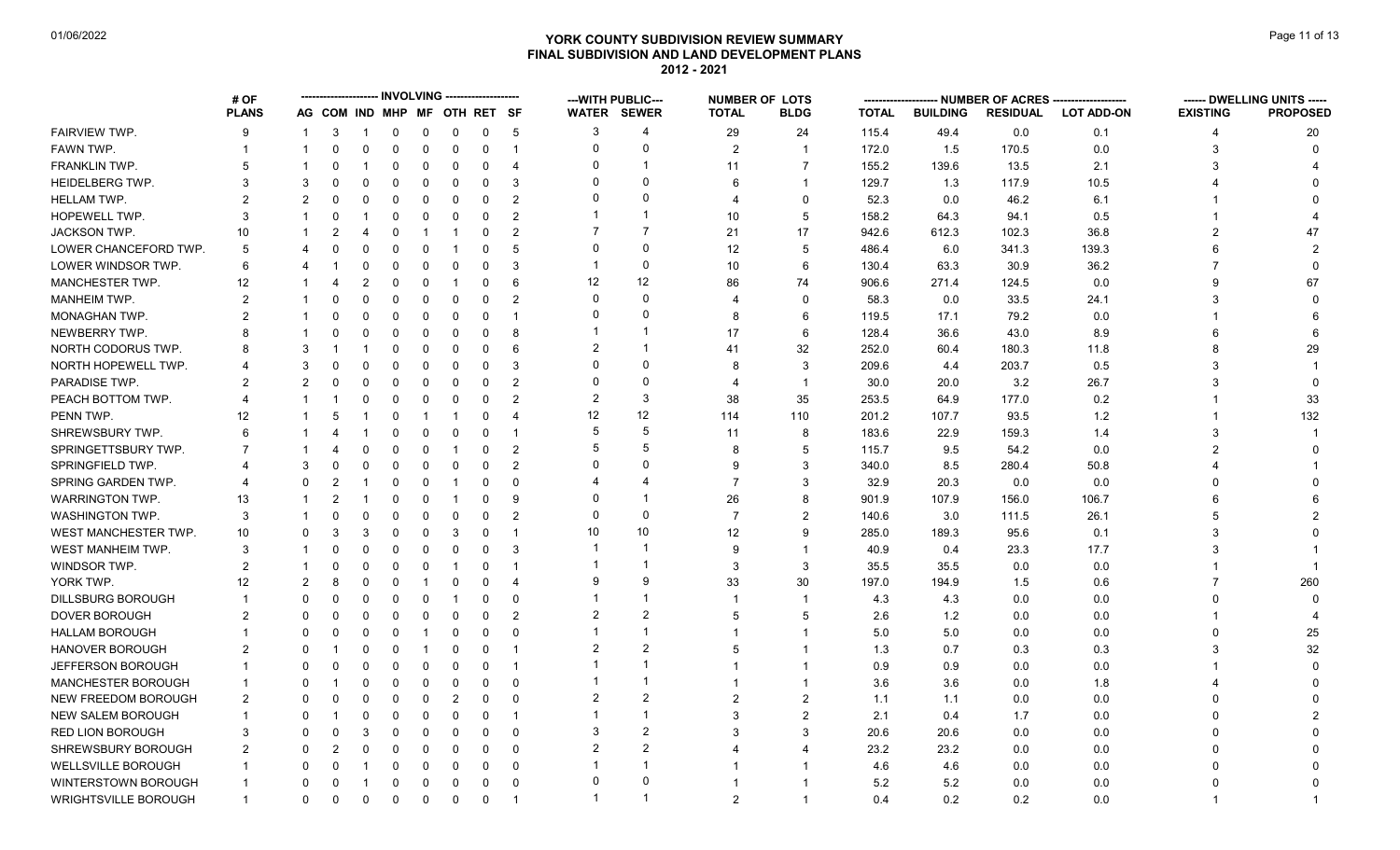# **YORK COUNTY SUBDIVISION REVIEW SUMMARY Page 12 of 13** Page 12 of 13 **FINAL SUBDIVISION AND LAND DEVELOPMENT PLANS 2012 - 2021**

|                             | # OF           |                |                              |                |          |             |                |              |                         |                | --- WITH PUBLIC--- |                | <b>NUMBER OF LOTS</b>   |              |                 | -- NUMBER OF ACRES ------- |                   |                 | ------ DWELLING UNITS ----- |
|-----------------------------|----------------|----------------|------------------------------|----------------|----------|-------------|----------------|--------------|-------------------------|----------------|--------------------|----------------|-------------------------|--------------|-----------------|----------------------------|-------------------|-----------------|-----------------------------|
|                             | <b>PLANS</b>   |                | AG COM IND MHP MF OTH RET SF |                |          |             |                |              |                         |                | <b>WATER SEWER</b> | <b>TOTAL</b>   | <b>BLDG</b>             | <b>TOTAL</b> | <b>BUILDING</b> | <b>RESIDUAL</b>            | <b>LOT ADD-ON</b> | <b>EXISTING</b> | <b>PROPOSED</b>             |
| <b>TOTAL FOR 2013</b>       | 220            | 55             | 51                           | 27             | 0        | 6           | 20             |              | $0$ 114                 | 111            | 116                | 755            | 574                     | 9,037.3      | 2,732.6         | 4,219.8                    | 584.7             | 132             | 808                         |
|                             |                |                |                              |                |          |             |                |              |                         |                |                    | THE YEAR 2012  |                         |              |                 |                            |                   |                 |                             |
| <b>CITY OF YORK</b>         | 12             | $\Omega$       |                              |                | $\Omega$ | 4           | $\Omega$       | 0            | $\overline{4}$          | 12             | 12                 | 20             | 8                       | 9.3          | 7.3             | 0.0                        | 0.0               | 9               | 52                          |
| CARROLL TWP.                | 4              | $\mathfrak{p}$ | $\Omega$                     | 0              | $\Omega$ | $\Omega$    | $\Omega$       | 0            | 4                       | $\Omega$       | $\Omega$           | 11             | 6                       | 125.1        | 106.7           | 1.0                        | 17.5              | 3               |                             |
| CHANCEFORD TWP.             | 5              | -1             | 0                            | 0              | 0        | $\Omega$    | $\Omega$       | $\mathbf 0$  | 5                       | 0              | $\Omega$           | 10             | $\overline{1}$          | 374.4        | 10.0            | 176.1                      | 2.6               |                 |                             |
| <b>CODORUS TWP.</b>         | 4              | 3              | $\Omega$                     | $\Omega$       | $\Omega$ | $\mathbf 0$ | $\Omega$       | $\mathbf 0$  | 4                       |                |                    | 11             | 5                       | 211.6        | 13.4            | 64.5                       | 134.0             |                 |                             |
| DOVER TWP.                  |                | $\mathcal{P}$  |                              | $\Omega$       | $\Omega$ | $\Omega$    | $\Omega$       | $\mathbf 0$  | $\overline{2}$          | 5              | $\overline{4}$     | 11             | 6                       | 82.6         | 58.0            | 16.0                       | 8.6               | 3               |                             |
| EAST HOPEWELL TWP.          | 6              | 5              | $\Omega$                     | 0              | $\Omega$ | $\mathbf 0$ | 0              | 0            | 6                       | $\Omega$       | $\Omega$           | 12             | $\overline{4}$          | 384.5        | 25.7            | 358.1                      | 0.6               |                 |                             |
| <b>EAST MANCHESTER TWP.</b> | 5              | $\Omega$       | $\Omega$                     | 4              | 0        | $\Omega$    | 0              | 0            | $\overline{\mathbf{1}}$ | 5              | 5                  | 5              | 3                       | 155.9        | 116.7           | 0.0                        | 0.3               |                 |                             |
| FAIRVIEW TWP.               | 14             | $\Omega$       | 3                            | $\Omega$       | $\Omega$ | $\mathbf 0$ | 0              | $\mathbf 0$  | 11                      | 3              | 3                  | 74             | 59                      | 434.0        | 184.1           | 91.9                       | 53.5              | $\overline{7}$  | 56                          |
| <b>FAWN TWP</b>             |                | 3              | $\Omega$                     | $\Omega$       | $\Omega$ | $\Omega$    | $\Omega$       | $\Omega$     | $\boldsymbol{\Delta}$   | 0              | $\Omega$           | <b>q</b>       | $\overline{\mathbf{1}}$ | 186.7        | 1.1             | 119.1                      | 3.2               | 5               |                             |
| FRANKLIN TWP.               |                | $\overline{2}$ | -1                           | 0              | $\Omega$ | $\mathbf 0$ | -1             | $\mathbf 0$  | 6                       | 0              | $\overline{1}$     | 14             | 3                       | 254.0        | 113.5           | 113.7                      | 12.7              | 10              |                             |
| <b>HEIDELBERG TWP.</b>      | $\overline{2}$ | $\Omega$       | $\Omega$                     | -1             | 0        | $\Omega$    | 0              | $\mathbf 0$  | -1                      |                |                    | 4              | -1                      | 26.3         | 1.0             | 20.0                       | 0.3               | $\overline{2}$  |                             |
| HELLAM TWP.                 | 3              |                | $\Omega$                     | 2              | $\Omega$ | 0           | $\Omega$       | $\mathbf 0$  | $\overline{\mathbf{1}}$ | 2              |                    | 5              | $\overline{4}$          | 57.9         | 42.3            | 15.6                       | 0.0               | $\mathfrak{p}$  |                             |
| HOPEWELL TWP.               | 5              |                |                              | $\Omega$       | $\Omega$ | $\mathbf 0$ | -1             | $\mathbf 0$  | 5                       |                |                    | 10             | 3                       | 106.4        | 54.5            | 35.8                       | 16.1              |                 |                             |
| <b>JACKSON TWP.</b>         | 10             | -1             |                              | $\overline{2}$ | $\Omega$ | $\mathbf 0$ | $\Omega$       | $\mathbf 0$  | $\overline{7}$          | 5              |                    | 19             | 11                      | 375.1        | 300.3           | 70.9                       | 6.6               |                 |                             |
| LOWER CHANCEFORD TWP.       | $\overline{1}$ | $\Omega$       | $\Omega$                     | $\Omega$       | 0        | $\mathbf 0$ | $\Omega$       | $\mathbf 0$  | $\overline{\mathbf{1}}$ | $\Omega$       | $\Omega$           |                | $\mathbf 0$             | 0.9          | 0.0             | 0.0                        | 0.4               |                 |                             |
| LOWER WINDSOR TWP.          | 3              | -1             | $\Omega$                     | $\Omega$       | $\Omega$ | $\Omega$    | $\Omega$       | $\mathbf 0$  | 3                       | 0              | $\Omega$           | .5             | $\overline{2}$          | 53.0         | 24.5            | 26.9                       | 1.6               |                 |                             |
| MANCHESTER TWP.             | 3              | $\Omega$       | $\Omega$                     | 2              | $\Omega$ | $\Omega$    | -1             | $\mathbf 0$  | $\mathbf{0}$            | 3              | 3                  | $\mathcal{R}$  | $\overline{2}$          | 154.5        | 14.4            | 0.0                        | 0.0               | $\Omega$        |                             |
| MANHEIM TWP.                | 2              | $\Omega$       | $\Omega$                     | $\Omega$       | $\Omega$ | $\mathbf 0$ | $\Omega$       | $\mathbf 0$  | $\mathfrak{p}$          | $\Omega$       | $\Omega$           | $\overline{4}$ | $\overline{2}$          | 77.4         | 3.6             | 70.4                       | 3.4               |                 |                             |
| MONAGHAN TWP.               |                | $\Omega$       | 0                            | $\Omega$       | 0        | 0           | 0              | $\mathbf 0$  | 4                       | 0              | $\Omega$           | 15             | 13                      | 110.3        | 49.0            | 0.0                        | 20.2              | 4               | 13                          |
| NEWBERRY TWP.               | 5              | $\Omega$       |                              | $\Omega$       | $\Omega$ | $\mathbf 0$ | -1             | $\Omega$     | 3                       | $\overline{2}$ |                    | 23             | 20                      | 77.0         | 42.0            | 10.6                       | 1.1               |                 | 18                          |
| NORTH CODORUS TWP.          | $\overline{2}$ | $\mathbf{1}$   | $\Omega$                     | $\Omega$       | $\Omega$ | $\Omega$    | -1             | $\mathbf 0$  | $\overline{\mathbf{1}}$ |                |                    | 3              | $\overline{2}$          | 115.7        | 44.5            | 71.2                       | 0.0               |                 | $\Omega$                    |
| NORTH HOPEWELL TWP.         | -1             | -1             | $\Omega$                     | $\Omega$       | $\Omega$ | 0           | $\mathbf 0$    | $\mathbf 0$  | $\overline{1}$          | $\Omega$       | $\Omega$           | $\overline{2}$ | $\Omega$                | 23.3         | 0.0             | 21.3                       | 2.0               |                 |                             |
| PARADISE TWP.               | 5              | 3              |                              | $\Omega$       | $\Omega$ | 0           | -1             | 0            | 3                       | $\Omega$       | $\mathcal{P}$      | 11             | $\overline{1}$          | 347.9        | 2.0             | 292.3                      | 53.6              |                 |                             |
| PEACH BOTTOM TWP.           | 5              | 2              |                              | $\Omega$       | $\Omega$ | $\Omega$    | $\Omega$       | $\mathbf{0}$ | 3                       |                |                    | 9              | $\overline{7}$          | 248.6        | 169.7           | 77.7                       | 0.9               |                 |                             |
| PENN TWP.                   | 10             | $\Omega$       | 3                            | -1             | $\Omega$ | $\Omega$    | 0              | $\mathbf 0$  | 6                       | 10             | 9                  | 30             | 19                      | 129.1        | 75.3            | 34.9                       | 22.1              | 8               | 13                          |
| <b>SHREWSBURY TWP</b>       | 6              | 3              |                              | $\Omega$       | $\Omega$ | $\Omega$    | 0              | $\mathbf 0$  | $\boldsymbol{\Delta}$   |                | 2                  | 11             | $\overline{4}$          | 265.1        | 105.4           | 156.6                      | 5.1               |                 |                             |
| SPRINGETTSBURY TWP.         | 7              | $\Omega$       |                              | -1             | $\Omega$ | 0           | $\overline{2}$ | $\mathbf 0$  | $\Omega$                | $\overline{7}$ |                    | 8              | 8                       | 152.5        | 152.5           | 0.0                        | 0.0               | $\Omega$        | $\Omega$                    |
| SPRINGFIELD TWP.            | $\overline{2}$ | $\Omega$       |                              | $\Omega$       | $\Omega$ | $\Omega$    | $\Omega$       | $\mathbf 0$  | $\overline{2}$          | $\overline{2}$ | $\overline{2}$     | 121            | 121                     | 28.2         | 28.2            | 0.0                        | 0.0               | $\Omega$        | 121                         |
| SPRING GARDEN TWP.          | 6              | $\Omega$       |                              | -1             | 0        | $\mathbf 0$ | $\overline{2}$ | $\mathbf 0$  | 2                       | 6              | 6                  | 10             | 6                       | 325.1        | 267.1           | 0.0                        | 0.1               |                 |                             |
| <b>WARRINGTON TWP.</b>      | 6              |                | 0                            | $\Omega$       | $\Omega$ | $\mathbf 0$ | -1             | $\mathbf 0$  | 5                       | 0              | $\Omega$           | 11             | $\boldsymbol{\Delta}$   | 319.8        | 216.4           | 0.0                        | 12.1              | 5               |                             |
| <b>WASHINGTON TWP.</b>      | $\overline{2}$ | $\Omega$       | $\Omega$                     | $\Omega$       | $\Omega$ | 0           | -1             | $\mathbf 0$  | -1                      | O              | $\Omega$           | Δ              | -1                      | 80.3         | 1.8             | 63.2                       | 0.0               |                 |                             |
| WEST MANCHESTER TWP.        | 6              | $\Omega$       | 3                            | $\overline{1}$ | 0        | $\Omega$    | -1             | $\mathbf 0$  | $\mathbf 1$             | 6              | 6                  | 7              | 4                       | 61.1         | 56.4            | 3.0                        | 1.7               |                 |                             |
| WEST MANHEIM TWP.           | $\overline{2}$ | $\Omega$       | $\Omega$                     | $\Omega$       | $\Omega$ | $\Omega$    | $\overline{2}$ | 0            | $\mathbf{0}$            |                |                    | 4              | $\overline{1}$          | 67.7         | 9.6             | 0.0                        | 0.0               | $\Omega$        |                             |
| WINDSOR TWP.                | 8              | 3              |                              | $\Omega$       | $\Omega$ | 0           | 0              | $\mathbf 0$  | 6                       | 4              | 5                  | 17             | $\overline{7}$          | 398.0        | 104.2           | 221.9                      | 71.9              | 6               |                             |
| YORK TWP.                   | 14             | -1             | 10                           | $\Omega$       | $\Omega$ | 0           | 3              | $\mathbf 0$  | $\mathbf 0$             | 13             | 13                 | 19             | 13                      | 222.4        | 179.3           | 35.8                       | 7.3               |                 |                             |
| <b>CROSS ROADS BOROUGH</b>  | $\overline{2}$ | 1              | $\Omega$                     | $\Omega$       | $\Omega$ | $\mathbf 0$ | 0              | $\mathbf 0$  | 2                       | 0              | $\Omega$           | 4              | $\overline{1}$          | 128.7        | 1.7             | 121.5                      | 7.2               | 2               |                             |
| <b>FELTON BOROUGH</b>       | $\overline{2}$ | -1             | $\Omega$                     | $\Omega$       | $\Omega$ | 0           | 0              | 0            | $\overline{2}$          | $\Omega$       | $\Omega$           | 11             | 10                      | 34.5         | 26.7            | 7.8                        | 0.0               | 3               |                             |
| <b>HALLAM BOROUGH</b>       | $\mathbf{1}$   | 0              | 0                            | 0              | 0        | 0           | 0              | $\mathbf 0$  | $\mathbf 1$             | 1              | -1                 | 2              | 2                       | 8.2          | 8.2             | 0.0                        | 0.0               | 1               | $\Omega$                    |